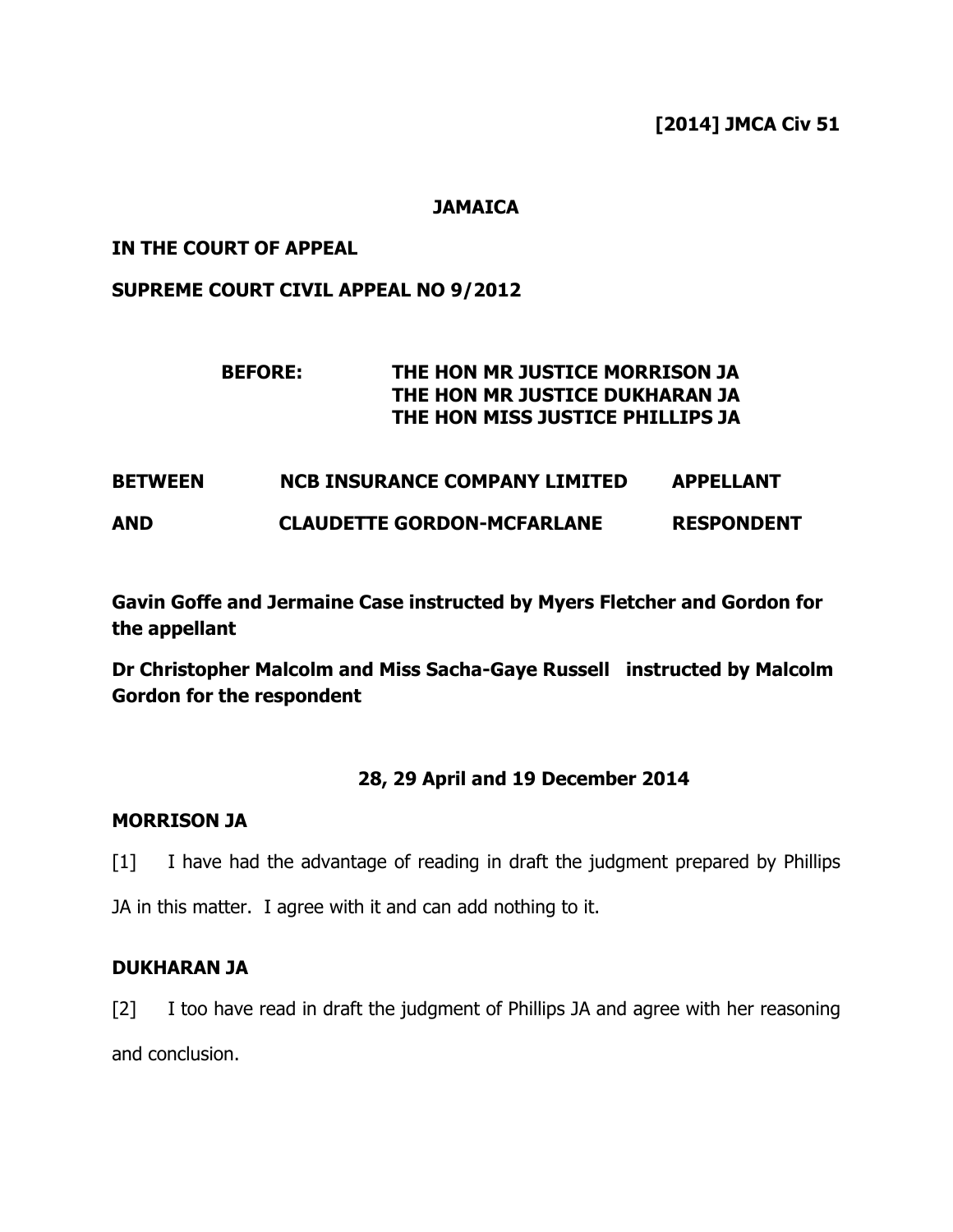#### **PHILLIPS JA**

[3]This is an appeal from the judgment of F Williams J, wherein he ordered that judgment be entered for the respondent in the sum of \$2,358,698.20 with interest thereon at the rate of 1% above the appellant's prime lending rate from 1 November 2008 to 14 December 2011.

[4] The issue in the appeal relates to the true and proper construction of clauses 1- 3 of the respondent's contract of employment with the appellant, particularly in respect of her entitlements to performance reward and a profit share in addition to her basic salary.

[5] The contract, which was by agreement dated 28 January 2004, came into effect on 2 February 2004. It was initially between the respondent and West Indies Trust Company Limited (WITCO), which is a wholly owned subsidiary of National Commercial Bank Jamaica Limited (NCB). However, by Deed of Novation dated 1 April 2007 between the respondent, WITCO, and the appellant, the appellant engaged the respondent, with effect from the said 1 April 2007, under the same terms and conditions of her then existing contract of employment with WITCO, save for an adjustment to her basic salary.

[6] While employed to WITCO, the respondent held the post of vice-president of Pension Trust & Property Administration. Subsequent to her having been assigned to the appellant, she was appointed vice president of Corporate Services & Human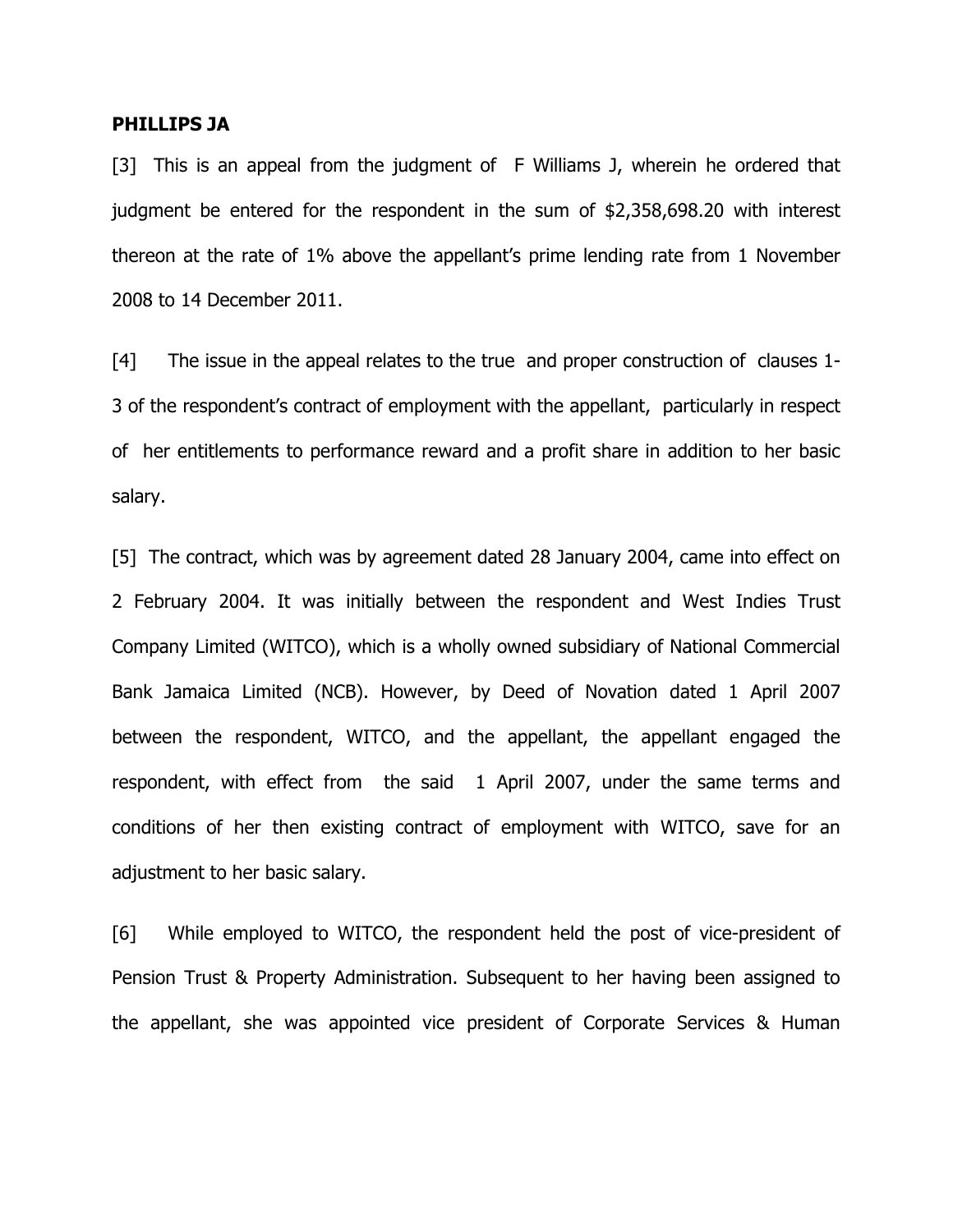Resources. As indicated, the clauses the subject of this appeal remained a part of her contract of employment and for ease of reference I will set them out below:

# "**1. Basic Salary**

 An annual basic salary of \$3.5M gross of statutory deductions, payable on the  $23<sup>rd</sup>$  Day of each month or on the working day preceding that date, if the  $23<sup>rd</sup>$  falls on a weekend or public holiday.

# **2. Performance Reward**

An annual performance reward of up to 25% of basic salary will be applied based on agreed terms, measured primarily for the first year on successful implementation of those areas for which you are primarily accountable.

# **3. Profit Share**

As agreed by the Board of West Indies Trust Company Limited from time to time, based on individual and company-wide performance."

# **The proceedings in the court below**

# **The fixed date claim form, affidavit in support and the defence**

[7] On 26 October 2009, the respondent filed a fixed date claim form against the appellant claiming damages for breach of contract in the sum of \$2,300,000.00 being performance reward and profit share for the period October 2007 to 10 July 2008; interest pursuant to the Law Reform (Miscellaneous Provisions) Act; general damages; and costs. She filed an affidavit in support setting out the terms of her employment as stated above, inter alia, the novation, and the fact that she commenced work with the appellant with a new basic salary but that the other terms of her contract remained the same. She further testified that a bonus had been paid to her under an Executive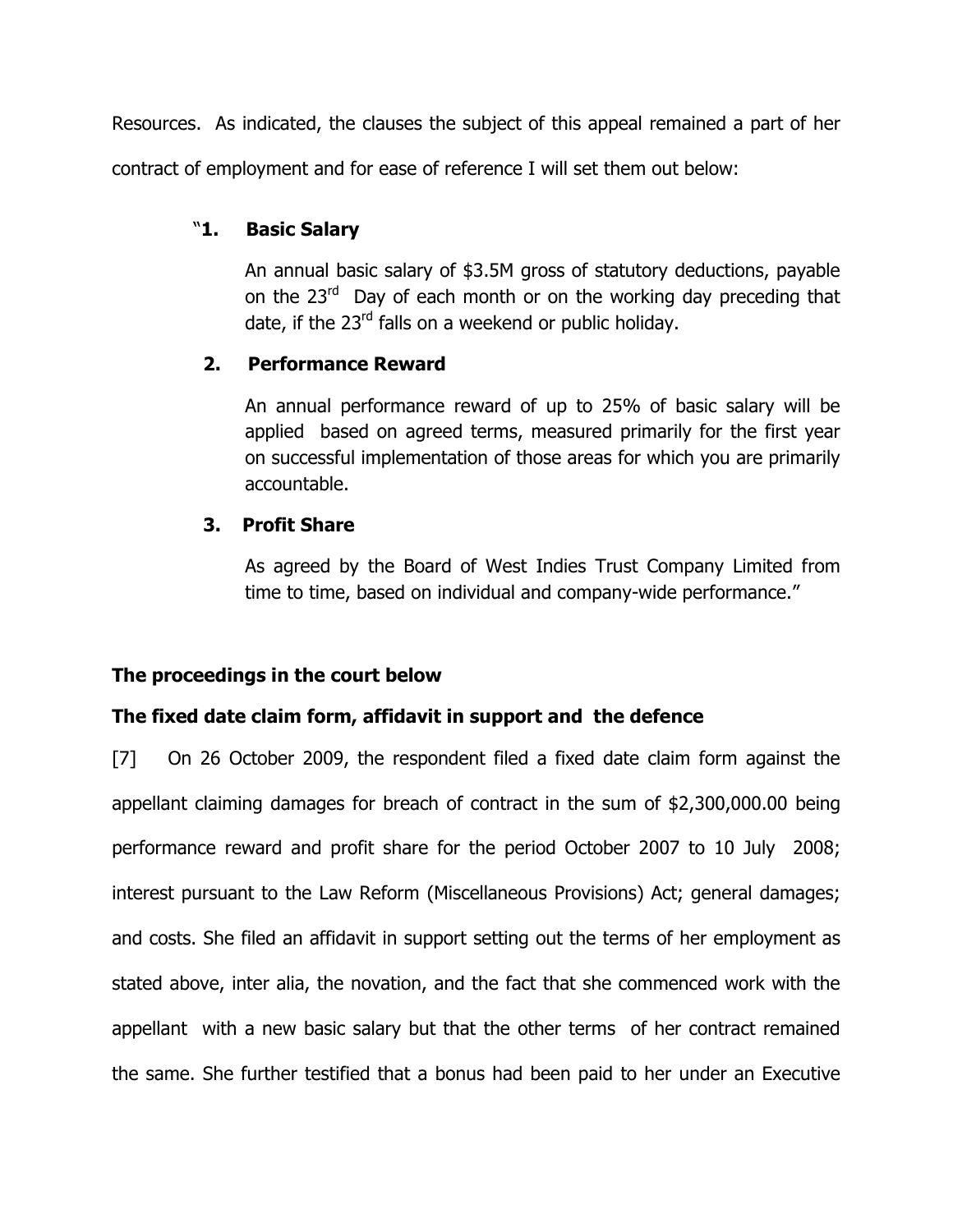Bonus Scheme (the scheme) for the years 2005-2006 and 2006-2007. It was her contention that the scheme did not "specifically or otherwise abrogate any rights which existed under my contract of employment." The appellant took no issue with any of those allegations in its defence.

[8] The respondent stated that her employment with the appellant had been terminated on 10 July 2008 under a redundancy exercise, and prior to her termination of employment no documents had been shown to her concerning a bonus and/or performance reward and/or profit share for 2007-2008. She also stated that she had not agreed to any "amendment, abridgment or other change" of the terms of her contract of employment, in respect of that aspect of her emoluments, relating to the period 2007-2008. She indicated further that on 12 November 2008 she wrote to the appellant with regard to her contractual entitlements, and enclosed an appraisal report for the period under review, namely October 2007-July 2008, which she said reflected an excellent overall performance of 87%. The appellant also took no issue with any of those allegations in its defence.

[9] The respondent referred to the letter in response from the appellant dated 9 January 2009 and stated that the appellant had suggested therein that there had been a revision of the methodology for calculating payment and that she had not qualified to receive the entitlements claimed. The appellant took issue with this view expressed in the contents of the letter and stated that what the letter made clear was that the respondent "would not have been entitled to such payments under the old or the revised policies". I will deal with the contents of this letter later in more detail as it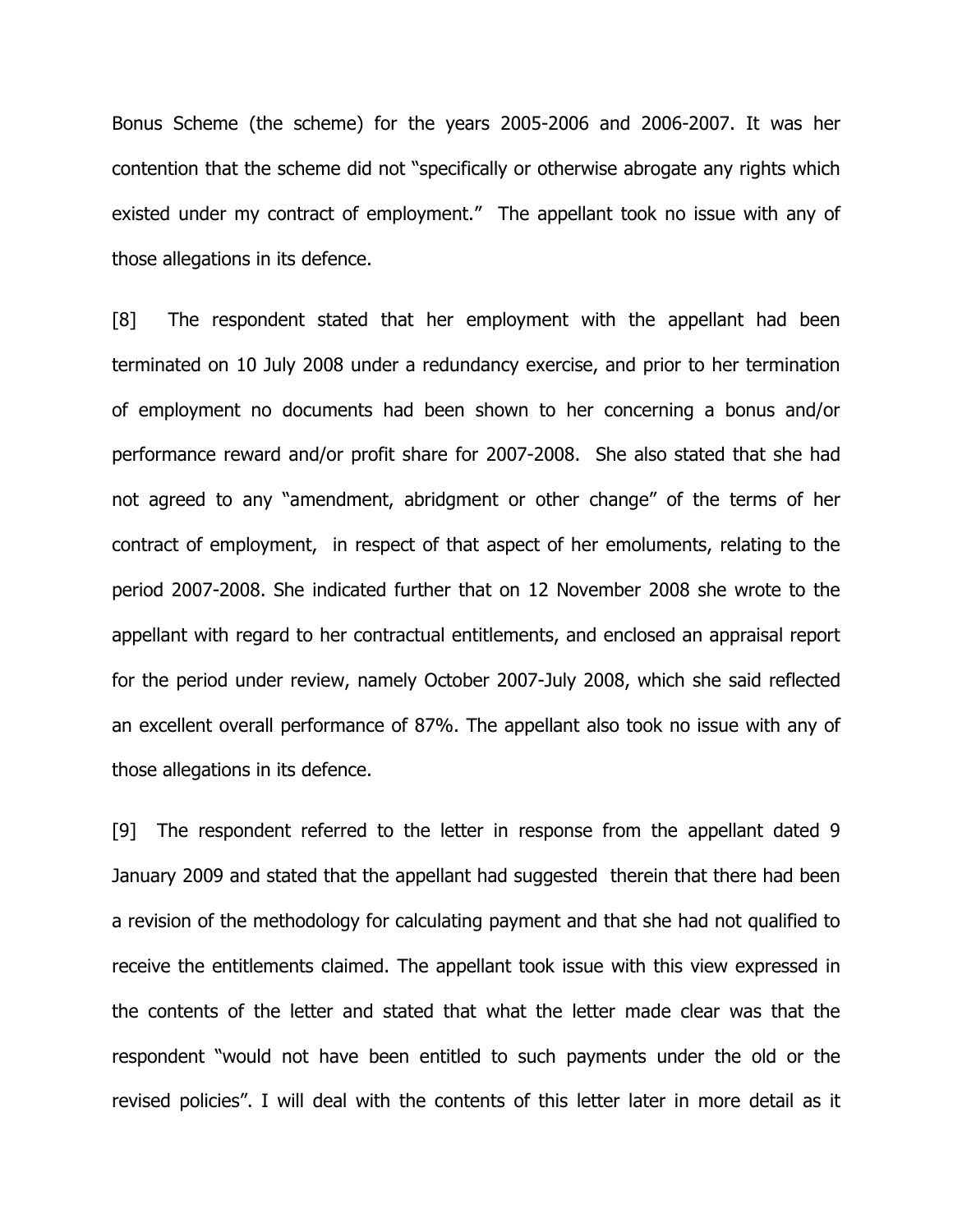formed one of the triggering events for the litigation which ensued. In fact, the respondent referred to certain items of correspondence between the attorneys for the respondent on the one hand, requesting the payments claimed to be due, and for the appellant, on the other hand, rejecting any such entitlement. The respondent deposed that in the main there were no facts in dispute, and so the court was only being asked to interpret her contract of employment and the Deed of Novation relevant to these issues.

[10] The respondent further deposed there were other persons in similar situations who had received their performance reward and profit share, and so she had on the basis of the calculations used in relation to those persons, computed that the amount due to her was \$2,300,000.00. The appellant stated in its defence that it was not aware of any persons in such a similar situation.

[11] Save as set out above, the appellant in its defence pleaded specifically that the annual performance reward and profit share were within its discretion and/or were subject to agreement between the parties. The practice had been that the proposed terms of the scheme, which provided the calculation for the profit share and performance reward, were to be approved by the board of WITCO (the board) on an annual basis and thereafter represented the agreement between the board and the employees. This agreement, the appellant averred, was generally not achieved until well into the financial year. It was also the further contention of the appellant that, for at least two years prior to the termination of the respondent's employment, the terms under which she had been paid contained stipulations that executives whose contracts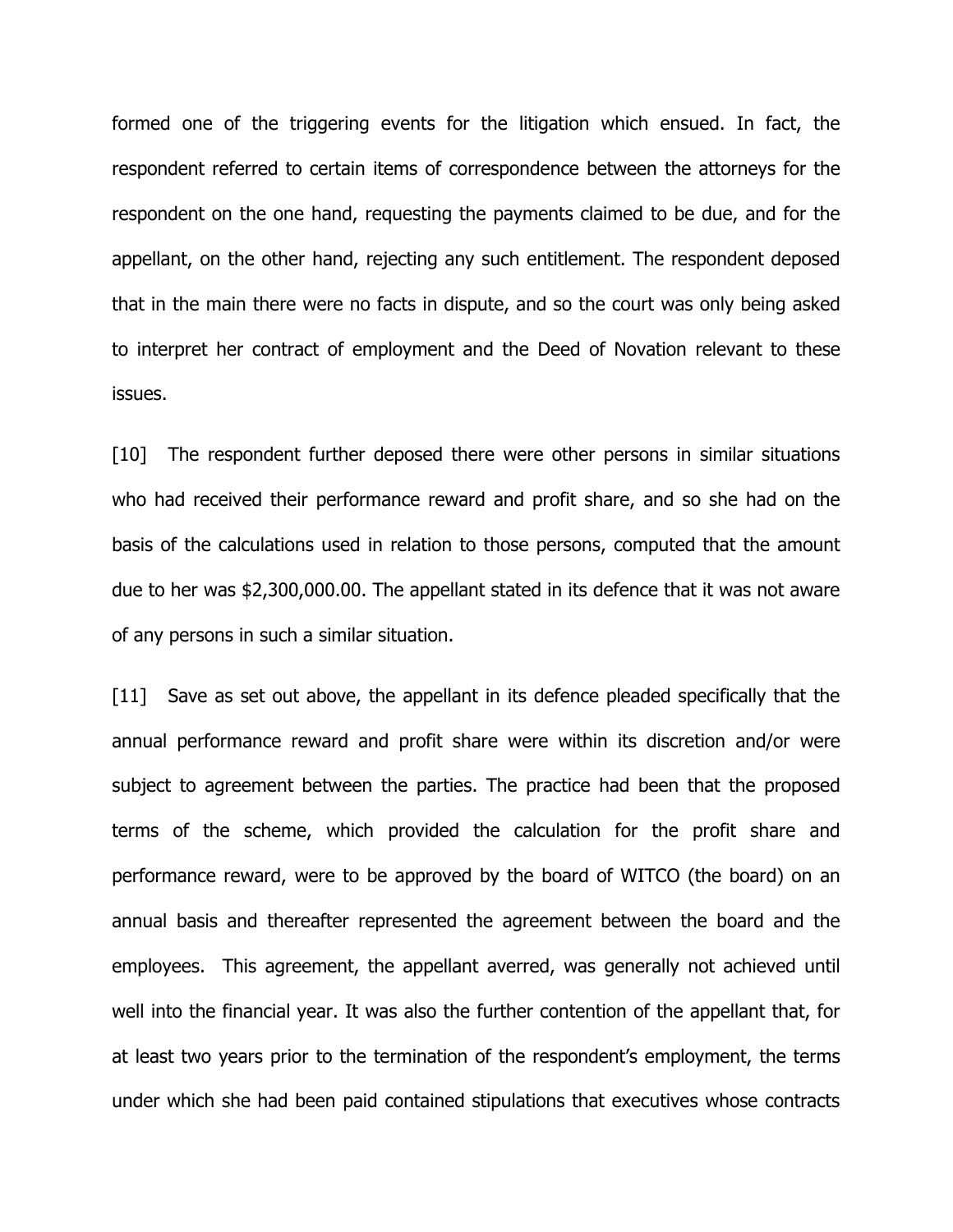of employment had been terminated in the course of the year (other than by way of death or retirement) would not receive any bonus entitlement other than any outstanding payment due from the year previously, which had not been paid.

[12] The appellant further pleaded that, at the date of the termination of the employment of the respondent, the scheme for the period October 2007 to September 2008 had not been approved by the board. As a consequence, in the absence of an approved scheme for that period, the respondent's position was governed by the terms agreed in respect of the immediately preceding period, which represented the agreement in place between the parties, at the date of termination. The scheme for the period October 2006 to September 2007 provided that, in order to qualify for a bonus, the executive must be on the payroll as at September 2007 (the end of the appellant's financial year). The appellant confirmed the major restructuring exercise which it underwent in 2008, which had the result of several senior managers (including the respondent) being made redundant, and not being on the payroll as at September 2008, who were therefore not entitled, so it went, to any incentive payments.

[13] The crux of the appellant's position is set out in paragraphs 11-13 of its defence. For clarity, I will set them out in their entirety below:

"11. A new methodology for the calculation of profit share and performance bonus was agreed on November 25, 2008, after the Claimant was made redundant, and provided for specified incentive payments to be made to the remaining senior managers specifically named in the proposal ('the New Policy'). The claimant could not have been specifically named as she was no longer an employee and therefore could not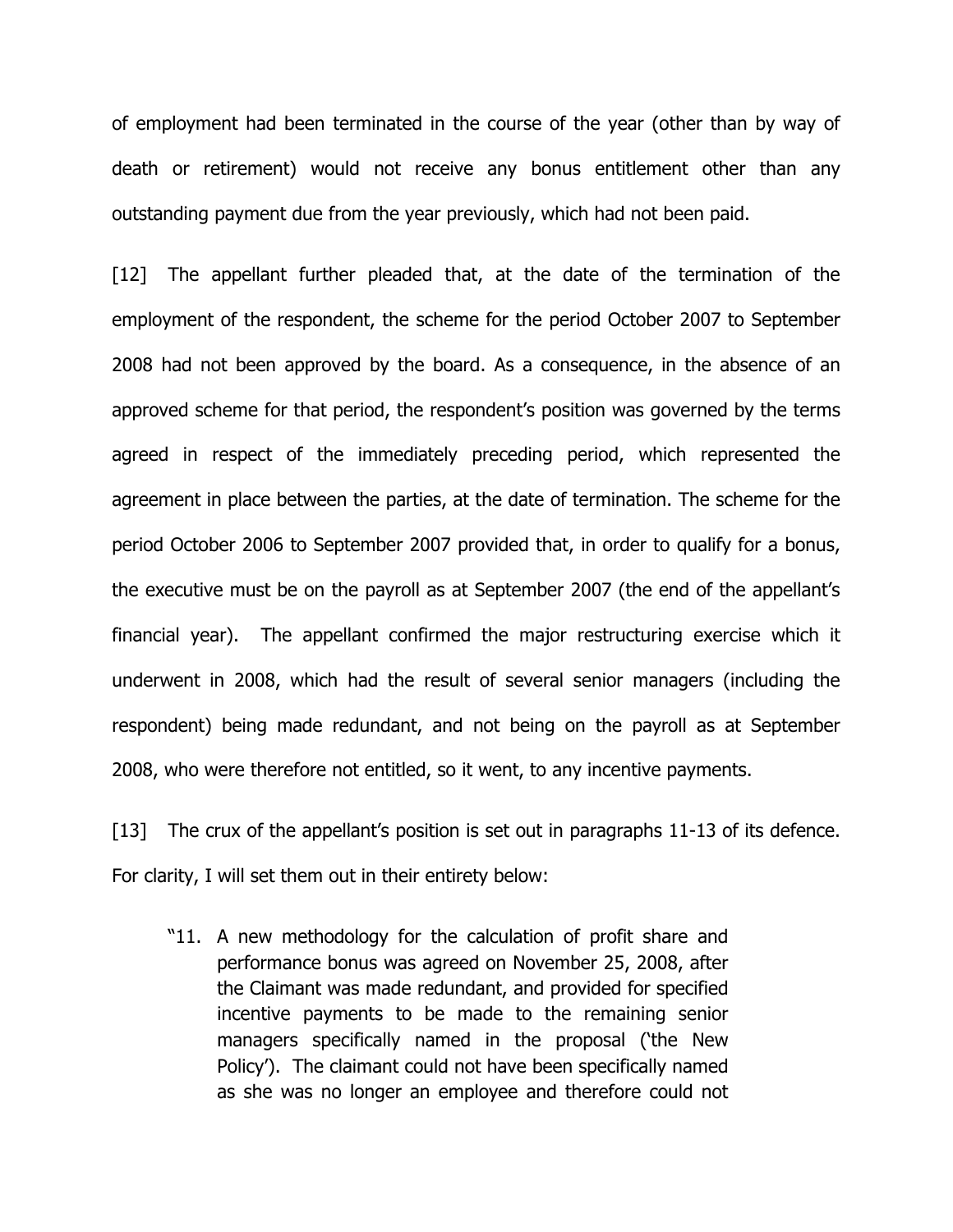have obtained a bonus under the New Policy. Incentive payments to former executives were not covered in the New Policy because of the agreed understanding in the previous schemes that there was no bonus entitlement where an executive was terminated in the course of a financial year. Further, since the New Policy was only applicable to specified senior managers, any incentive payments to persons not covered in the New Policy would continue to be governed by the last agreed terms of the Executive Bonus Scheme.

- 12 Further and/or in the alternative, there being no agreement with the Claimant as to her performance bonus and profit share for the year 2007-2008 and no agreement being possible once her contract of employment came to an end, no incentive payments are due to her as her contract only entitled her to a performance reward and profit share if and when agreed by the parties.
- 13. Accordingly, the Claimant was not entitled to a bonus under the existing agreed terms of the Executive Incentive Bonus scheme as at the date of her redundancy, nor was she entitled to a bonus under the terms subsequently agreed with the remaining senior managers, nor was she able to agree different terms after her contract of employment came to an end."

The letter of 9 January 2009, which I will also set out later in detail, in essence formed the basis for these three paragraphs.

### **Witness statements**

[14] In her witness statement, the respondent made it clear that in each year, from 2005-2007, there had been agreement between the executives and the appellant with regard to the scheme. The scheme, she said, governed the performance relative to the activities for the year under consideration and did not extend automatically or otherwise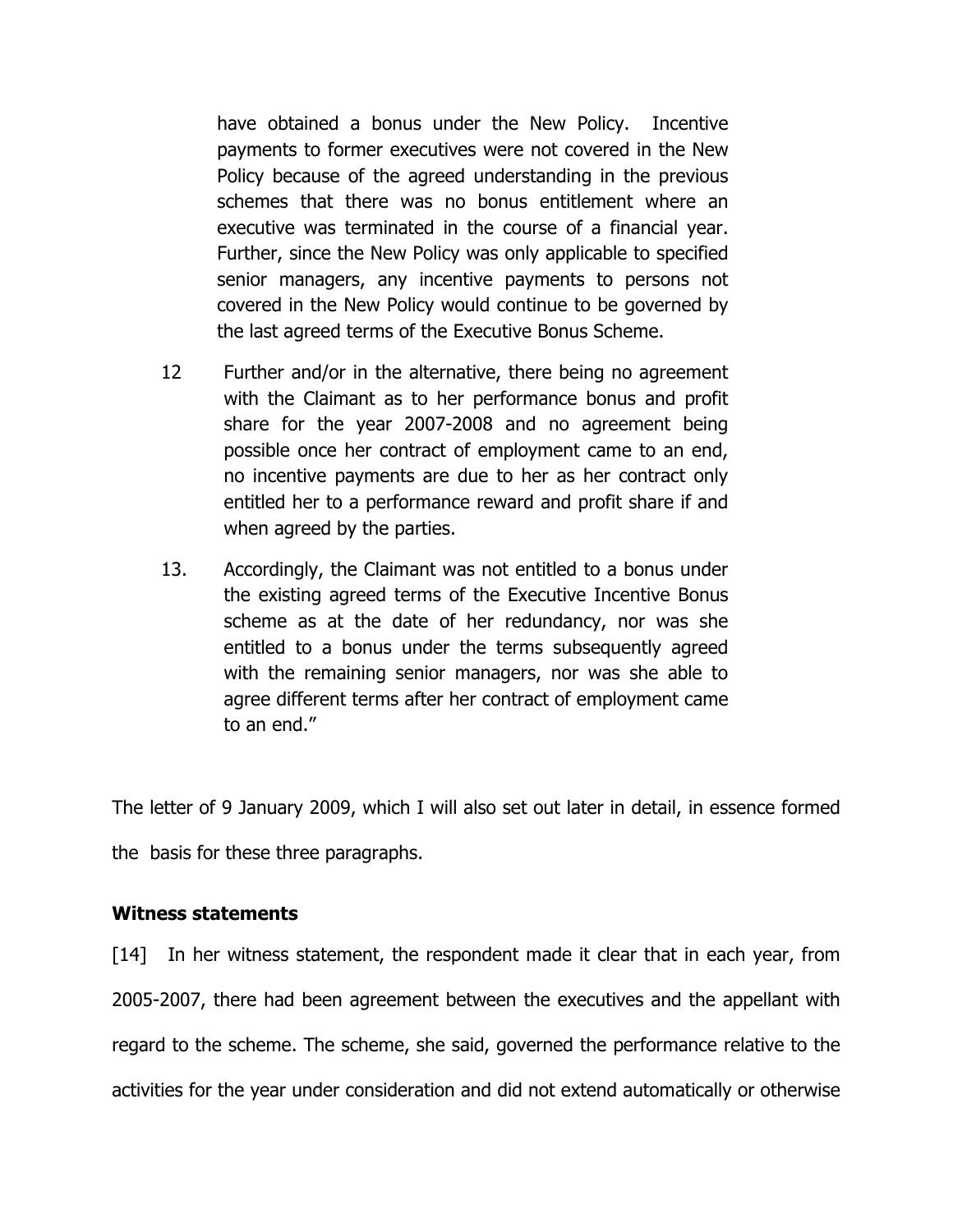to any other year, and certainly did not abridge or amend any right that existed under her contract without express approval. She confirmed that she had agreed the terms in respect of the scheme for the period 2006-2007; that she had not received any proposed scheme in respect of the period 2007-2008 and so had not agreed any terms and conditions for this period outside of the terms in her contract of employment; and that her claim was therefore referable to the terms in her contract of employment. She deposed that she had been involuntarily separated from the appellant and she was entitled to profit share and merit award pursuant to her contract. It was also her contention that any new methodology for the calculation in respect of profit share and the performance reward that may have been agreed on 25 November 2008 subsequent to her separation from the appellant would not apply to her.

[15] She deposed to the fact that in 2004 she had voluntarily given up her entitlement to a merit award due to the poor financial position of WITCO. She stated, however, that she knew of other persons who had been made redundant and who had received their bonus payments. She deposed that in the absence of a scheme for 2007-2008 she had submitted her performance appraisal for processing, in accordance with the relevant provisions of her contract, which had been agreed.

[16] Ms Lilla Campbell-Wiggan deposed that she had been employed to NCB for the period 24 March 1986 to 4 July 2008, and had joined the appellant on 9 November 2001. She held the post of human resources manager when she was made redundant on 4 July 2008. She testified that while employed to the appellant she had received an annual performance reward of up to 10% of her basic salary based on her performance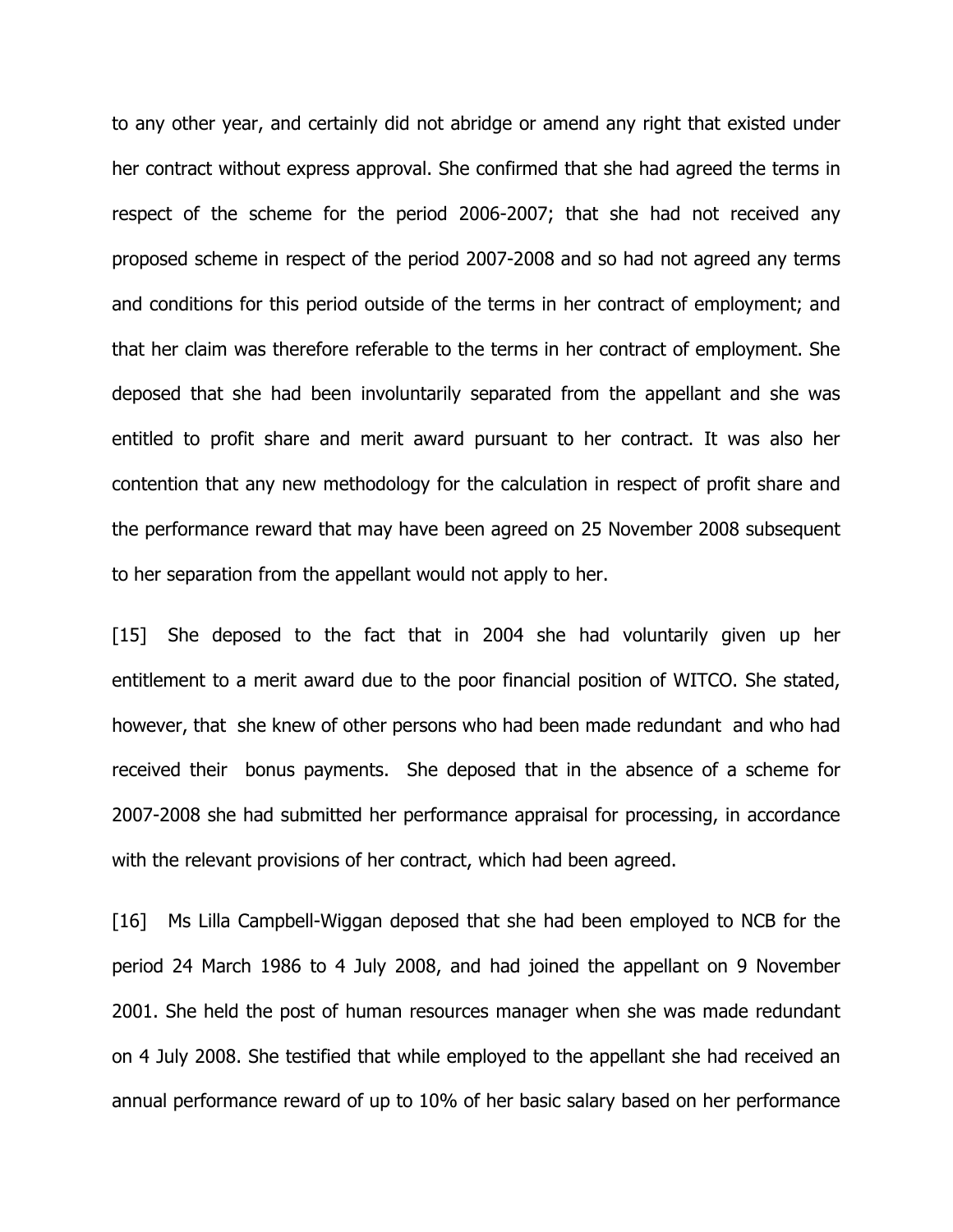and also profit share based on the company-wide performance. She stated that she had received profit share and merit award benefits on 12 November 2008 and 12 December 2008 respectively, subsequent to her departure from the appellant.

[17] Ms Ingrid Saint Marie Chambers had been the managing director of the appellant and WITCO for the period January 2003 to March 2008, and in that role she stated that it was her responsibility to make recommendations to the board concerning compensation in respect of members of the executive team. Pursuant to that obligation, she had worked with the consulting actuary in developing the scheme in respect of the years 2005-2006 and 2006-2007. She indicated, however, that she had not done so in respect of the year 2007-2008. Ms Chambers explained the purpose of the scheme and how it operated in this way:

- "6.The Executive Incentive Scheme was designed to link the performance of the team to the budgeted company results and business plan for the particular year. It was flexible in design in that the parameters could vary from year to year depending on the Company's strategic outlook. The scheme was dependent of [sic] the Board's approval of its budget and business plan, it also required the input of the Consulting Actuary.
	- 7. In the years 2005-6 and 2006-7, after the Board's approval of the business plan and budget, the scheme was first drafted by my-self and the Consulting Actuary. The draft was presented to the team for their inputs and comments and thereafter presented to the Board of Directors for approval. Consequent on the Board's approval the scheme was presented to [sic] team.
	- 8. In the year 2007-8 there was a delay in the Board's approval of the Company's budget and business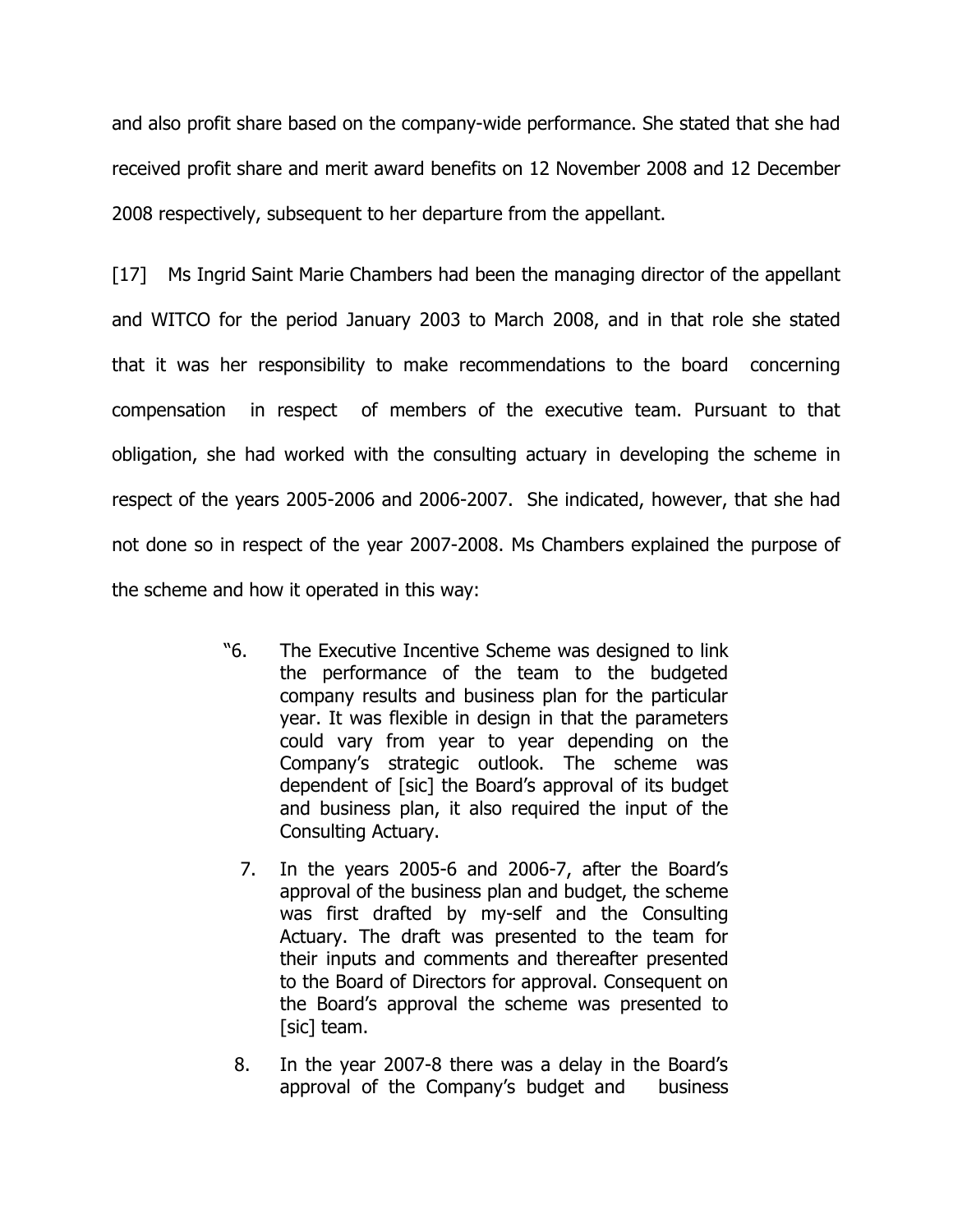plan, hence the scheme was not formulated for that year, that is, at the time of my leaving the Company in March 2008."

[18] Ms Ann Marie Hamilton was the general manager of the appellant. In her witness statement she confirmed the background employment history of the respondent, and contended that both the annual performance reward and profit share were within WITCO's discretion. She also confirmed the process of the design and operation of the scheme as described by Ms Chambers. Ms Hamilton referred to the fact that, for at least two years prior to the termination of the respondent's employment, she (Miss Hamilton) had received incentive payments under schemes which stipulated that if the contract of employment was terminated during the course of the year, other than for death or retirement, then no bonus would be paid. As a consequence, she stated, as the bonus had not been approved for the year 2007-2008, the respondent would be governed by the terms of the 2006-2007 scheme, which required that she be employed at the end of the year. The respondent therefore would not have been entitled to any bonus, as having been made redundant on 10 July 2008, she would not have been on the payroll of the appellant at 30 September 2008.

#### **Issues identified by the parties in the pre-trial memoranda in the case below**

[19] With the pleadings and the witness statements thus configured, the parties set out their competing legal and factual contentions in their respective pre-trial memoranda. For the respondent the issues to be determined by the trial judge were stated as follows: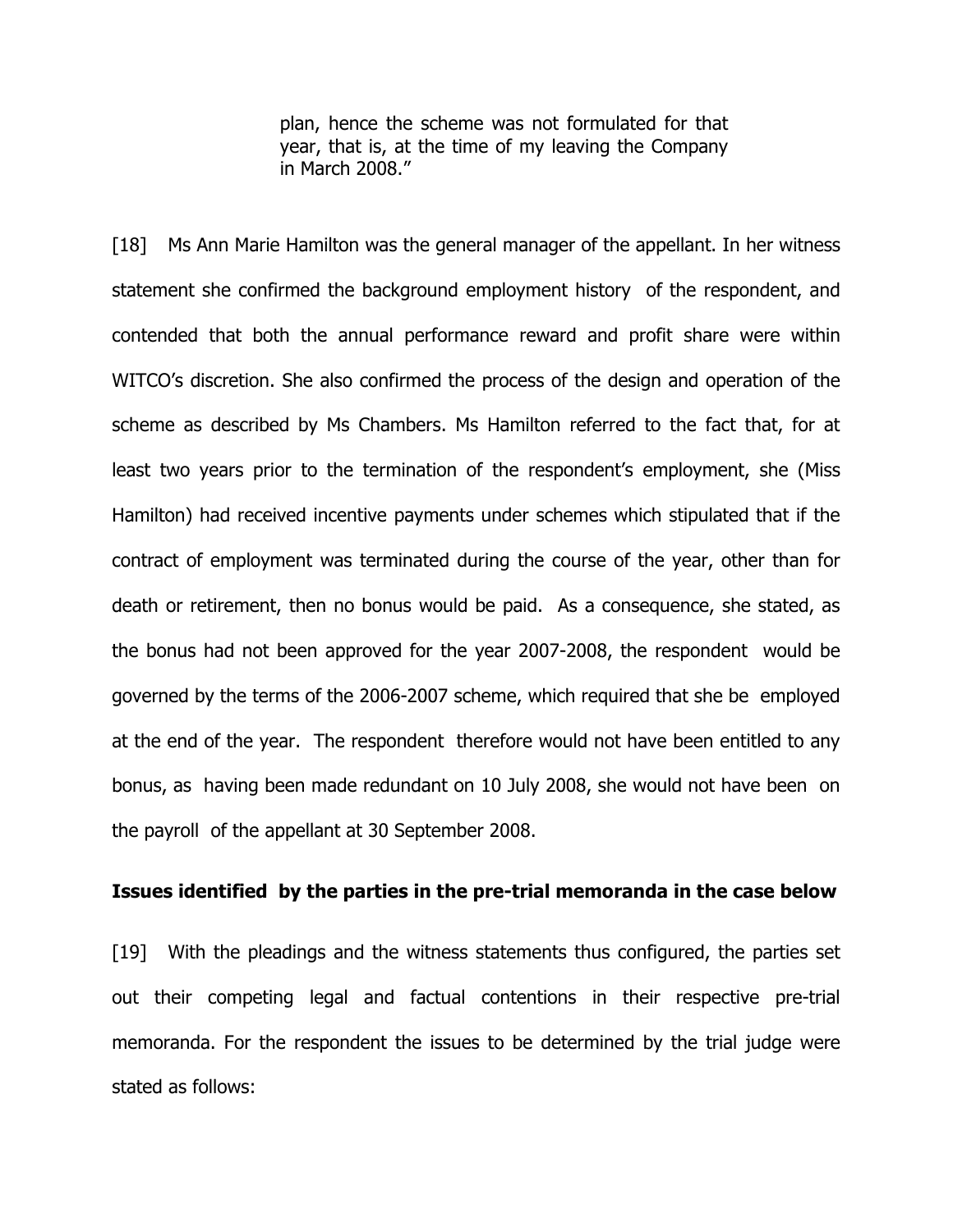- "(i) Whether the scope and ambit of the Claimant's contract properly enable her to maintain this action against the defendant?
- (ii) Whether the contract of January 28, 2004 (subsumed under novation of April 1, 2007) could have been unilaterally changed by the Defendant without the involvement of the Claimant to her detriment or at all?
- (iii) Whether the rights that have accrued under the contract of January 28, 2004 (subsumed under novation of April 1, 2007) in favour of the Claimant permits recovery on the basis claimed?
- (iv) What is the appropriate measure of damages and consequential rate of interest to be awarded and for what period should such interest apply?"

For the appellant the issues were posited in this way:

- "1. Whether, under the terms of the claimant's employment contract, performance reward and profit share were payable to the claimant at the defendant's discretion, subject to agreement between the parties and/or as of right.
- 2. Whether the Executive Bonus Scheme for 2006-2007, as the last existing agreement between the parties in relation to incentive payments, governed the payment of performance reward and profit share to the claimant for the period October 2007 to September 2008.
- 3. If not, whether the absence of 'agreed terms' and/or 'agreement by the Board' in respect of the claimant's performance reward and profit share for the period October 2007 to September 2008 means that she has no entitlement to same."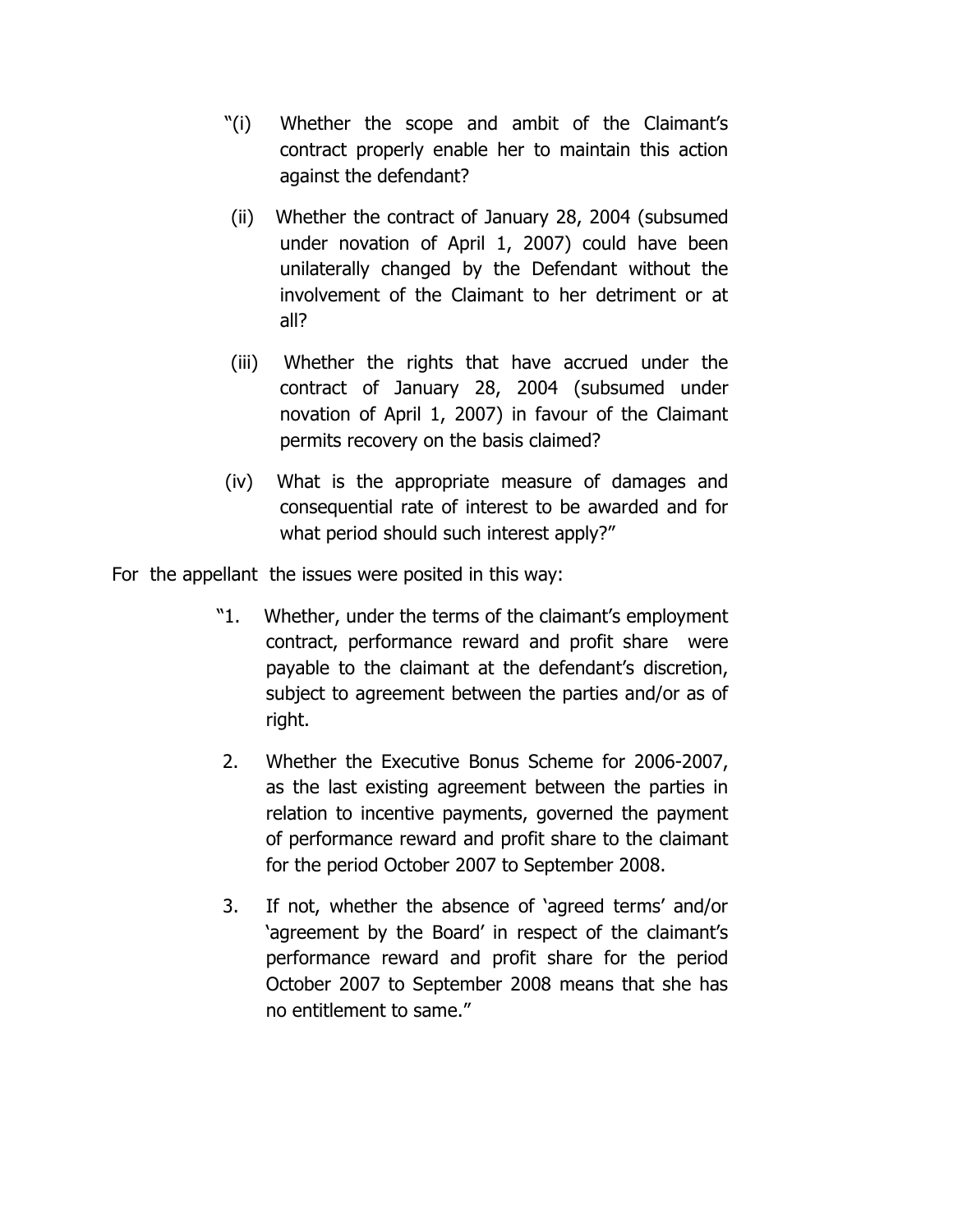The parties gave evidence which was more or less in keeping with the pleadings and witness statements disclosed. There was very little dispute between them with regard to the historical background of the respondent's contract of employment and the events that had unfolded subsequently.

#### **Reasons for judgment of F Williams J**

[20] Indeed, the learned judge said just that in his reasons for judgment and set out what he called the undisputed facts which as those facts have already been stated, there is no need to reproduce them again in any detail here. He referred to the terms of the respondent's contract with WITCO; the receipt of the bonus payment in 2004, being the profit share only, as the merit award was not taken; the bonus payments under the schemes for years 2005-2007; the novation; the respondent's separation from the appellant by redundancy; the correspondence between the parties relevant to the 2008 bonus entitlements; and the failure to reach any agreement and thus the ensuing litigation.

[21] Suffice it to say, the learned trial judge correctly identified the relevant facts and thereafter reduced the issues for resolution into two, namely:

- "(i) Whether the performance reward and profit share should be regarded as being discretionary payments and subject to agreement between the parties; or were payable as a matter of right.
- (ii) Whether, in the circumstances of this case, matters relating to performance reward and profit share (if payable), would be governed by the claimant's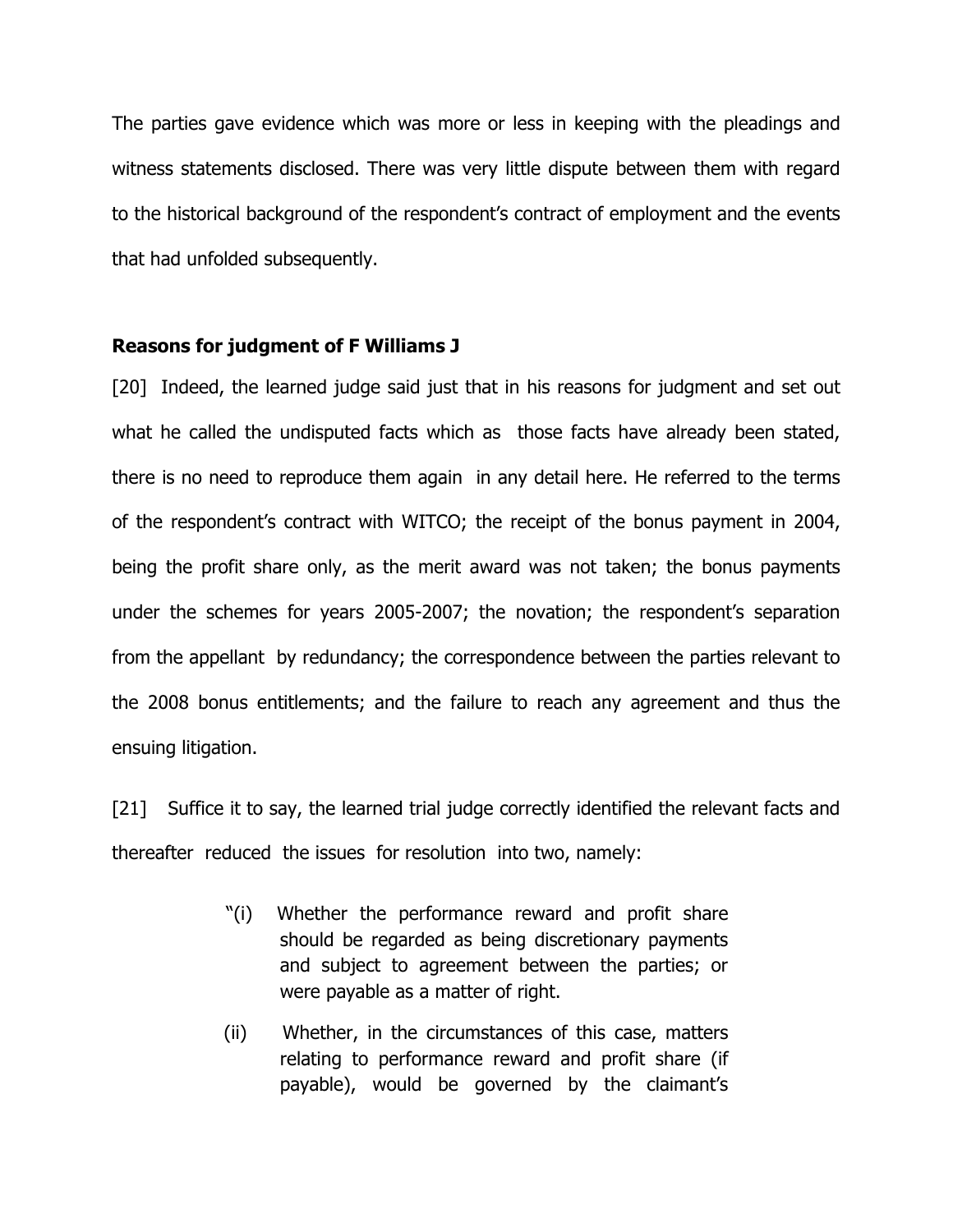contract of employment or by the terms of the Executive Bonus Scheme of 2006-2007 (the last existing agreement before the claimant's departure from the defendant)."

[22] With regard to the first issue, the learned trial judge recognised the respondent's position to be that on a true and proper construction of the terms of her contract, given her performance rating which was very high (87%), she was entitled to the payments she sought. It was the practice of the company to make performance reward and profit share payments over the years, and her calculation of \$2,300,000.00 dollars was reasonable in all the circumstances of the case. The judge stated that the contention of the appellant was that the bonus payments claimed by the respondent, were discretionary, and even if payable, had not been agreed by the board, and the practice was that they were paid as agreed, based on individual and company-wide performance.

[23] The learned judge resolved this issue in the respondent's favour as he found that the words "will be applied" in item 2 of the contract referable specifically to performance rewards were also applicable to the item numbered 3, namely the profit share (see para [6] above). He also found that the phrase "will be applied" lent support to the view that the payment was contractual and not discretionary. What was discretionary, he opined, was the amount of the payment, and in respect of the performance reward, it could range up to 25%, and, in respect of the profit share, the amount would be agreed by the board, influenced by the performance of the respondent. He also stated that the words of the respondent's contract were clear and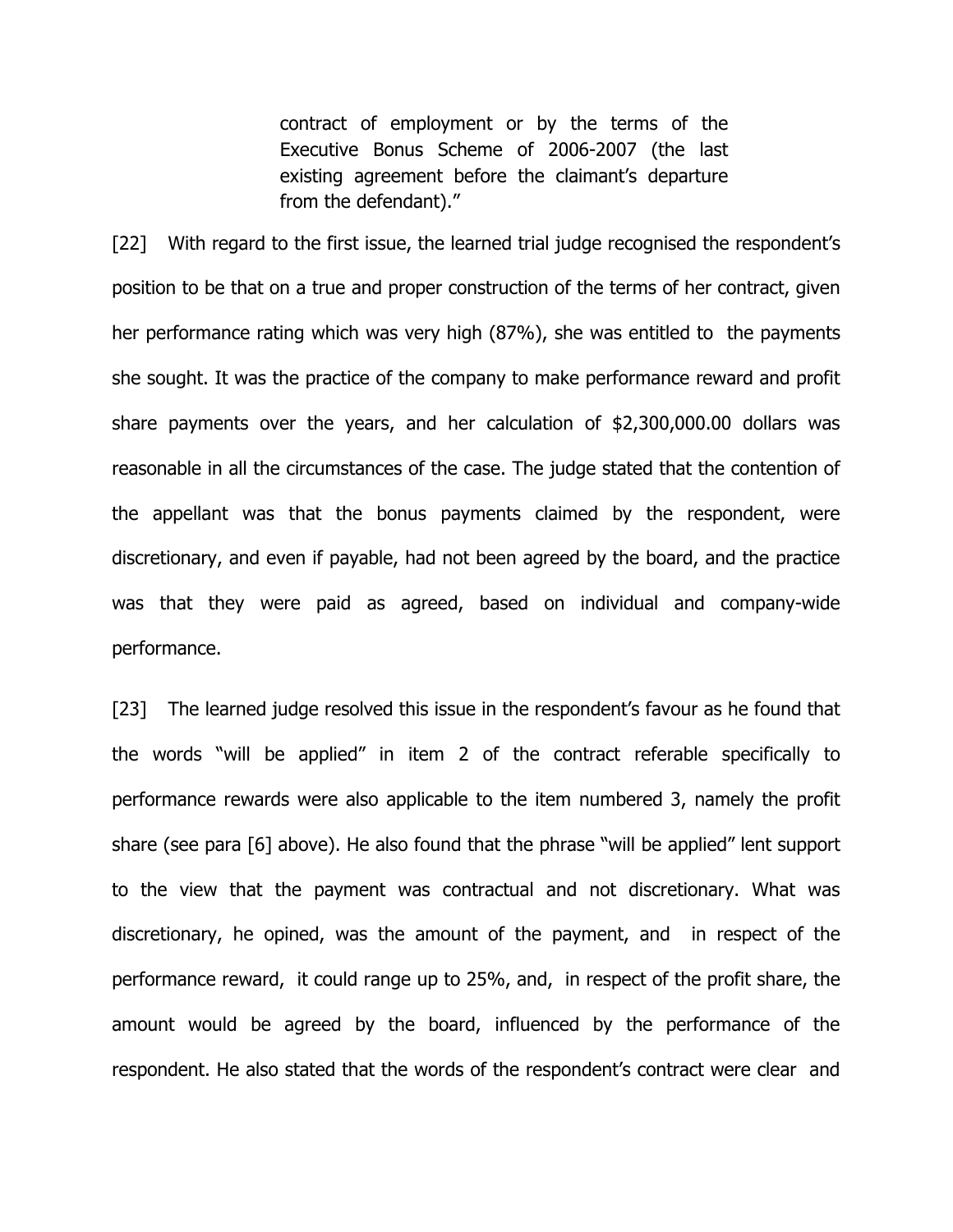did not admit of another interpretation but to the extent that he could be wrong in that conclusion, then the terms would be ambiguous, and he would pray in aid the *contra* proferentem principle, which, he said, would produce the same result.

[24] The learned judge indicated that there were several cases which assisted in the resolution of the first issue in the case, with regard to whether the incentive payments were contractual or discretionary, and indicated that he had found **Clark v Nomura International plc** [2000] IRLR 766 and **Horkulak Cantor Fitzgerald International**  [2004] EWCA Civ 1287, particularly helpful, which I shall deal with in detail later in this judgment. He also referred to **Powell v Braun** [1954] 1 All ER 484 as a case having somewhat similar facts to the instant case, where the court held that the payment of bonus was not meant to be discretionary but that the agreement between the employer and his secretary was for a bonus in a reasonable sum to be paid. He found that the principle running through the cases is that although the bonus payment may be described as discretionary, the court may still find it to be contractual in the circumstances of the particular case.

[25] Further, he stated that in the instant case the bonus payment was an important, even an integral part of the compensation of the respondent, which was, he considered an important point, particularly as in the scheme the performance reward was stated as an addition to the salary in respect of the respondent's compensation. Additionally, it was the appellant's contention that payment of the profit share depended on agreement, and since there had been none in respect of the period 2007-2008, then there could be no entitlement. The learned trial judge indicated that he found it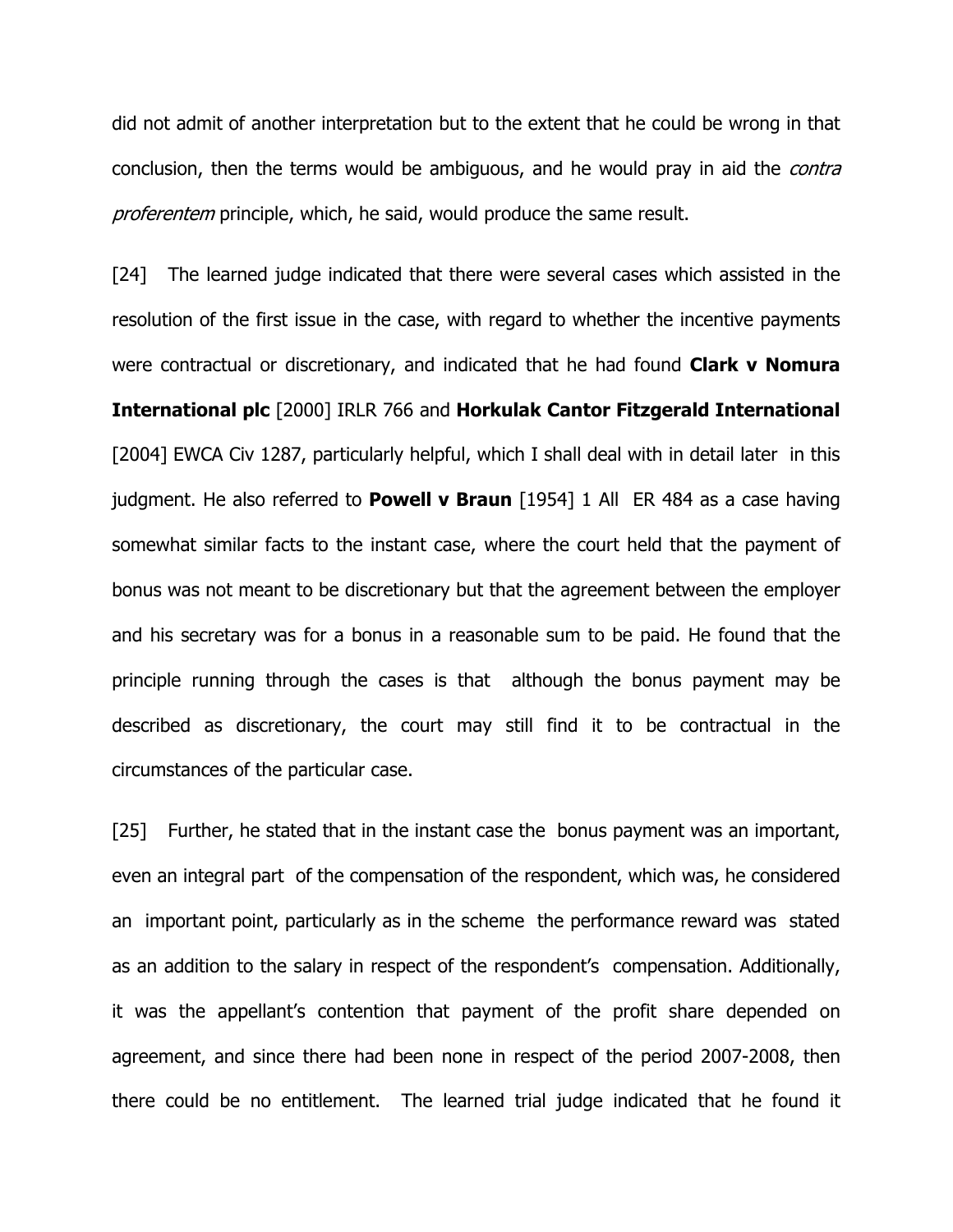significant that the separation of the respondent from the appellant had been by way of redundancy, not for cause, and so the respondent had not been at fault in that situation, and equally was not responsible for the unwillingness of the appellant to have discussions toward an agreement in respect of incentive payments for that particular period. He was also suitably impressed with the evidence of the respondent's outstanding performance, which was not in doubt. He therefore posed the question: whether it would be fair and or just to deny the respondent the performance bonus in those circumstances; be answered the same in the negative.

[26] With regard to the second issue the learned judge recognised the respondent 's position to be that as there was no agreed incentive scheme for the year 2007-2008, then the terms of her contract were applicable, as to her entitlements. Additionally the terms of each scheme varied from year to year and only applied to each specific year. The appellant's position was as set out in paras 11-13 of its defence, and repeated in para 13 herein.

[27] The learned judge found on the evidence before him that the schemes did vary from year to year, and that even the heading of each of the bonus scheme payment documents bore the particular year which suggested that the scheme was limited in its applicability and effect to each particular year, and in the absence of any expressed provision would not apply to any other year, or carry over into a succeeding year. He found that on the other hand the contract of employment of the respondent was not limited to any particular year and its terms governed the relationship between the parties throughout their relationship for an indefinite period. He also found that the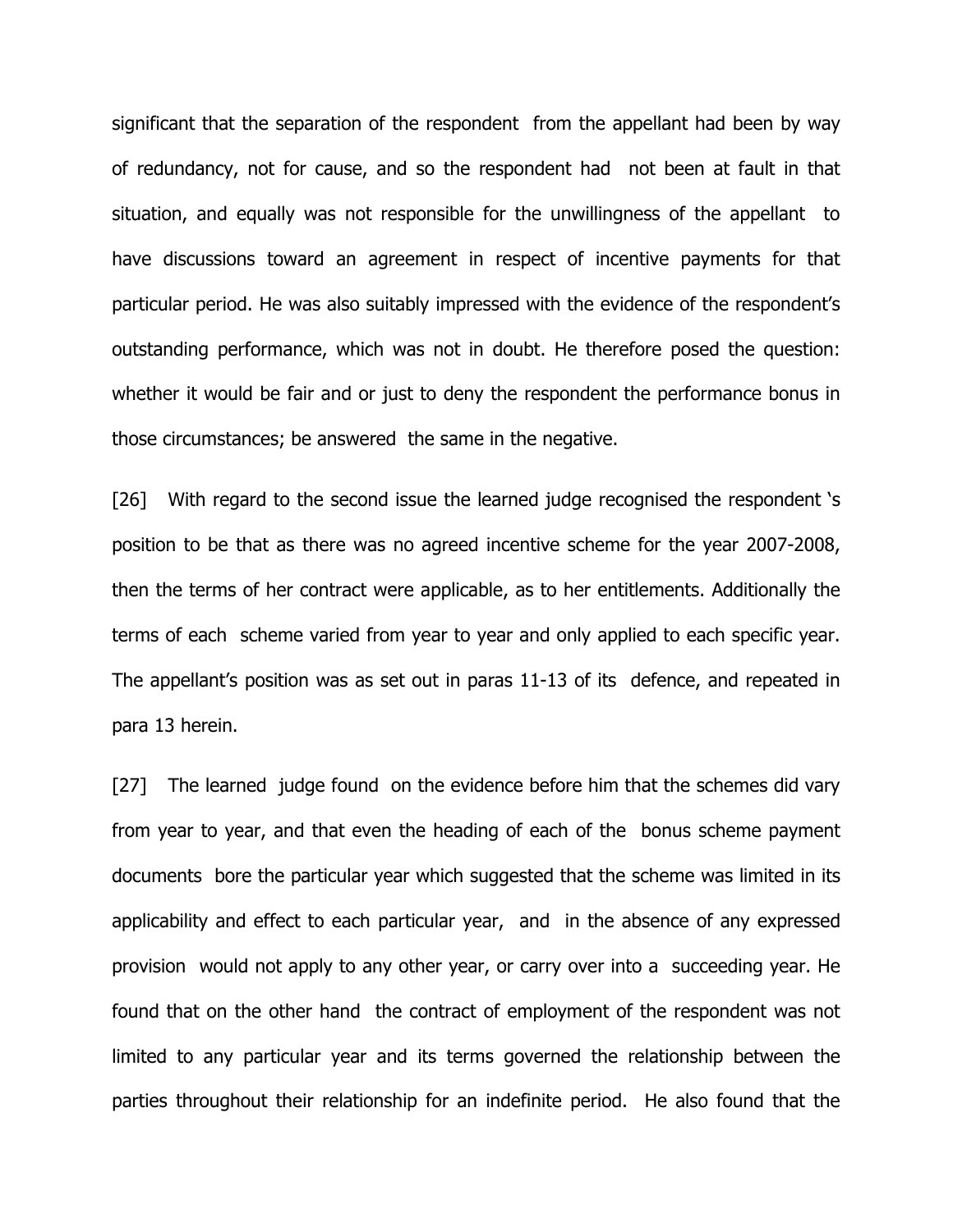respondent could not be bound by terms agreed in respect of the methodology of calculation of her bonus entitlements after her departure from the company. The court was also concerned that the wording in the scheme relating to the requirement for the respondent to be in the appellant's employment at the end of the year, spoke to a positive activity of the respondent in respect of the termination of employment, and did not embrace the separation from the appellant by redundancy. There was no evidence, he stated, that she would voluntarily have left the employment with the appellant, before the end of the financial year. Indeed, the facts spoke to the contrary, as her performance with the company was commendable. The court therefore concluded that the relevant document for the determination of the respondent's bonus entitlements was the respondent's contract of employment.

[28] The court found that there was evidence on which it could conclude that the sum of \$2,358,698.20 was reasonable in respect of profit share and performance reward, pro-rated for the 10 months for which the respondent was at the appellant in 2008 and for which she had claimed. He rejected the appellant's challenge to the same on the basis that the respondent's appraisal report had been done by her supervisor at a time when she (the respondent) had left the company, and the report had been submitted when both the respondent and her supervisor were no longer employed to the appellant. He noted that there had never been any dispute that the respondent was a high performer, and an even more noteworthy feature, he stated, was that the appellant had never contended that there was an inability to pay, or that it had made a loss in respect of the relevant period. So, he indicated that he had done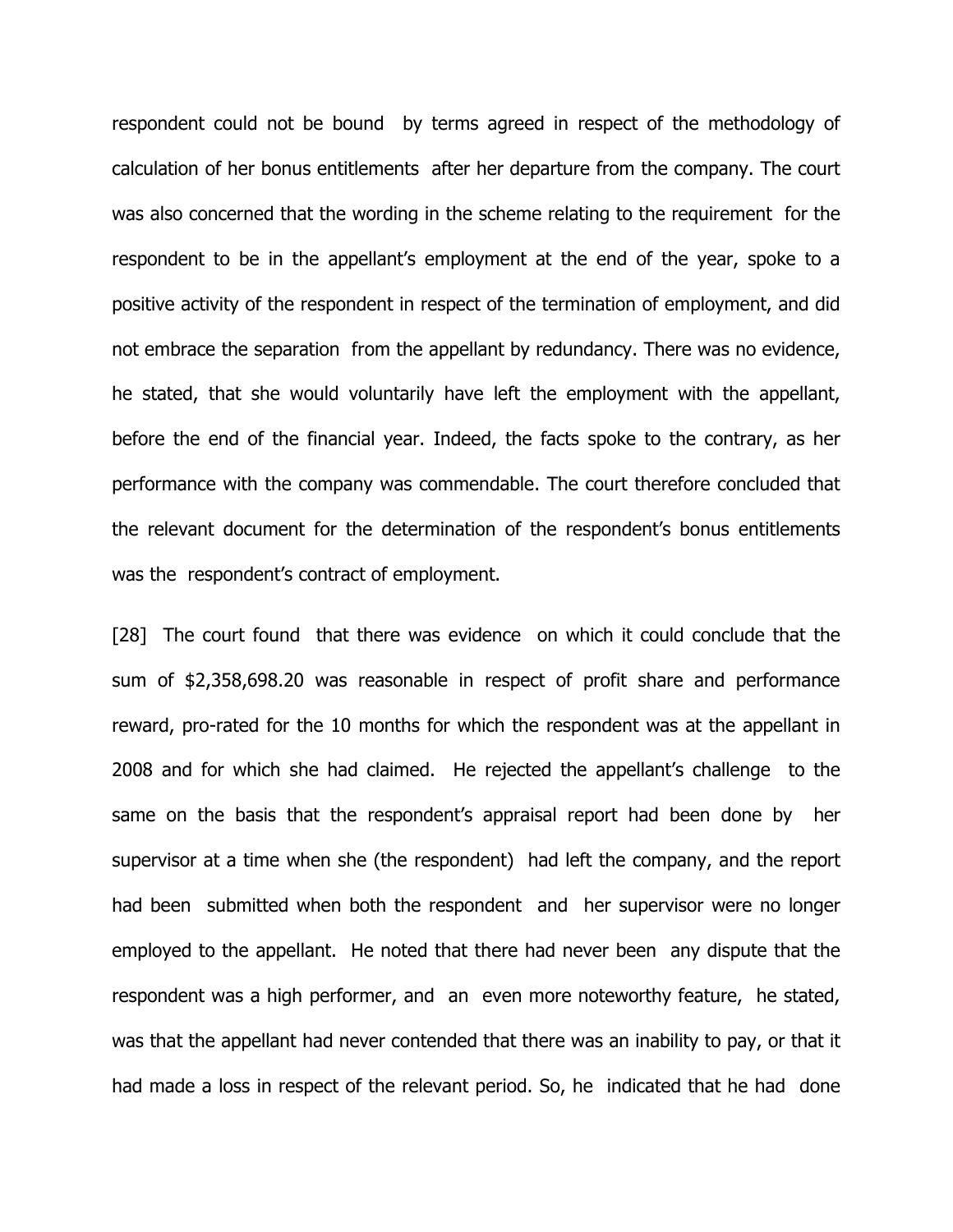the best that he could in the circumstances, and he made the award set out in paragraph [3] herein.

# **The appeal**

[29] The appellant filed five grounds of appeal as set out below:

- "(1) The learned judge erred in finding that, based on the terms of the Respondent's contract, incentive payments were contractual as opposed to discretionary, particularly in circumstances where both parties led evidence that the incentive payments were at NCBIC's discretion.
- (2) The learned judge erred in applying the *contra* proferentem principle of interpretation in circumstances where:
	- i. the contract was not considered ambiguous by either contracting party;
	- ii. both parties led evidence that the incentive payments were at NCBIC's discretion;
	- iii. there was no evidence that the terms were not arrived at by mutual consent; and
	- iv. the use of the *contra proferentem* rule is a last resort when all other rules of construction have failed to resolve an ambiguity.
- (3) The learned judge erred in applying the cases of **Clark v Nomura** and **Cantor Fitzgerald v Horkulak** to the present case in which there was neither an allegation nor any evidence that NCBIC had failed to properly exercise its discretion in relation to the question of whether to make an incentive payment to the Respondent.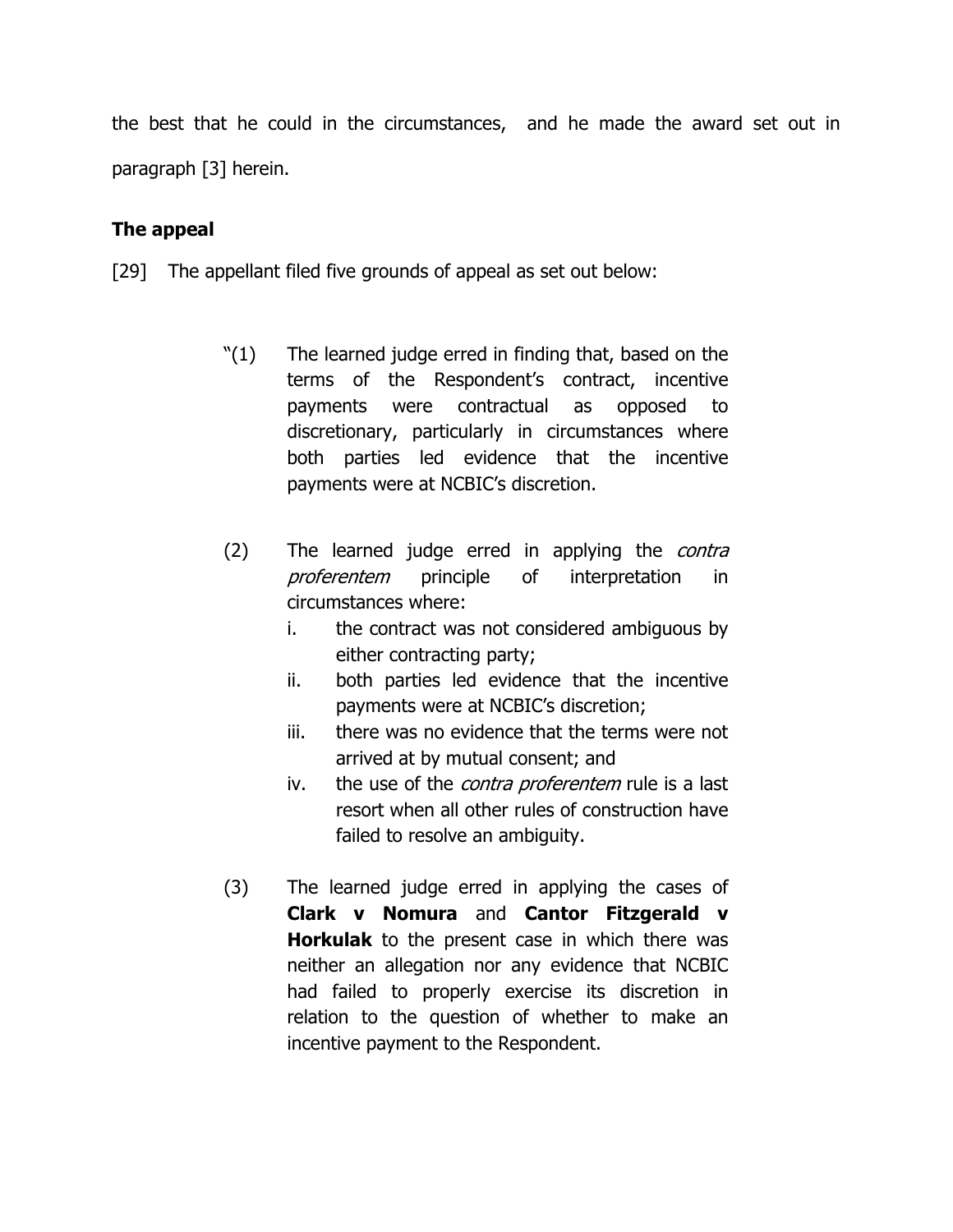- (4) The learned judge erred in substituting his discretion for that of NCBIC's in relation to the question of whether the Respondent should receive an incentive payment and, if so, the amount of such payment.
- (5) The learned judge erred in finding that an incentive payment should have been made to the Respondent as an employee whose contract had been terminated before the end of the year, contrary to the evidence as to the custom and practice at the Appellant and within the group of companies which includes the Appellant."

In essence, the real matters in controversy between the parties as I indicated previously are:

- (1) What is the true and proper interpretation to be given to the terms of the respondent's contract of employment with the appellant.
- (2) If the incentive payments were payable, in the light of the fact that the appellant declined to do so, could the court do so instead?
- (3) In those circumstances what would be a reasonable sum to be paid to the respondent?

 I will deal with the submissions of counsel to the extent that they address these specific issues.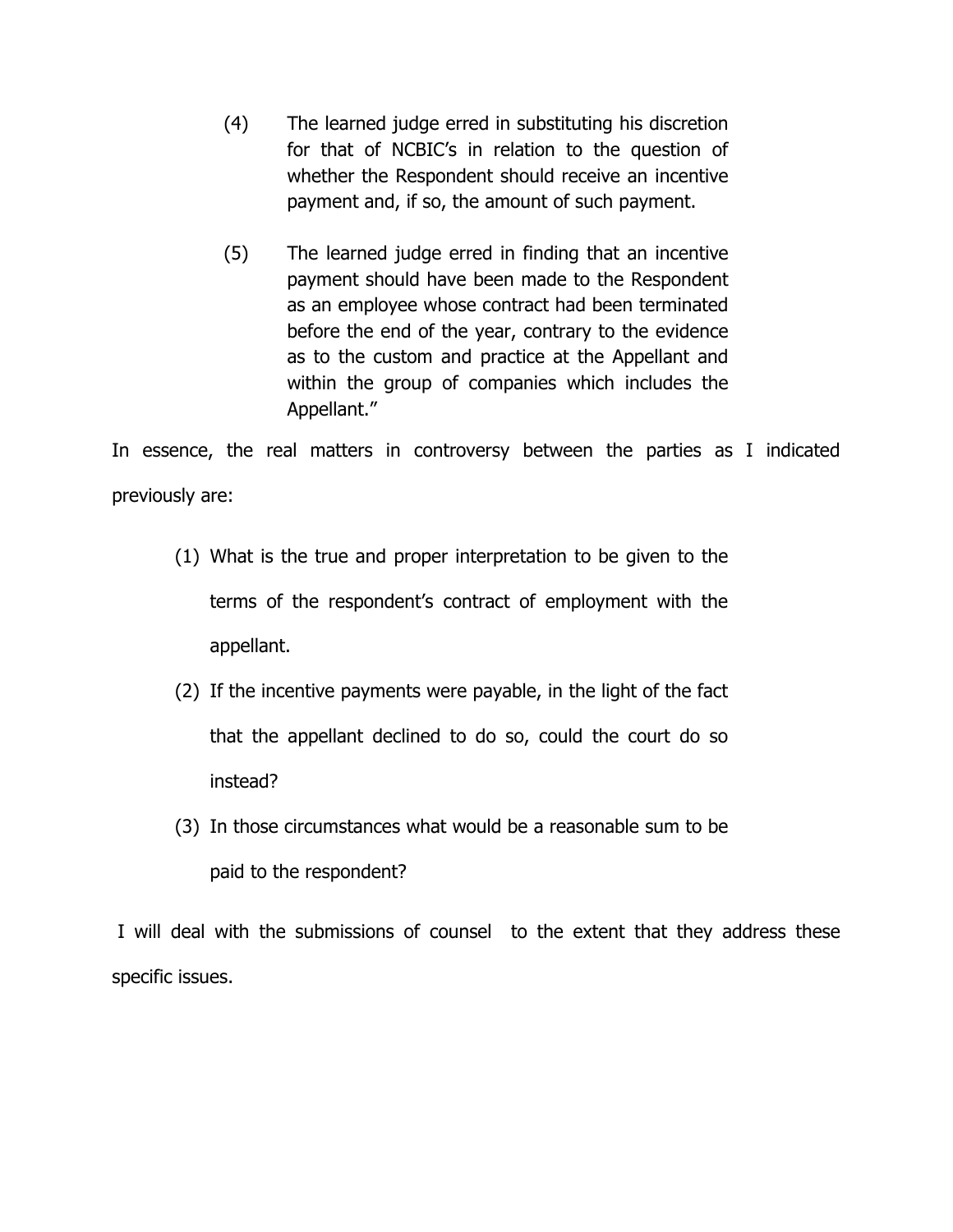#### **Appellant's submissions**

[30] Counsel for the appellant took issue firstly with three matters which, he stated, have relevance to the ultimate determination of the real issues between the parties, namely:

- (1) The respondent did not receive any payment under the scheme as that was first introduced in 2005-2006
- (2) In 2004 the respondent was paid profit share; her contract did not refer to "group profit share" but profit share "based on individual and company -wide performance. In the exercise of its discretion NCB paid her profit share based on group-wide performance and not 'company–wide performance as stated in her contract".
- (3) There were no other executives who were made redundant and who received pro-rated bonus payments.

## Grounds of appeal  $(1)$ ,  $(2)$  and  $(3)$

[31] Counsel submitted that the decision by the learned judge was ambiguous. The learned judge found, he stated, that the incentives were payable as a matter of right and were not discretionary. Yet he appeared to be saying that there was a contractual obligation to pay the performance reward and profit share but in an amount that was within the appellant's discretion. Counsel stated that this "hybrid" interpretation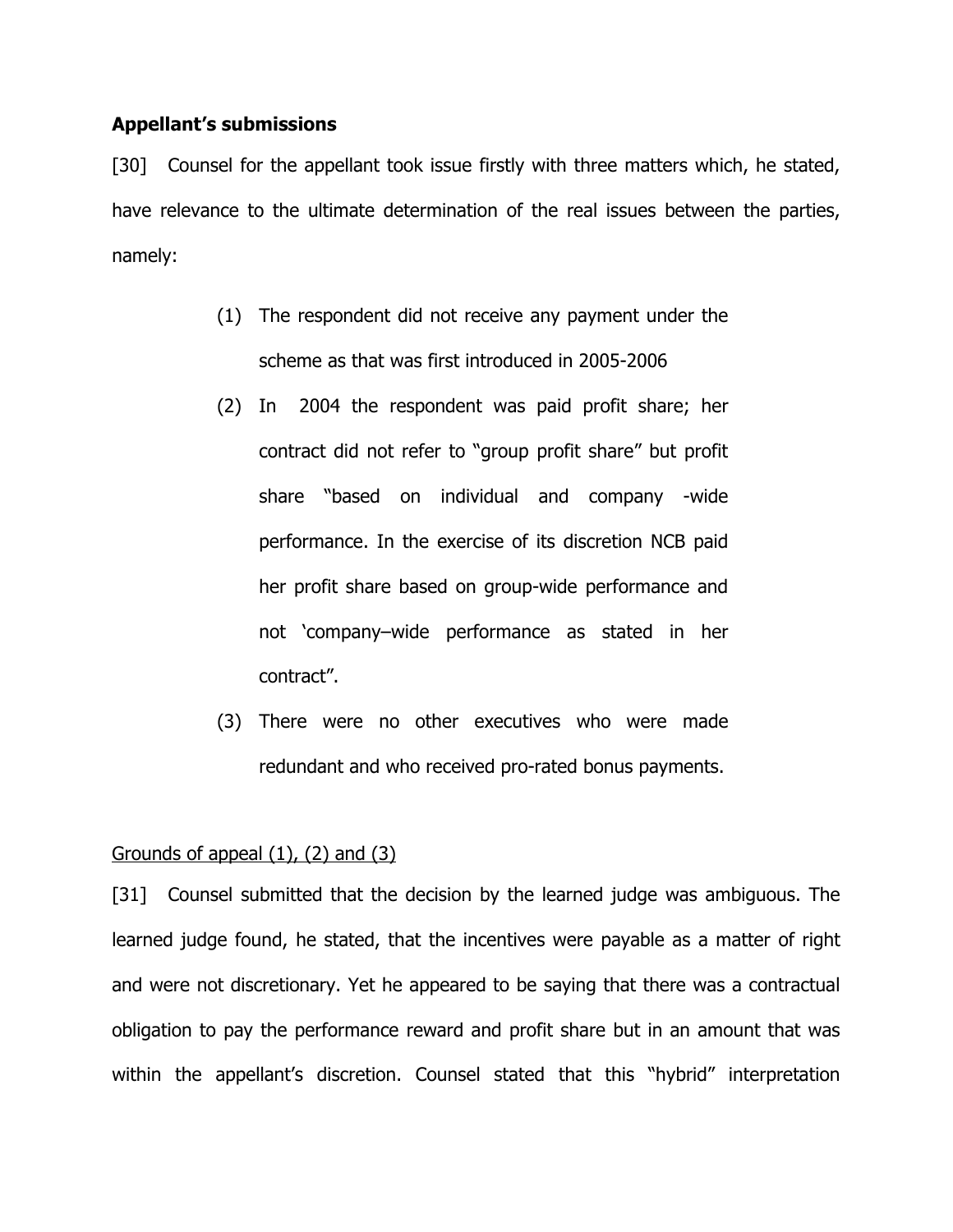between a contractual bonus and a discretionary one was not contended for in the court below and additionally, challenged whether any such approach was supported by the authorities.

[32] Counsel submitted that based on the authorities there are two types of situations encountered when dealing with incentive schemes, namely:

- (1) Where there is a contractual right to receive a bonus as additional remuneration for services rendered. That bonus may be based on a formula stated in the contract or in the absence of a formula on a quantum merit basis (the **Powell v Braun** category).
- (2) Where there is a contractual right to be considered for a bonus at the employer's discretion (the **Kofi Sunkersette Obu v A Strauss & Co Ltd**, [1951] AC 243 **Clark v Nomura**, and **Horkulak v Cantor Fitzgerald International** category).

Counsel submitted that it was the respondent's contention that her case was in line with the first category of cases, while the appellant's position was that the respondent's case fell into the second category, but could be distinguished from **Clark v Nomura**  and **Horkulak v Cantor Fitzgerald International** as the facts and the relief claimed in the instant case differ, having regard to the remunerative nature of incentive payments in the particular industry referable in those cases.

[33] With regard to **Powell v Braun**, counsel submitted that the incentive payment in that case was for compensation for services rendered, and in lieu of an increase of salary, and was not considered as due to the respondent, the amount of which was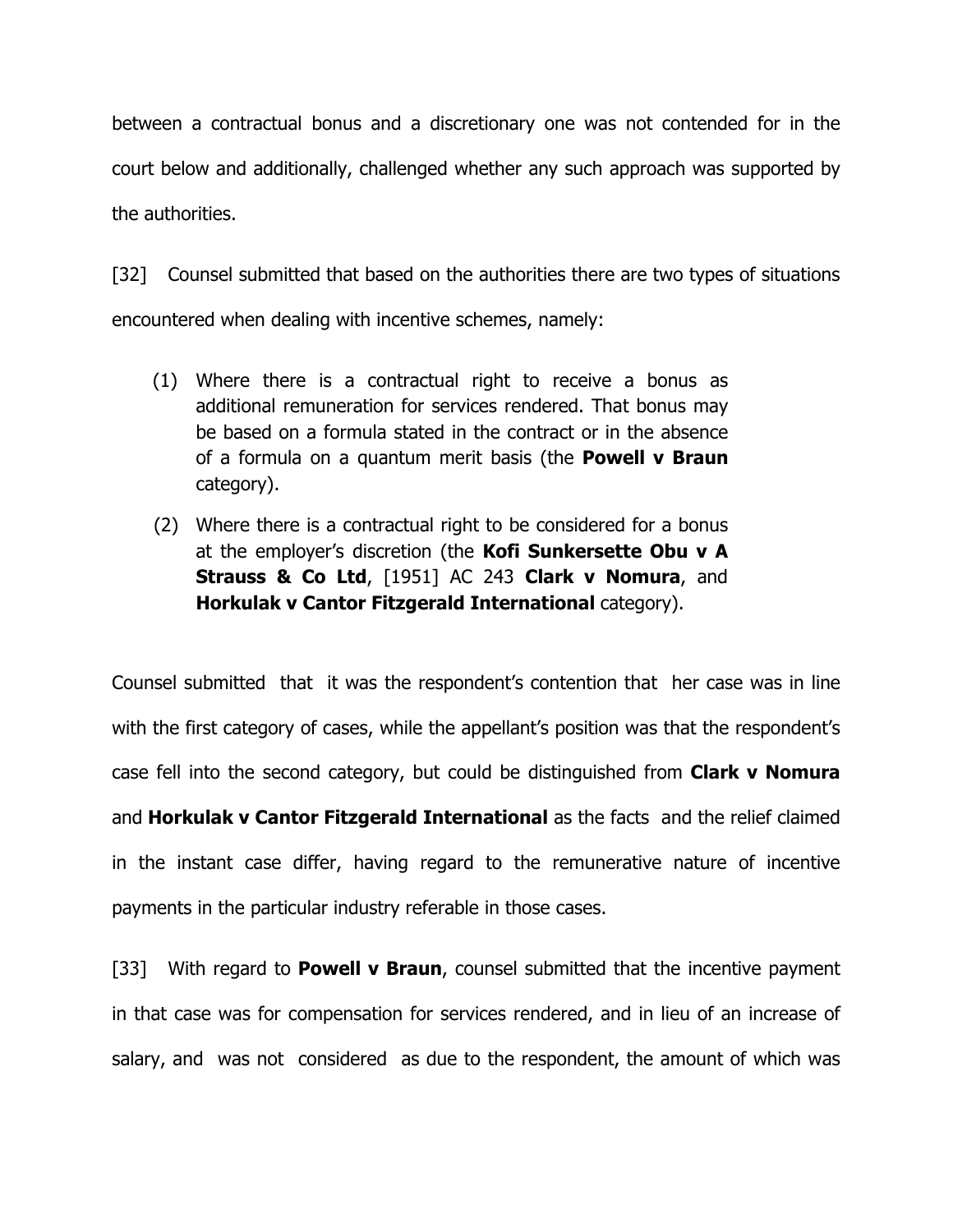discretionary, as was decided by the learned trial judge in the instant case, as against "a reasonable sum" which was found by the Court of Appeal in England.

[34] In **Clark v Nomura**, counsel stated, the issue revolved around whether the exercise of the discretion whether to grant the bonus was irrational or perverse and therefore an abuse, which counsel submitted was a very heavy burden, and in any event that was never claimed in the instant case. That was also the focus of the arguments and the decision in the **Horkulak v Cantor Fitzgerald International** case, he argued, where the burden was said to have been discharged. It was counsel's contention that the terms in respect of the payment of bonus in the respondent's contract of employment were consistent with those in **Kofi** in which the discretionary incentive scheme was held to apply. The basis and the rate of the commission were within the company's discretion.

[35] Counsel submitted further that the respondent had never pleaded nor relied on the fact that the payment of the bonus was an important and even integral part of the respondent's compensation package as the learned judge found. In fact, had that been pleaded the court would have had to answer the question whether the bonus was for services rendered as in the **Powell v Braun** case or was additional compensation in the discretion of the company as in the **Kofi** case. Counsel submitted that in the instant case the bonus was not compensation for services rendered. The salary was the only part of the respondent's compensation that she was entitled to receive as remuneration for services rendered. Counsel further submitted that there was no guarantee that any of the incentive payments would be paid, only an indication that in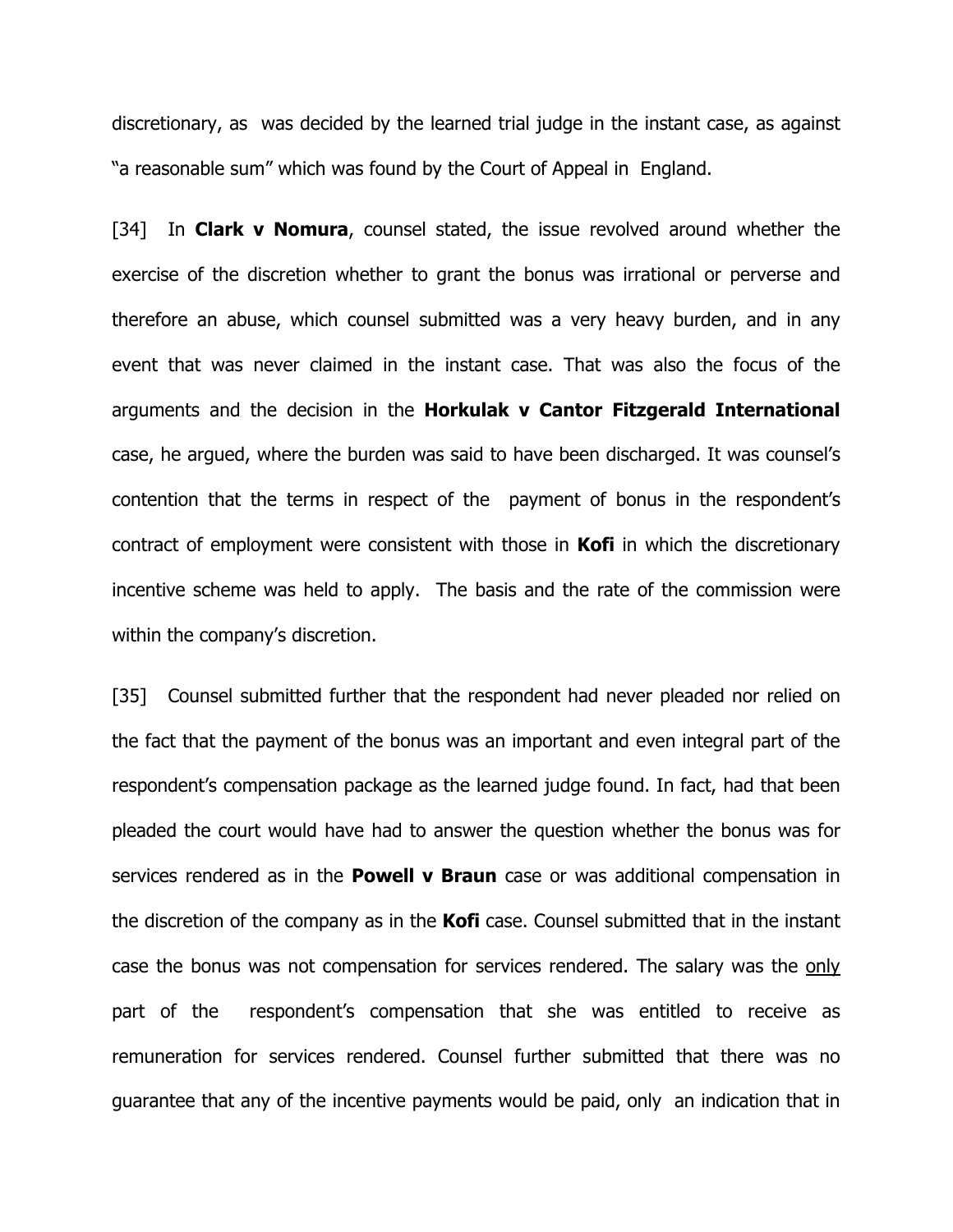respect of the performance reward, regardless of the respondent's performance, only up to 25% of basic salary could be paid, and that in respect of the profit share, the respondent may receive the same based on the company's results.

[36] Counsel averred that there was no allegation in the case that the appellant had failed to exercise its discretion in good faith. Counsel submitted that that would fly in the face of the respondent's position that the bonus is not discretionary at all. The respondent had not sued the appellant for failure to exercise its discretion or for having abused the same. Counsel submitted that the **Kofi** case was relevant to the instant case as it was the only case which did not involve a claim for breach of the duty to exercise the discretion in a rational manner, and submitted that the ratio decidendi of that case was that the basis and rate of the commission not having been agreed, there was no legal basis for the court to interfere in the contract between the parties. I will refer to these cases in detail later in this judgment.

[37] Counsel suggested that the respondent may perhaps have been in a better position if her claim for damages for breach of contract had been coupled with a claim for damages for the improper exercise of discretion. Counsel therefore concluded that the learned trial judge ought not to have proceeded to determine what the discretionary payment may have been in the absence of a claim and or a ruling that the appellant failed to properly exercise its discretion.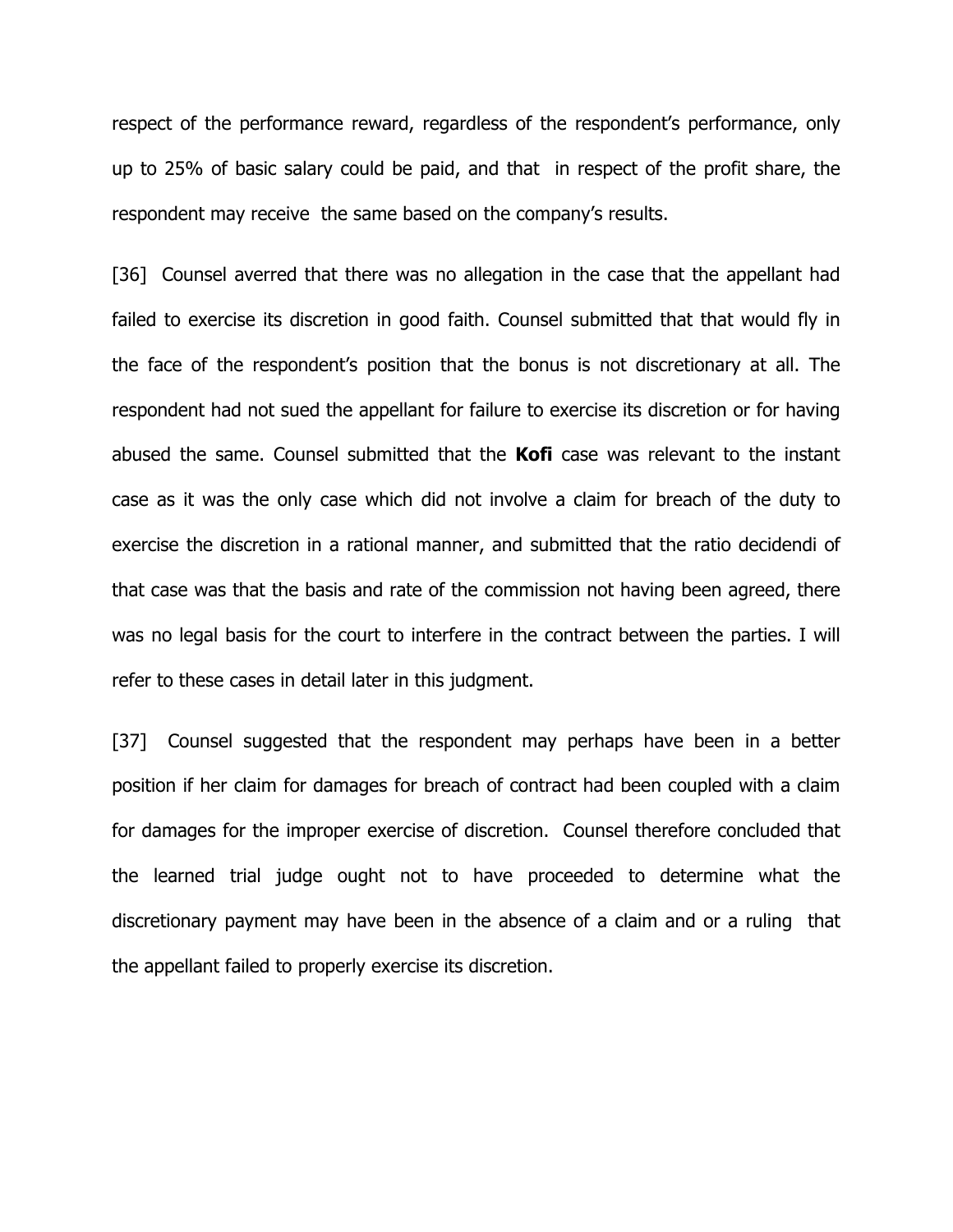#### Grounds of appeal 4 and 5

[38] Counsel submitted that at the time that the claim was filed the appellant had exercised its discretion with regard to bonus payments in respect of the period 2007- 2008, and the respondent was not one of the named executives who stood to benefit there from. In the absence of any finding that the decision was irrational or perverse, the court was not empowered to substitute its discretion for that of the appellant, to declare that the respondent ought to receive any incentive payment and the amount of that payment. Counsel referred to **Kofi** and said that the respondent having indicated that she was relying on her contract, was unable to make any further claim for greater remuneration. Counsel also challenged the method of computing the incentive bonus claimed by the respondent, and referred to her evidence, in which she stated that the amount claimed she "had made up in her mind", as being inaccurate as the respondent had used the document submitted by the appellant with reference to those executives who had received bonuses for that particular year 2007-2008, pursuant to the decision taken by the appellant, subsequent to the respondent's departure. Counsel's complaint was therefore that the court had "ignored the basis upon which the appellant had paid bonuses in 2008, but had applied the methodology and rates". The court had, he submitted, ignored the fact that only specific persons had been selected, but the learned judge had applied the formula used in respect of those persons nonetheless.

[39] Counsel concluded forcefully that the "court should not have imported words into the employment contract that were not there". Counsel also challenged the alleged 87% performance appraisal of the respondent and the manner in which the appraisal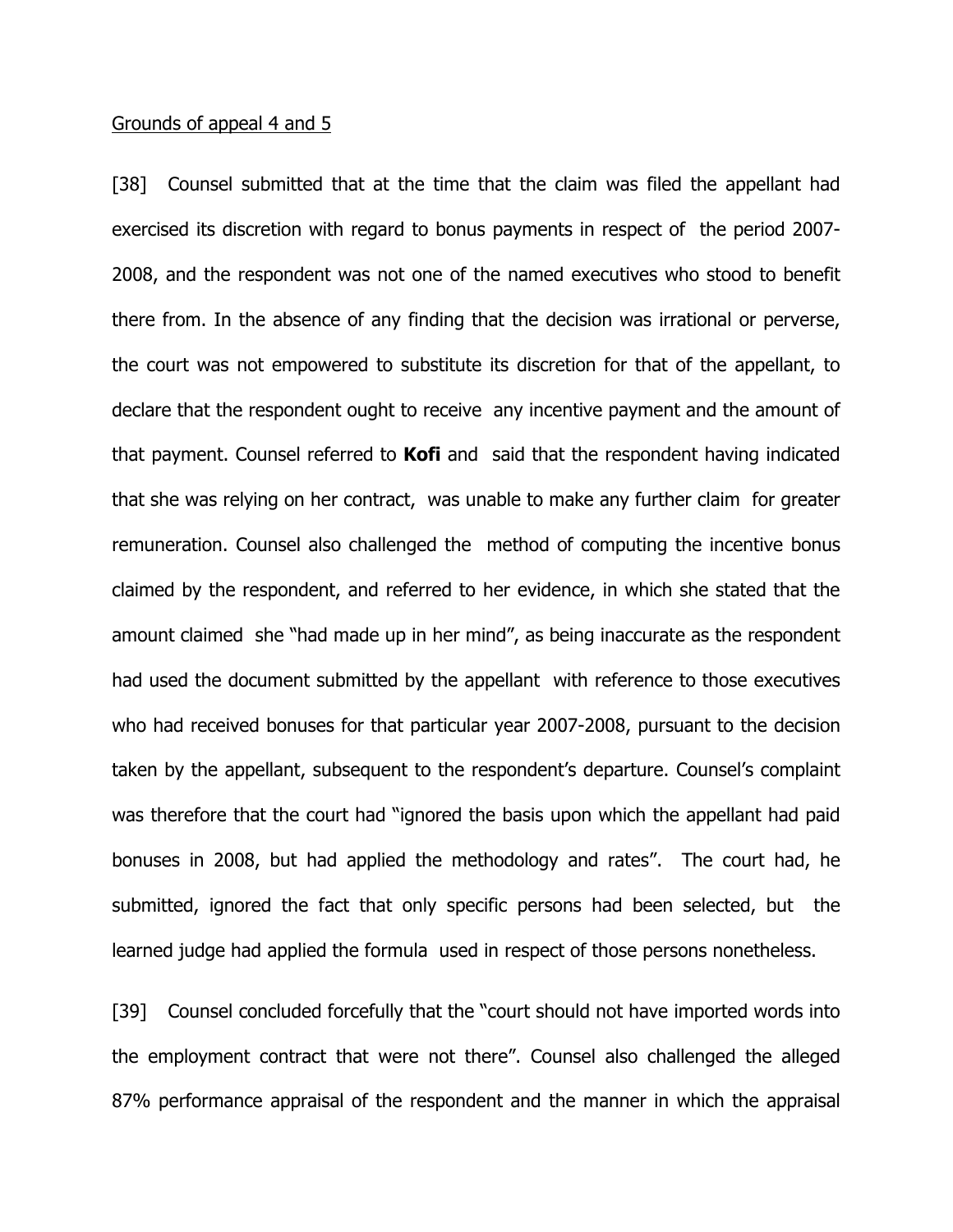had been done and submitted that it was not justified just because the appellant had not challenged the respondent's competence and/or that of her supervisor who had completed the appraisal. It was noteworthy though, he submitted, that neither of those persons were either "employee" or "supervisor" of the appellant at the time that they signed the appraisal form.

#### **Respondent's submissions**

#### Ground of appeal (1)

[40] Counsel for the respondent submitted that the words "will be applied" in item 2 of the respondent's terms and conditions of employment were not qualified by the words, "based on agreed terms", as the words "will be applied" give "proper effect to the fact that the payment will be made to the employee". Counsel also submitted that the judge was correct when he ruled the words "will be applied" were equally applicable to the performance reward as to the profit share.

#### Ground of appeal (2)

[41] Counsel submitted that the learned judge had indicated that the words in the contract were clear particularly with regard to the words "will be applied" as set out above, but accepted that the application by the judge of the principle "contra proferentem" was also correct as any alleged ambiguity would, as the learned judge said, produce the same result. Counsel also submitted that the words "time to time" referred to in item 3 of the respondent's letter of employment "are artificial as they do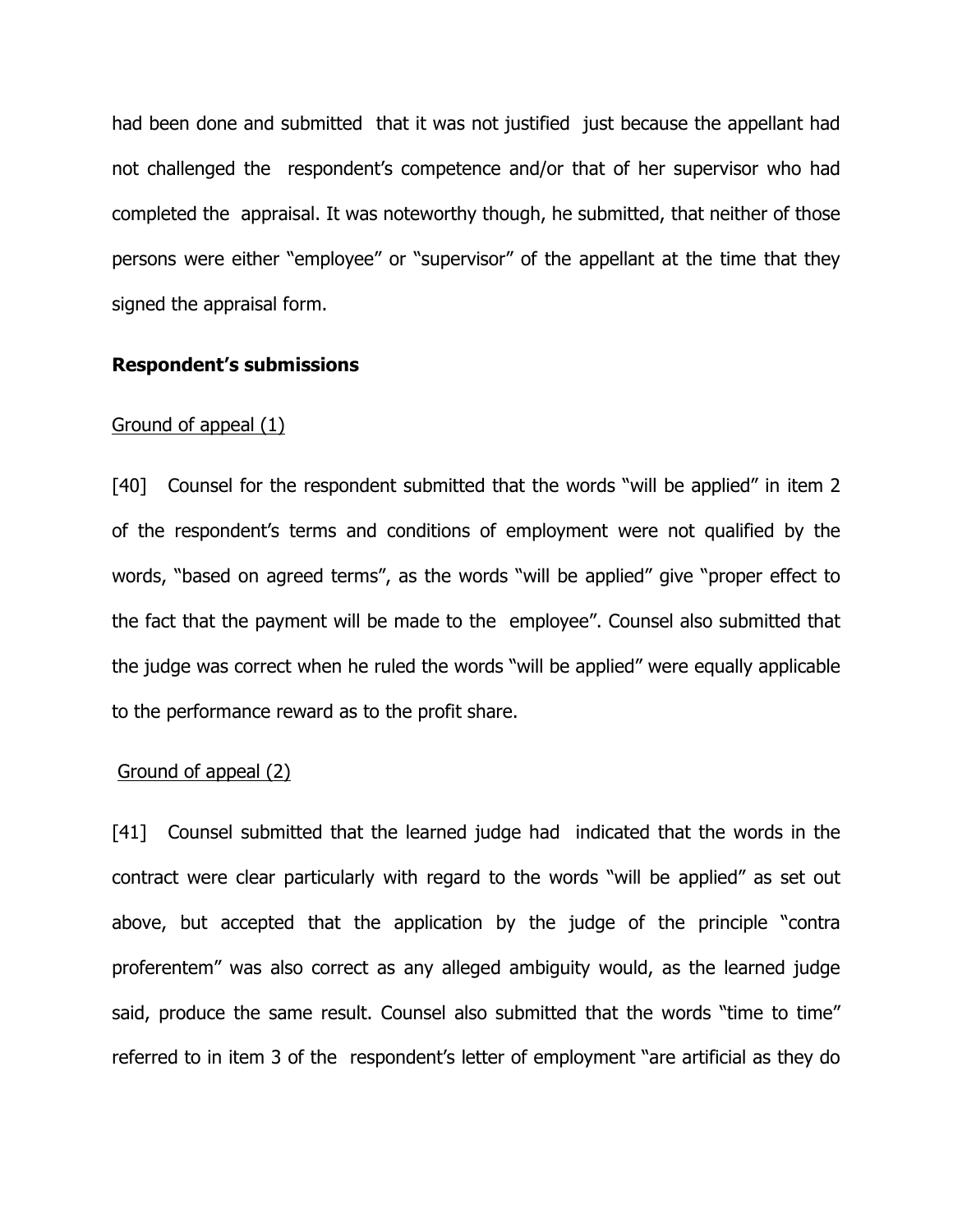not encapsulate the normal practice under this contractual agreement"… "which is to make profit share and merit award payments".

#### Ground of appeal (3)

[42] Counsel referred to and relied on the contents of the 9 January 2009 letter to demonstrate that the failure of the appellant to pay the respondent her bonus entitlements after having made her redundant was an indication of the appellant not having properly and or reasonably exercised its discretion. Counsel endorsed the learned trial judge's treatment of the cases referred to in the judgment and submitted that his application of the principles disclosed therein was correct.

#### Ground of appeal (4)

[43] Counsel again endorsed the approach of the learned trial judge indicating that the case of **Kofi** was inapplicable to the instant case, for as the learned judge had made clear, he "had not sought to determine the respondent's rate and bonus entitlement but had applied a rate as per the agreement between the parties". Counsel relied on the learned judge's analysis adopted from the documents supplied to the court setting out the basis of the calculation for the persons remaining in the appellant's employ after the restructuring exercise who were at the respondent's level. That was 20.86% of basic salary in respect of profit share, and where the performance score was less than 92% the formula used was - score/92x25 x basic salary which resulted in the respondent's percentage being 23.6%. Counsel therefore submitted that the learned judge had been guided by the agreement between the parties.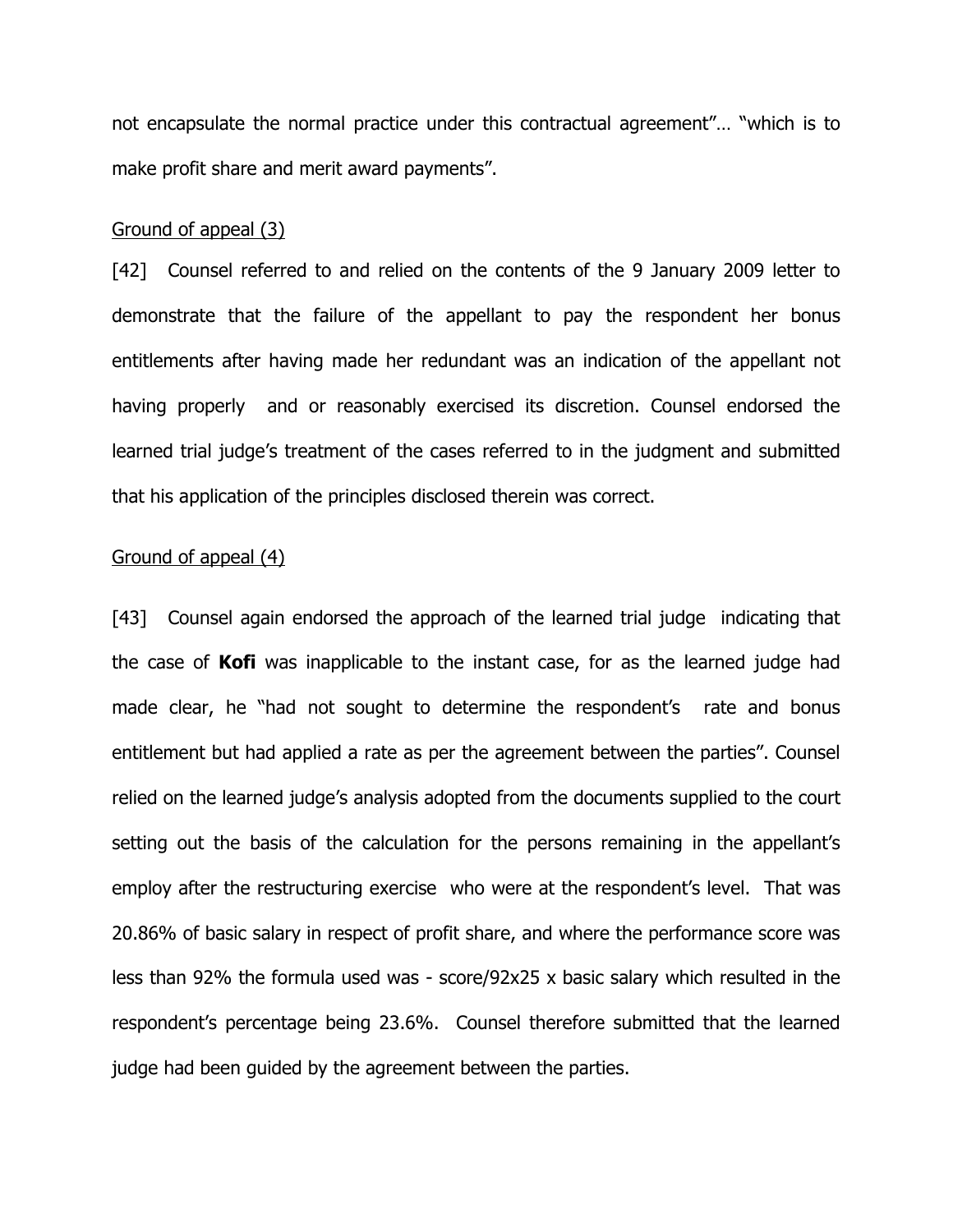#### Ground of appeal (5)

[44] Counsel submitted that the learned judge was correct to hold that the respondent was entitled to receive incentive payments subsequent to having been made redundant on 10 July 2008 and as no specific amount had been agreed in respect of the scheme for 2007-2008, the governing document determining the respondent's bonus entitlements would be the respondent's contract of employment.

#### **Discussion and Analysis**

[45] It is trite law that in interpreting any provision in a contract, one must give the words their plain and ordinary meaning, and this meaning can only be displaced if it produces a commercial absurdity (per Lord Dyson in **John Thompson and Janet Thompson v Goblin Hill Hotels** [2011] UKPC 8). In such a case one might get assistance from the context, the background and the other provisions in the document.

In this particular case the umbrella words in the contract of employment which

governed clauses 1, 2 and 3 read as follows:

 "'… West Indies Trust Company Limited a wholly owned Subsidiary of National Commercial Bank Jamaica Limited (hereinafter referred to as the Company) is pleased to offer you employment as **Vice President-Pension Trust & Property Administration** with effect from February 2, 2004.

You will report to Miss Ingrid Chambers, Managing Director, West Indies Trust Company Limited.

 The terms and conditions of this offer of employment are as follows:

1.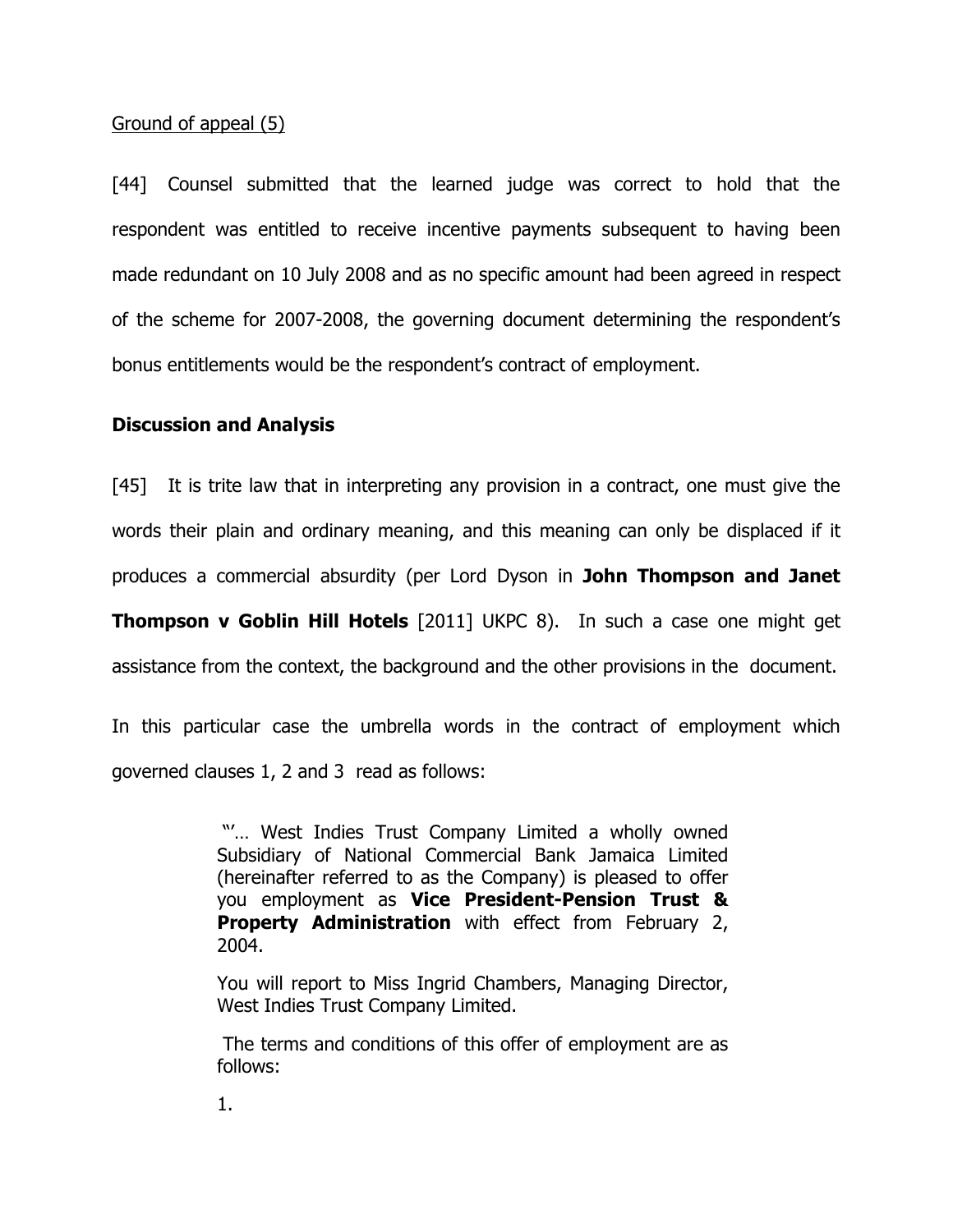2.

# 3…." (see para [6] herein)

[46] In my view, clauses1, 2, and 3 when read together with the umbrella words indicate that the parties had in mind that the respondent would be paid on the  $23<sup>rd</sup>$  day of every month an amount which represented initially \$3,500,000.00 annually. There is no dispute on this. Additionally, it seems, in the wording "will be applied" that an annual performance reward of up to 25% of basic salary on "agreed terms", measured on implementation of areas of responsibility, would be paid. There was also a profit share "as agreed" by the board from "time to time" based on individual and company-wide performance.

[47] The words underlined above require specific attention, and in my view, the authorities utilised by the learned trial judge, when analysed give guidance to the true and proper interpretation to be given to the terms and conditions in the respondent's contract of employment. In analyzing the authorities, I will also address whether the respondent's incentive payments were contractual as opposed to discretionary, were ambiguous, and ought to be construed against the maker (the appellant), and whether, bearing in mind the true and proper construction to be placed on the clauses in the contract, whether in all the circumstances there was a proper exercise of the discretion by the appellant not to make any incentive payment to the respondent.

[48] I will first consider the English Court of Appeal case of **Powell v Braun**. In this case, the employer wrote to his secretary offering to pay her a bonus each year on net trading profits of the previous year in lieu of a rise in salary. The secretary responded in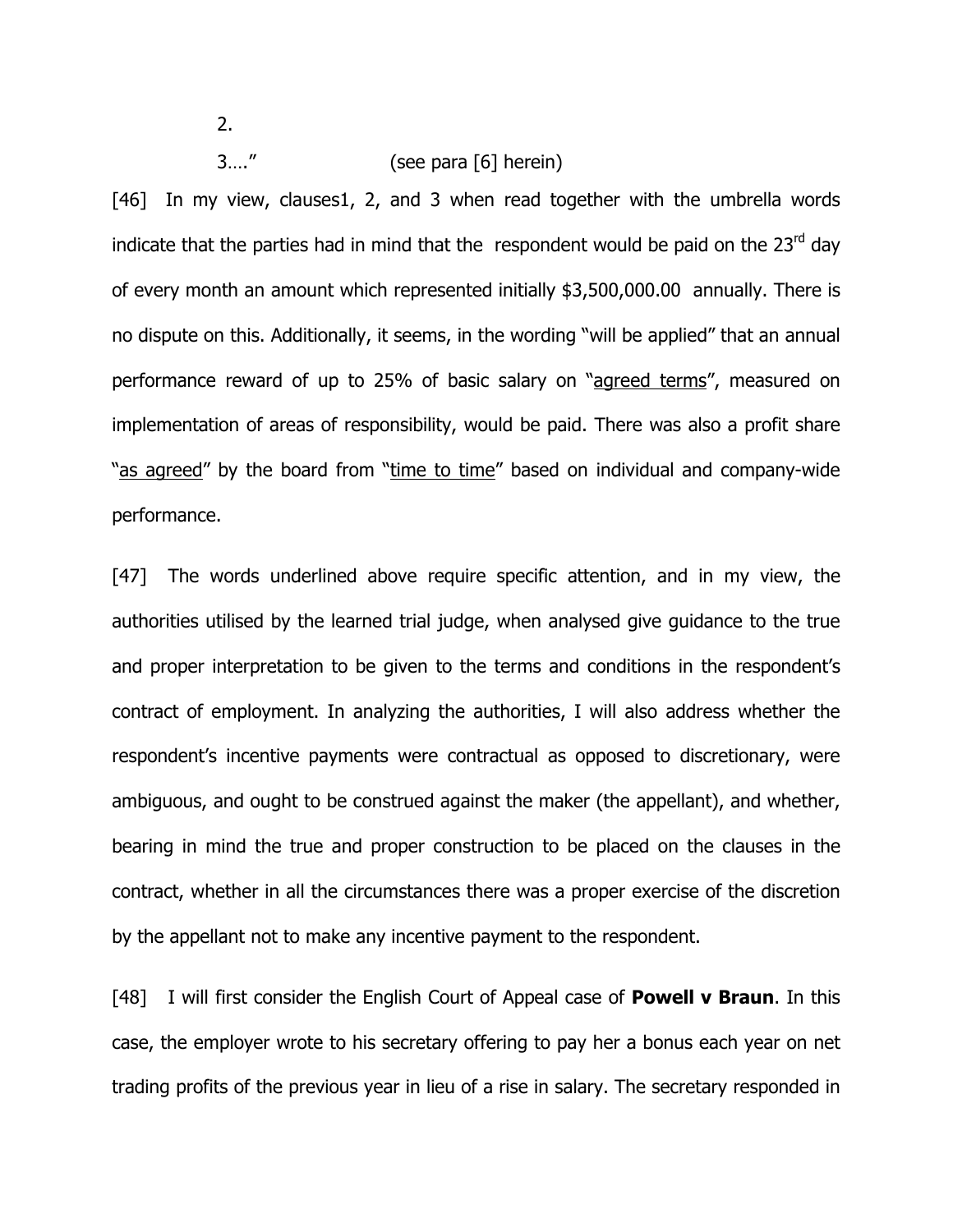writing indicating her approval for such a consideration and her appreciation for the same. Bonuses were paid for the years 1946-51 but the employer refused to pay any bonus in respect of the years 1952 and 1953. He claimed that no firm promise had been made; in fact such a promise, if made, was too vague to be enforced. Additionally, a claim for quantum merit us too novel and therefore inapplicable. In the headnote of the case, it was recorded that the court held that:

> "As a matter of construction of the letters it was intended by the parties, not that the payment of a bonus should be within the discretion of the defendant, but that he should pay the plaintiff a reasonable sum, i.e, a sum which bore a reasonable relation to the relevant trading profit; the principle of quantum meruit was no less applicable where the remuneration in question was additional remuneration than it was where the basic remuneration was the only remuneration; and, therefore the plaintiff was entitled to recover a sum agreed as reasonable in respect of the two years in question."

[49] At first instance the county court judge found that any further payment over and above the secretary's fixed salary was in the discretion of the employer and dismissed the claim. On appeal, however, Sir Raymond Evershed, MR set out the contentions of the employer and rejected them wholeheartedly. Sir Raymond stated that it was clear that the secretary relied on the promise in exchange for her continued service with greater responsibility. The employer also could not have from the evidence thought that he was under no liability at all, if he chose not to pay. He concluded that the parties did not mean and intend the payment of bonus to be "purely discretionary". He also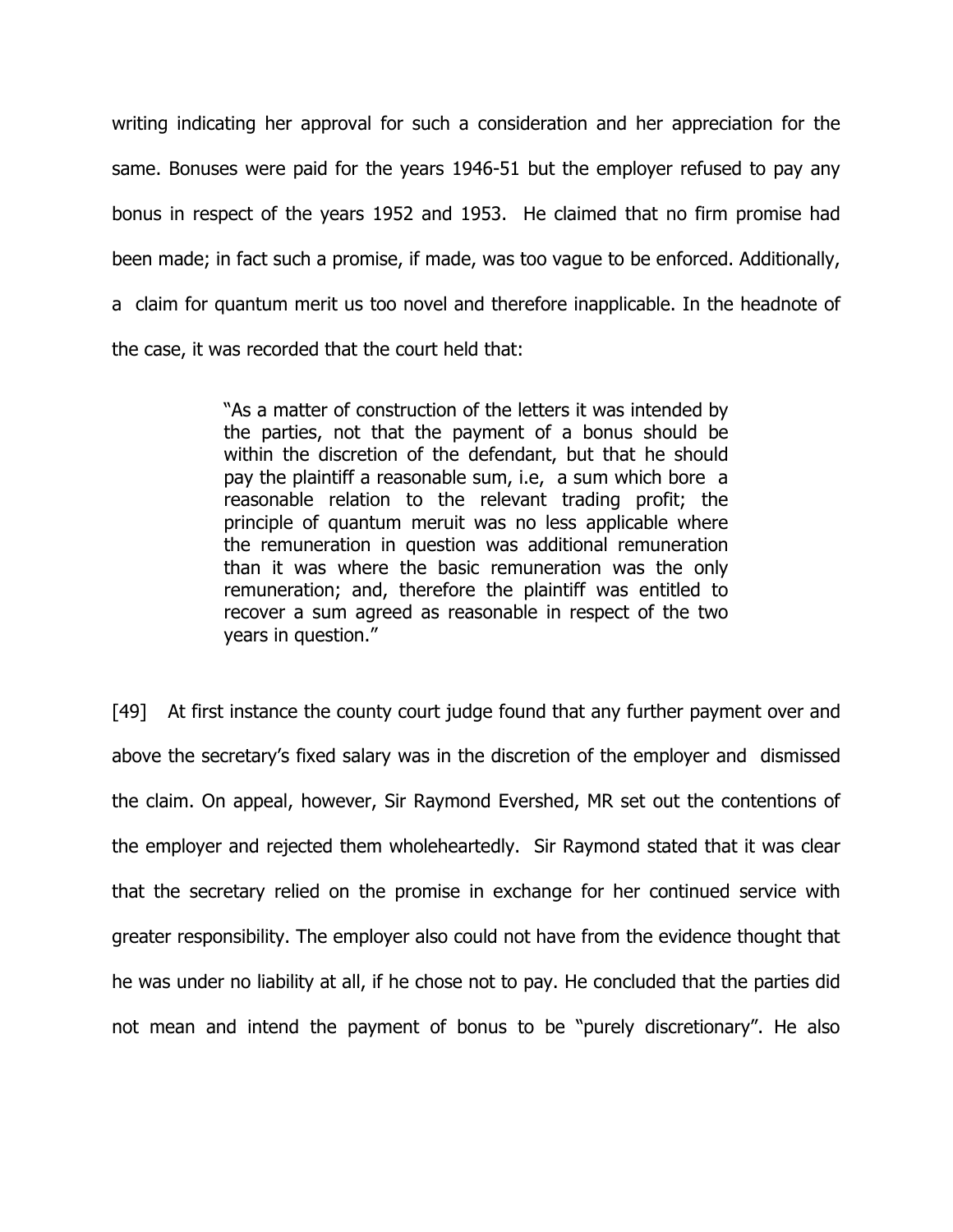rejected that the document was too vague, and he stated that once it was concluded that it was not to be a reward in the discretion of the employer:

> "inevitably, it must be taken that the sum to be paid- unless the parties chose from time to time to agree some other figure-would be a reasonable sum, that is, a sum arrived at so as to bear a reasonable relationship to the trading profit. If there were no trading profit, no doubt, there would be no so-called bonus, but, in any other event, I think the principle of quantum meruit or of reasonable remuneration (which comes to the same thing) is no less applicable where the remuneration in question is additional remuneration--- that is, over and above the fixed salary—than it is where the basic remuneration is the only remuneration."

He therefore arrived at a reasonable sum to be paid to the secretary.

[50] Lord Denning put it this way. He said the agreement clearly contemplated that the employer should pay something. It was not a matter as found by the learned trial judge that it was within the discretion of the employer whether he should pay something or nothing. He had bound himself to pay something. The precise amount also would not be in his unfettered discretion. It would be an amount within his reasonable discretion, that is "it would be the amount which a fair and just man would pay in the exercise of a reasonable discretion".

[51] Romer LJ, having commented that the actions of the employer reflected very little credit on him, stated that the judge was in error in finding that the intention of the parties would have been that the employer should pay such portion of the profit as he in his discretion might decide, as in his view, it was a matter of a legal bargain giving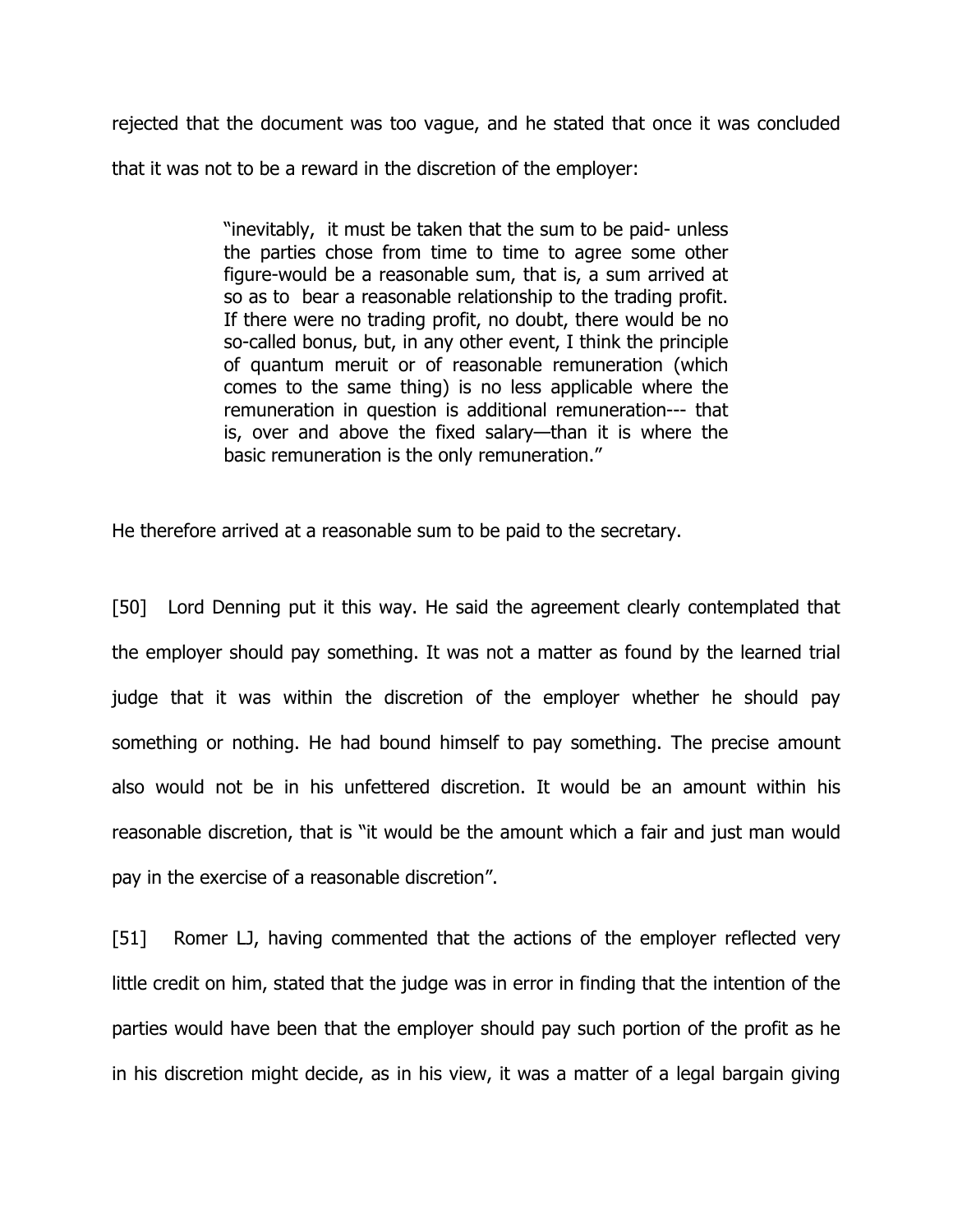rise to a legal right and the secretary was to get at all events something, provided there were profits. He also agreed that the secretary should be compensated on a quantum meruit basis.

[52] I agree with the learned trial judge that the circumstances of this case are somewhat similar to the instant case, particularly with regard to the payment of the performance reward. The words "will be applied" in the respondent's contract of employment with reference to the annual performance reward of up to 25% of basic salary, could only mean that the appellant was bound to pay the respondent something, but not in excess of 25% of the basic salary. The amount to be paid also would not be in the appellant's unfettered discretion, but agreed between the parties, being a reasonable sum based on the respondent's performance. In respect of the profit share it would also have been intended between the parties that once there was profit, a reasonable sum would be paid which would be agreed by the board, not being purely discretionary, but reasonable.

[53] In **Clark v Nomura** the facts were as set out in the headnote, and summarily are as follows: Mr Clark was employed to the defendants as a senior proprietary trader in equities from July 1996, under a contract of employment in which his remuneration was stated to be by way of a basic salary, supplemented by a bonus awarded under a discretionary scheme, which according to the terms set out in his letter of appointment, "is not guaranteed in any way, and is dependent on individual performance and after the first twelve months your remaining in our employment on the date of payment". Mr Clark's performance between 1995-1997 was extraordinary, and he was responsible for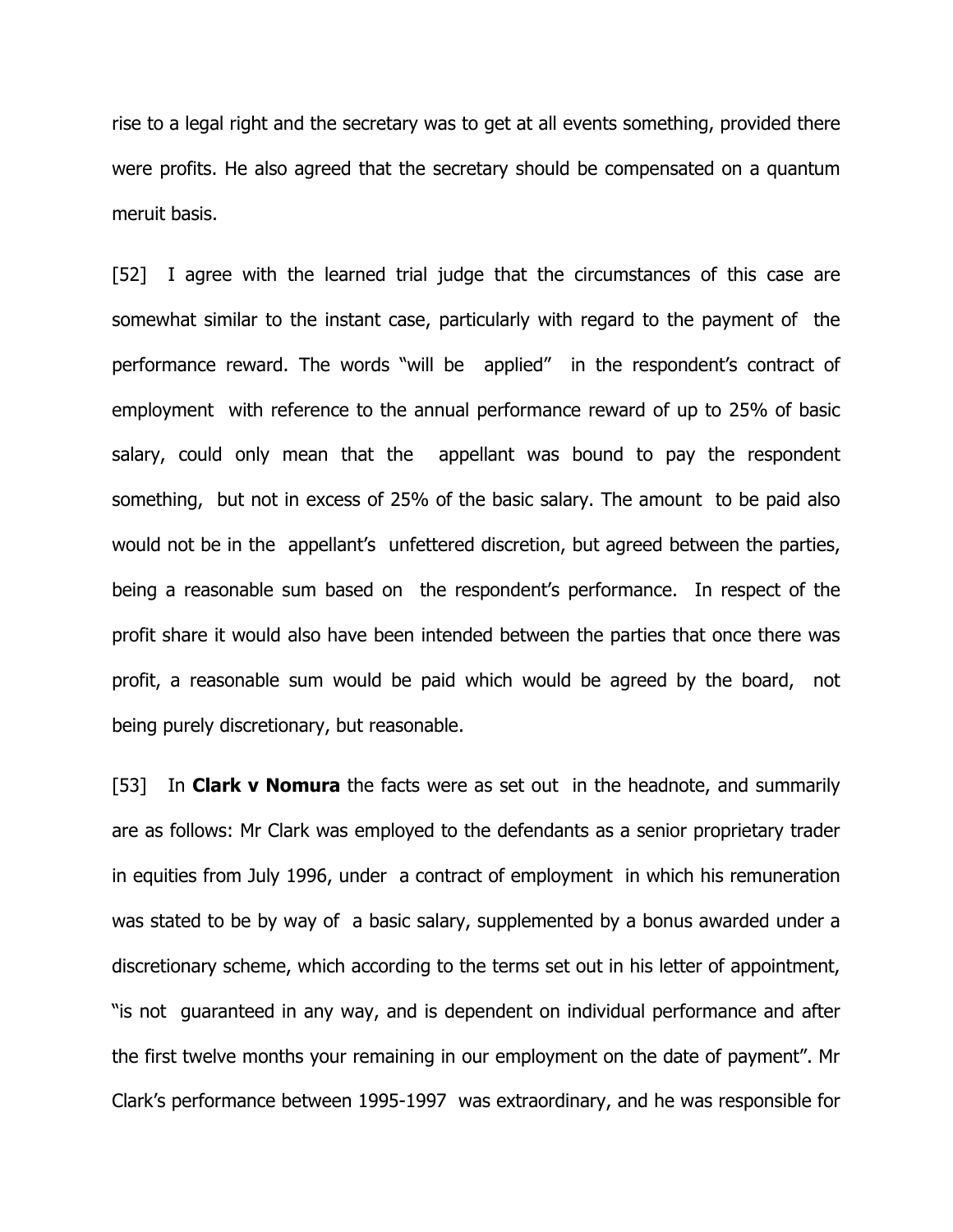the company earning substantial profits. He was dismissed in February 1997, however, on the basis of "management's fundamental and irretrievable loss of confidence in his ability to support their strategy and desired culture", which they stated had, "manifested itself in inappropriate dress and appearance, erratic time-keeping and attendance, lack of attendance at management meetings, involvement in perpetuating rumors about peers, and outright criticism of the management committee and their strategy in front of peers and subordinates".

[54] Although he had received bonus payments throughout 1996, in three monthly intervals, and was still employed at the company, when the bonus in respect of 1997 was due, he was paid three months' salary in lieu of notice, which he was required to serve as "garden leave", by way of basic salary only. He made a claim for damages on the basis that the failure to pay him the bonus was a breach of contract, and the company claimed that his performance was only the "triggering condition" to the exercise of the employer's discretion, and in the exercise of that discretion his own individual trading performance was only one of the matters to be taken into consideration, as "performance" in his contractual context meant his overall contribution to the success of the business, the company's legitimate business needs and interests, and the need to retain and motivate him. These were all matters, the company said, should be taken into account.

[55] The court held that the company was in breach of contract as Mr Clark ought to have been paid bonus for the nine month period of the year prior to his dismissal, in spite of the words in his contract describing the bonus as discretionary, and not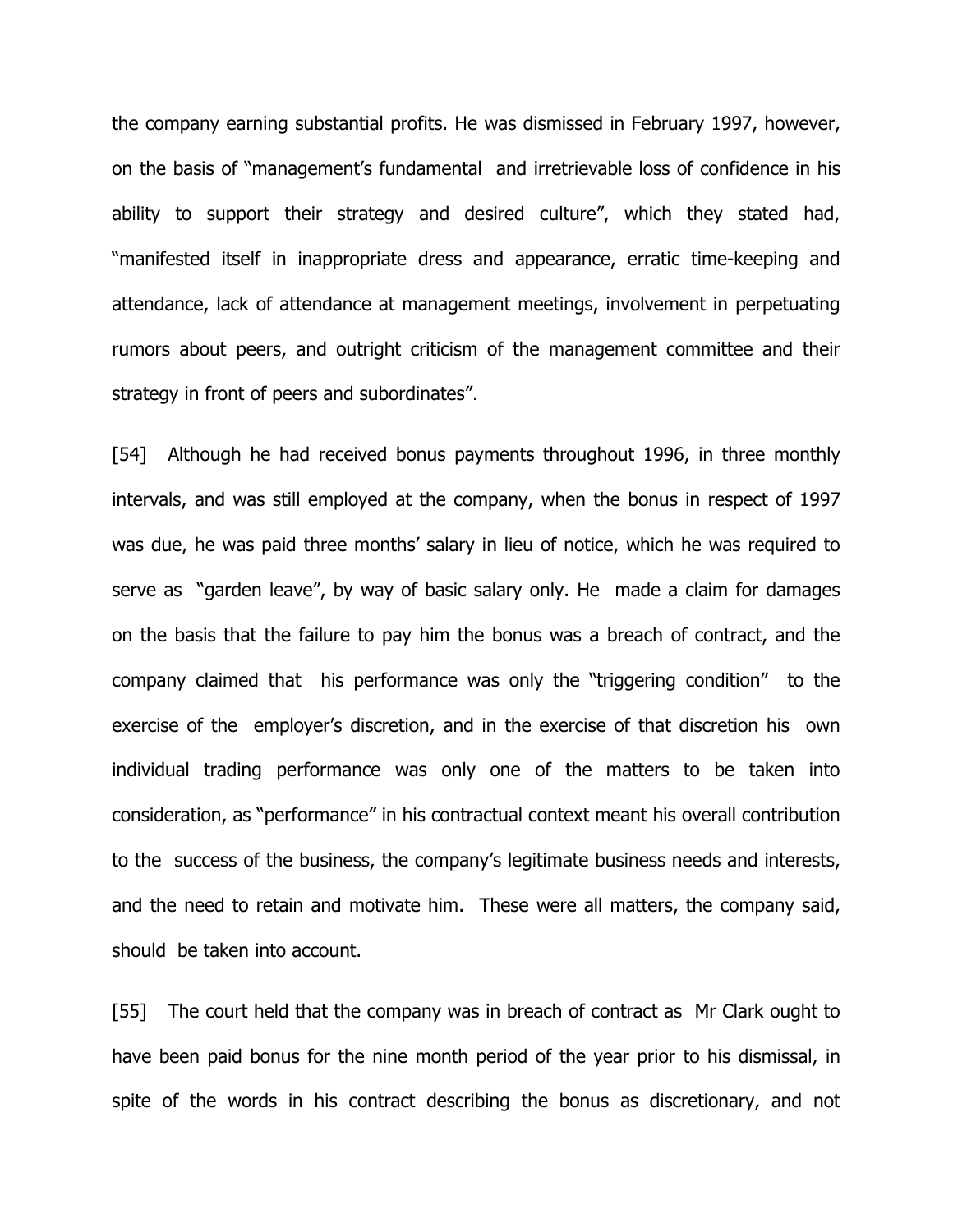guaranteed. The court also held that in exercising a discretion, even if it appeared on the face of it to be unfettered and absolute, if exercised in a manner in which no reasonable employer would have done, the company would be in breach of its contract. The court found that the contractual term required one to assess Mr Clark's individual performance and that was not just a "triggering event" as claimed by the employer. So, corporate contribution, team working, capital usage and risk, were all matters which should only be taken into consideration in assessing the individual performance of the employee relative to his requirement to make profit. Thus, the court found that on a true construction of the terms of the contract, the assessment of the bonus depended on the individual performance of Mr Clark, and that alone. That was the contractual obligation. Other factors such as the need to retain and motivate the employee should not be taken into account in assessing performance. Additionally, if there was no variation and deficiency in the performance of employees, they were entitled to be treated equally. So refusing to pay Mr Clark when he had been so profitable in his trading activities would have been irrational and perverse. Had the company complied with its contractual obligations he would have received a bonus in the terms in which he had claimed. The employer's discretion is not unfettered and must never be exercised capriciously, irrationally, or perversely.

[56] The court held further that the company could not without justification dismiss an employee who earned a small basic salary as against the expected bonus, and then use the fact of its own dismissal to justify a nil bonus. It was unacceptable to say that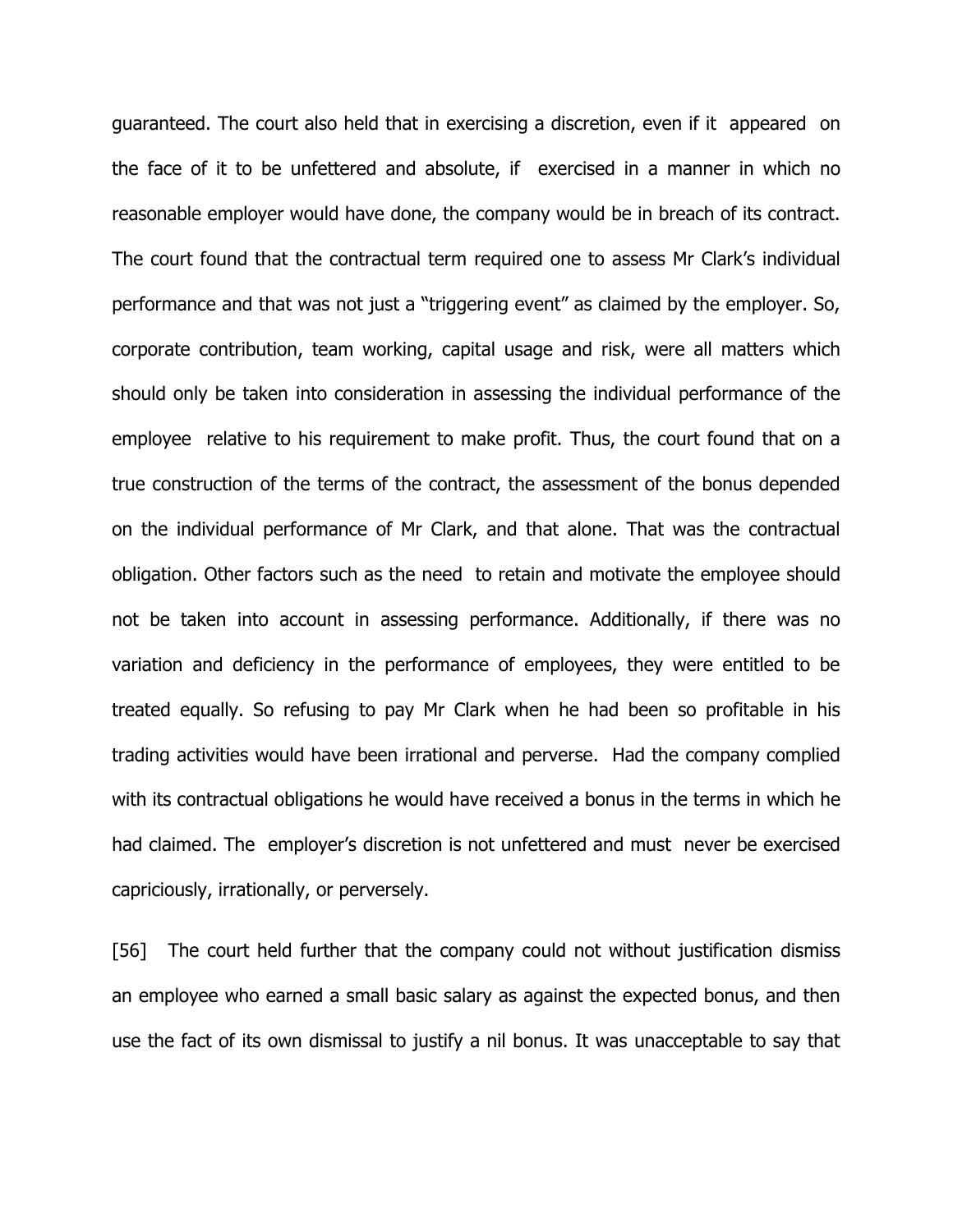Mr Clark had worked well in the past, but as in the future he would not be employed with the company it would simply exercise its discretion to make a nil award.

[57] In the instant case, the performance reward was not stated to be either "discretionary and in no way guaranteed," nor was the profit share stated to be payable by way of an unfettered discretion. In the case of the performance reward, as indicated, it was to be applied based on individual performance and to be agreed through the formula discussed and arranged with the assistance of the consultant actuary and by way of input from the executive staff. The profit share was also, by way of practice, paid annually, which can be inferred as being from time to time, and it too was based on individual, but also company-wide performance, and as agreed by the board.

[58] In the circumstances whereby the company had been profitable, which was not disputed, the respondent having achieved commendable performance, in my view, no reasonable employer could have come to the conclusion that a nil award was to be made to the respondent. Such a decision could be viewed as irrational, whether any specific pleading had been drafted to that effect. It could be so, because the respondent was entitled to payment of a performance reward, and a profit share, pursuant to the terms of her contract, and the decision not to pay her any amount at all would be in breach of contract, and the exercise of the discretion not to do so and the basis and manner utilised could be thus described.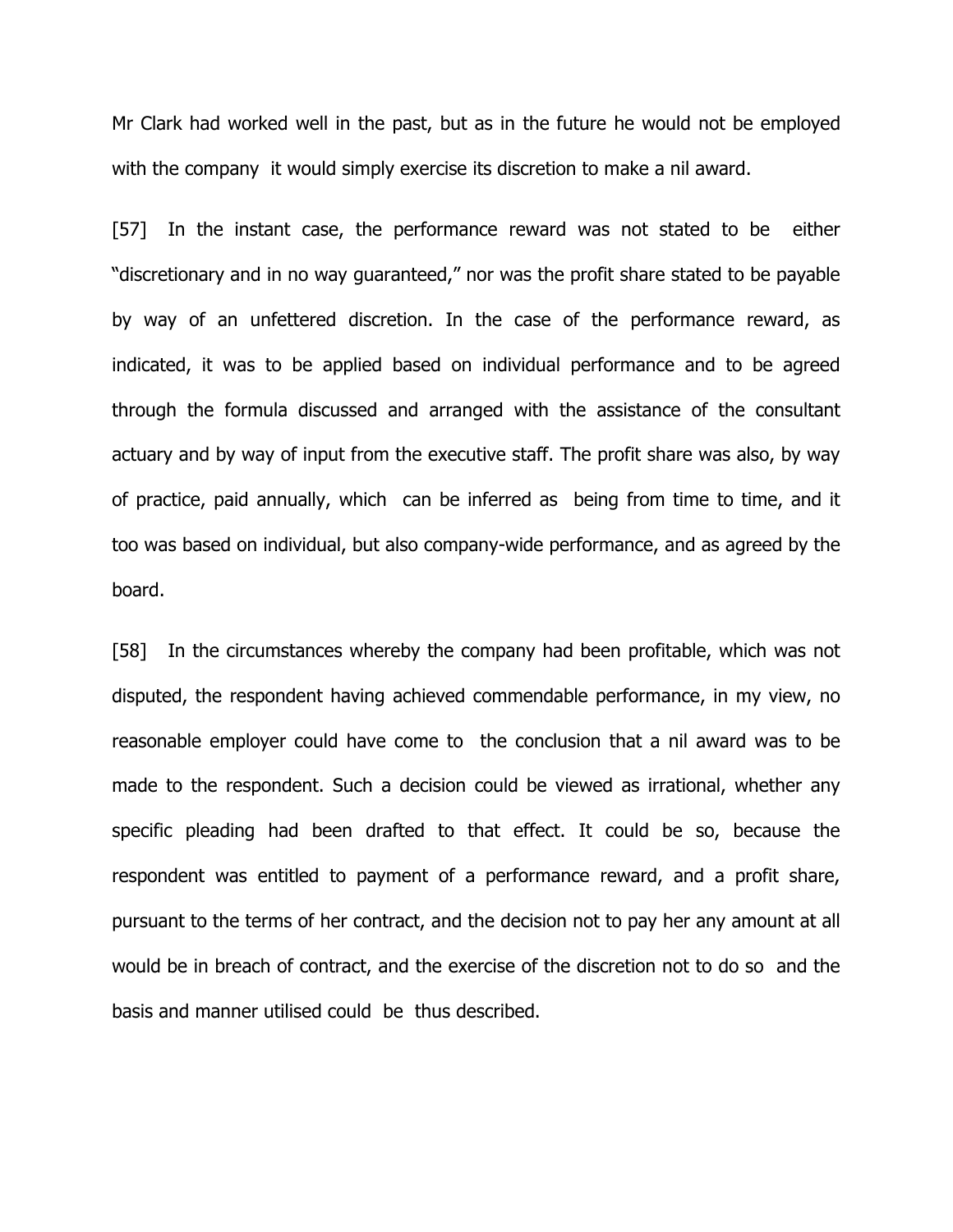[59] I found the case of **Horkulak v Cantor Fitzgerald International** equally instructive. In this case, Mr Steven Horkulak was employed to Cantor Fitzgerald International a firm of inter dealer brokers trading in bonds, equities and interest rate derivatives from 1997, and was made senior managing director in 1999 under a three year contract to expire on 30 September 2002. It is interesting to note the terms of the contract in this case. The headnote recorded them thus:

> "The contract provided for a basic annual salary of £250,000.00 a year, with the employers reserving the right to reduce this sum by no more than 25% if revenue targets were not met. Provision was also made for a 'once only' bonus of £100,000.00 on his signing the contract, plus a further guaranteed bonus of £100,000.00 in respect of the year to 30 September 2000. The contract further provided that: 'In addition the company may in its discretion, pay you an annual discretionary bonus which will be paid within 90 days of the financial year-end (30 September) the amount of which shall be mutually agreed by yourself, the chief executive of the company and the president of Cantor Fitzgerald Ltd Partnership, however the final decision shall be in the sole discretion of the president of Cantor Fitzgerald L P…. It is a condition precedent to any payment hereunder that you shall at all relevant times exercise best endeavours to maximise the commission revenues of the global interest rate derivatives business and that you shall still be working for the…company on the date such bonus is due to be paid."

[60] Mr Horkulak resigned on 29 June 2000 giving as his reason abusive treatment, including foul language from the company's chief executive, amounting to a breach of the implied contractual term of trust and confidence. The company claimed shortcomings on Mr Horkulak's part, saying that he could not cope with the pressures of the job. It was known that he was a heavy drinker and cocaine user. The judge at first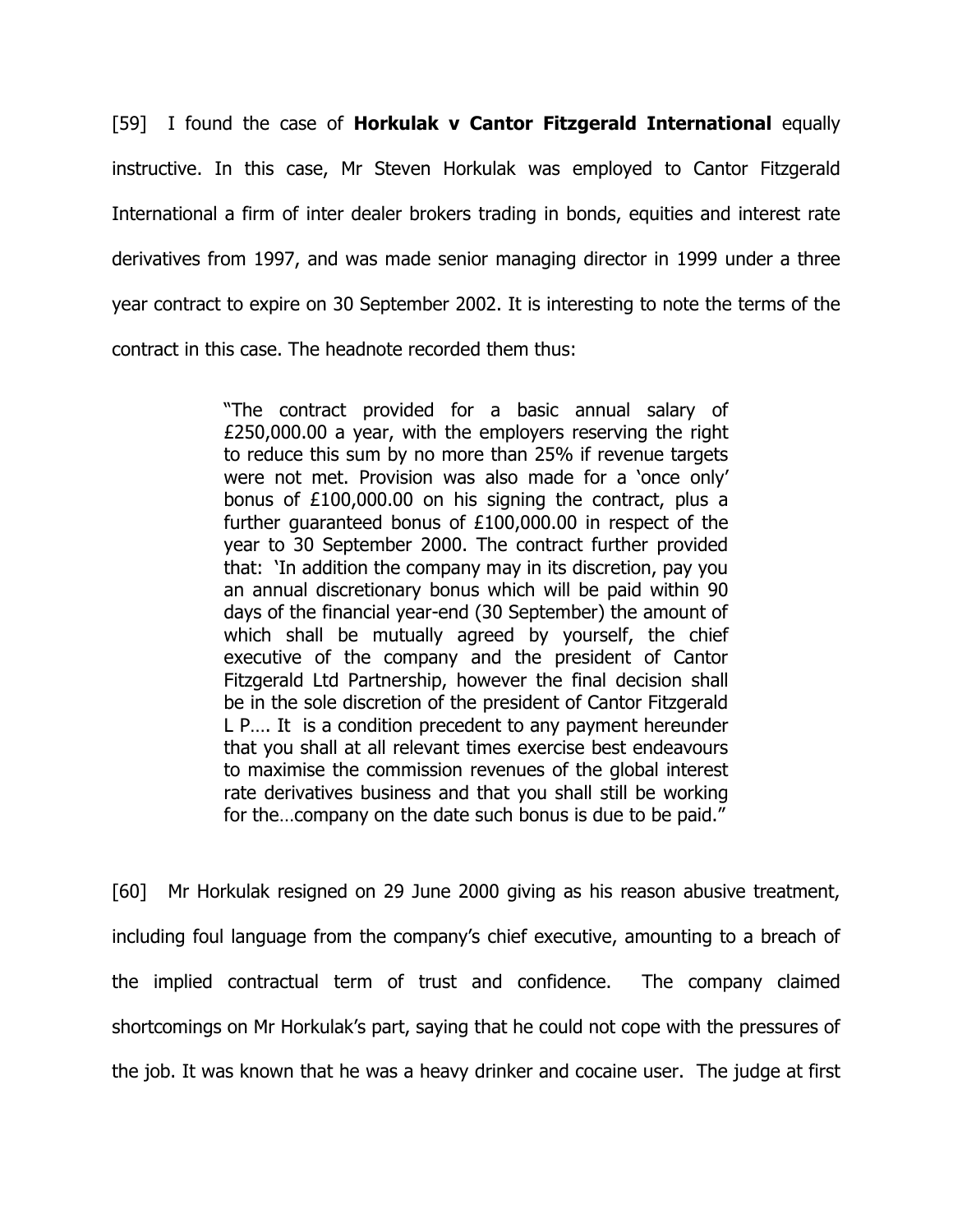instance awarded him £900,000.00 on his claim for wrongful dismissal including sums under the discretionary clause, which the judge found would have been made to him had he remained in the company's employment. The judge held that he was entitled to the benefit of the term in his contract which entitled him to receive a discretionary bonus, and he was entitled to a fair and rational assessment of that entitlement.

[61] The Court of Appeal upheld the decision of the judge, and in respect of the discretionary bonus stated that:

> "A discretion provided for in a contract which is prima facie of an unlimited nature will be regarded as subject to an implied term that it will be exercised genuinely and rationally. That is presumed to be the reasonable expectation and therefore the common intention of the parties, even though they are likely to have conflicting interests and the provisions of the contract effectively place the resolution of that conflict in the hands of the party exercising the discretion."

In this case the court had to address the fact that Mr Horkulak, having been wrongly dismissed, was entitled, had he remained in the defendant's employment, to a bona fide and rational exercise by the company of its discretion as to whether or not to pay him any bonus and in what sum.

[62] Although the use and positioning of the word "may" in his contract of employment attached a discretion to the obligation to pay a bonus at all as against the assessment of the amount payable, the court made it plain that "nonetheless the clause is one contained in a contract of employment in a high earning and competitive activity in which the payment of discretionary bonuses is part of the remunerative structure of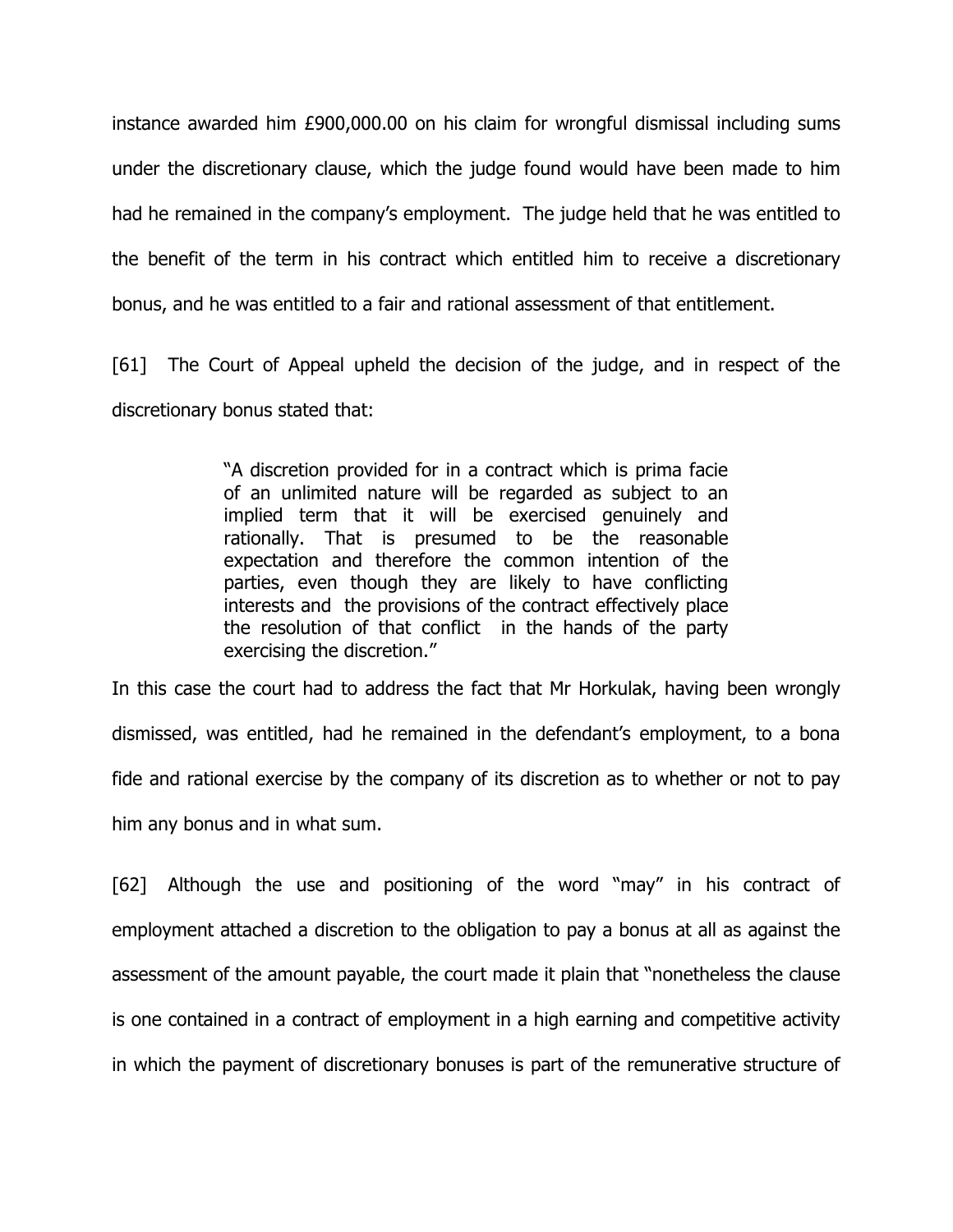employees". The bonus, the court held, was "to motivate and reward employees in respect of their endeavours and to maximize the commission revenue of the global interest rate derivatives business." The court viewed the clause of requiring the employees to be still working with the company at the time the bonus was to be paid, as demonstrative that the bonus was to be paid in anticipation of future loyalty, which itself was therefore to be regarded as a contractual benefit to the employee as opposed to being a mere declaration of the employer's right to pay a bonus if it wished, a right which the, court stated, the company would enjoy regardless of the contract.

[63] The court also viewed the manner in which the bonus was to be assessed as important and stated that it should be done in a rational manner, for failure to do so would "strip the bonus provision of any contractual value or content in respect of the employee whom it is designed to benefit and motivate". It would, the court stated, fly in the face of the principles of trust and confidence which have been held to underpin the employment relationship. In this case, the court was also faced with the difficult task of trying to assess whether Mr Horkulak would have remained in sufficient good health to have continued in the employment of the company for the remainder of his contract, and also whether he would remain profitable and deserving of a bonus. (That situation did not obtain in the case at bar, as the respondent was made redundant only a few months before the end of the financial year and when the decision to pay bonuses was finally made.)

[64] What is important in the **Horkulak v Cantor Fitzgerald International** is that in those particular circumstances and in the absence of any specific contractual criteria,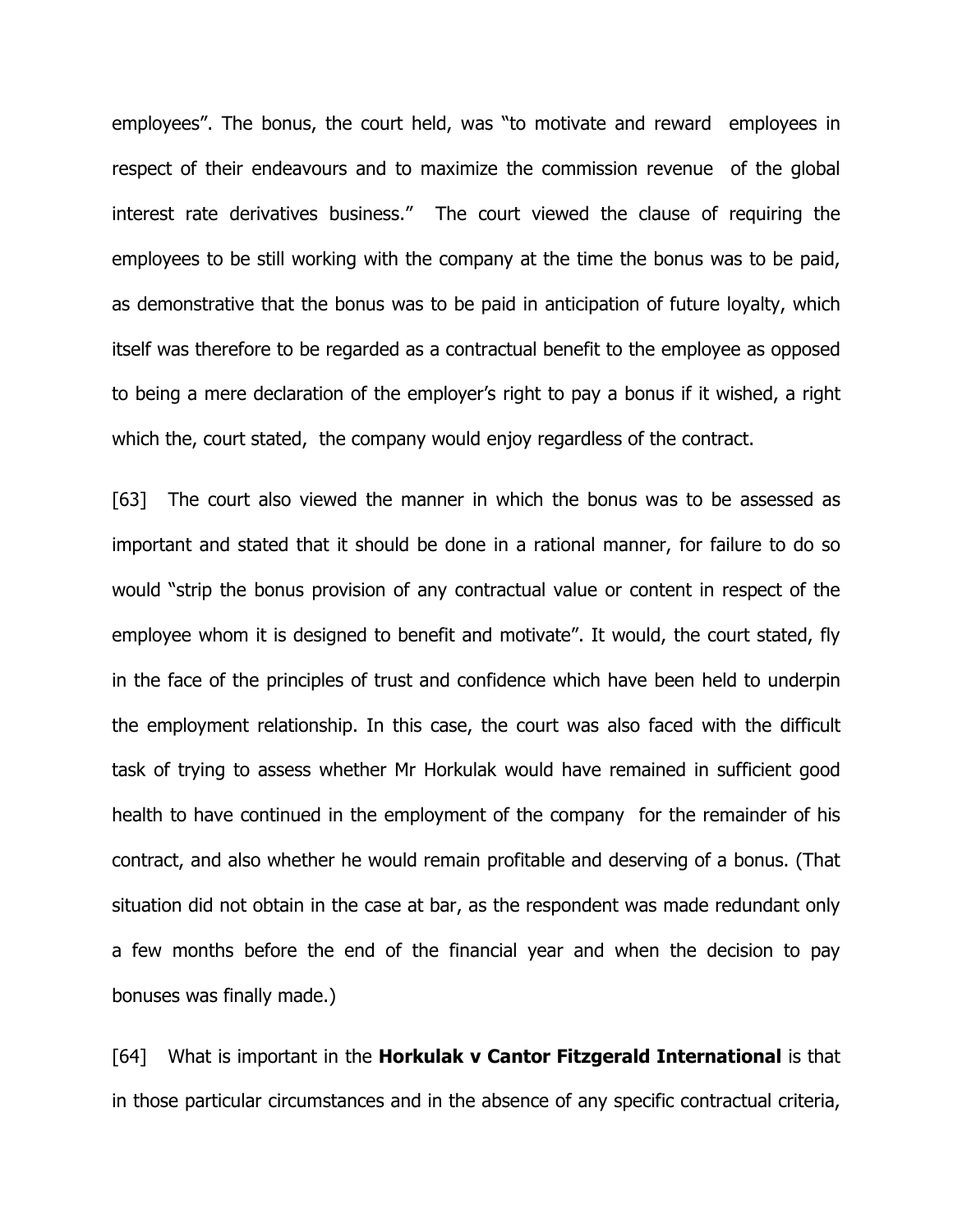the court found that the company was not free to operate carte blanche in deciding whether or not to award a bonus. Once the court decided that there was a breach of contract, the matter became one of assessment, and Potter LJ said, speaking on behalf of the court, despite there being no contractual sign posts in relation to the framework of computing the bonus payable, that only makes the court's task that much more difficult, but, he stated the principle remains the same. The court held that the judge was entitled to have regard to the range of salaries and bonus payments being made to employees who worked in the same title and station as Mr Horkulak, not only as an indication that bonuses were being paid over the relevant years, but to see whether he was in the right ball park when assessing what might have been paid to him, as the company was claiming that nothing at all should be paid. The judge, the court held, had to do the best that he could in the circumstances. As long as the judge restricted himself to the exercise of reviewing general levels of remuneration including bonuses of persons of the same level and station as Mr Horkulak, and took account of the different work of other senior managing directors by way of distinction when considering him, then the judge could not be faulted. So, the question at the end of the day was were the figures arrived at by the judge in keeping with Mr Horlulak's legitimate expectations and had the company acted reasonably in all the circumstances?

[65] In my view, the terms of the contract in the instant case, are not as wide as in the **Horkulak v Cantor Fitzgerald International** and should be construed accordingly. The respondent was entitled to the benefit of the contractual term to pay the performance reward, and to a profit share, both of which the appellant ought to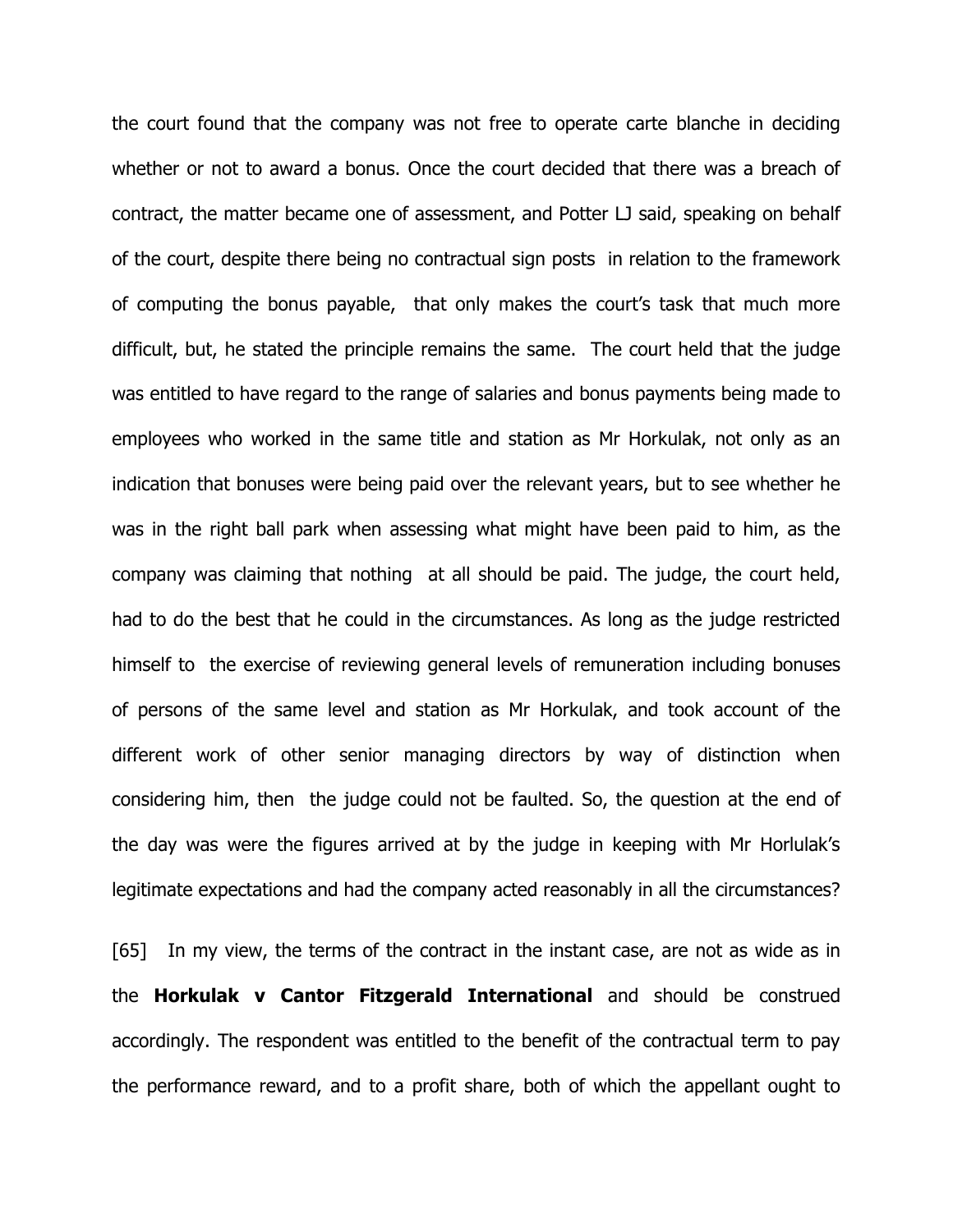have considered rationally and reasonably and the appellant was not free to operate carte blanche as to whether or not to pay the bonus. The appellant was also in a position to assess the work of the respondent, and to obtain an appraisal as had been done in the past. Additionally, in that assessment the appellant could also review and compare the performance of the respondent with other employees operating at the same level in the company.

[66] The letter of 9 January 2009 set out with great clarity the approach taken by the appellant as to why no bonuses were to be paid to the respondent, which letter as earlier stated, informed the defence filed on behalf of the appellant. I have set out the letter in its entirety below.

"January 9, 2009

Mrs Claudette Gordon-McFarlane 5 Kingswood Close Stony Hill Kingston 9

Dear Mrs Gordon-McFarlane,

### **Re: Performance Reward and Profit Sharing Payments**

I refer to your letter dated November 12, 2008. I apologise for the delayed response. However I had to consult as appropriate before responding.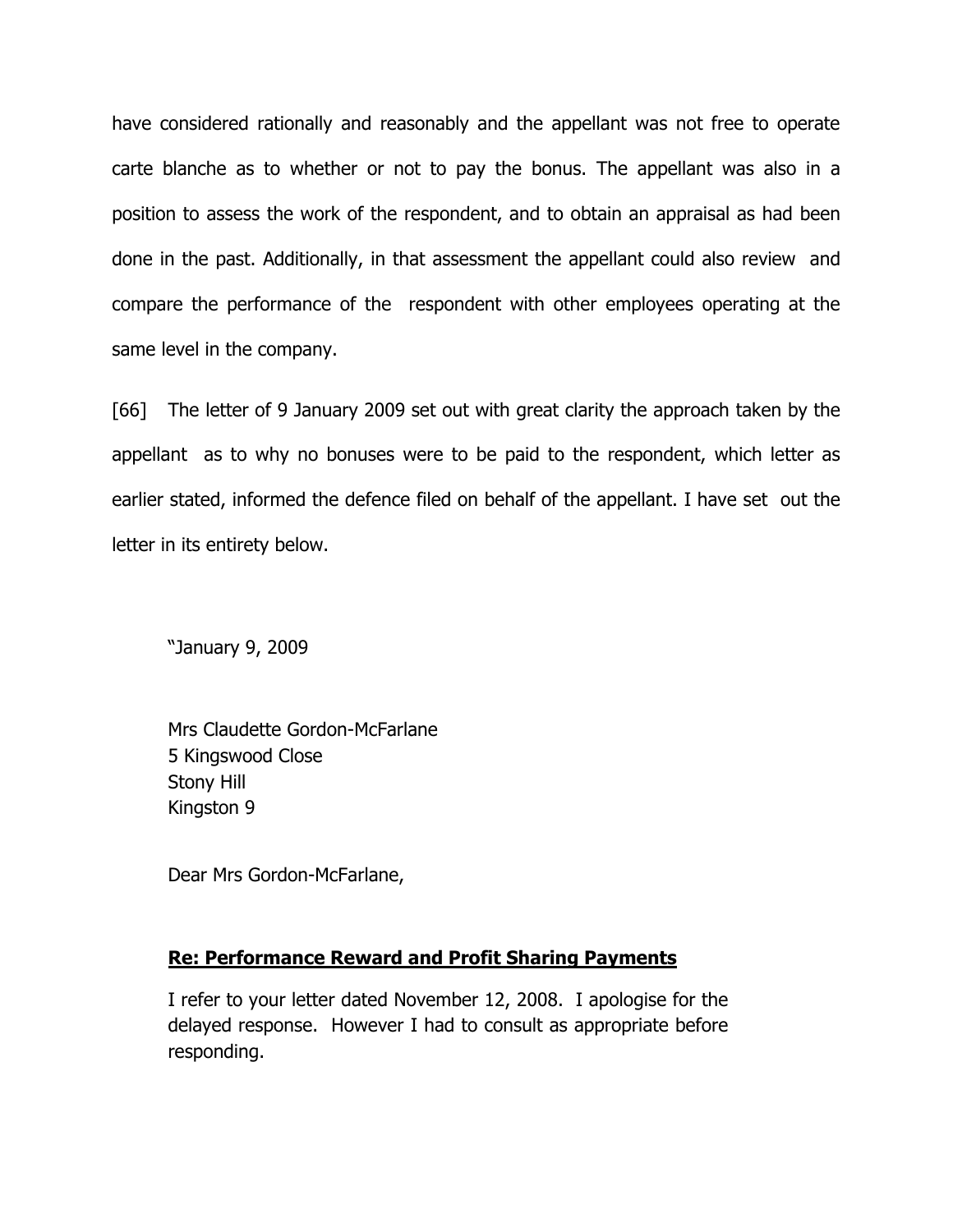Your contract referred to payment of performance reward and profit share as 'agreed'. In the 2005-2006 and 2006-2007 financial years, the Board and its Evaluation & Compensation Committee, respectively, agreed that a person would benefit from these only if employed to the Company at the end of the financial year, unless the employment was terminated by reason of death or retirement. For the financial year 2007-2008, there was a revision of the methodology for calculating the payments, albeit after you had left. The revised methodology for 2007-2008 financial year provided for the award of incentive payments only to the Senior Managers who were in the Company's employ at the date the revised policy was finalized and who were specifically named in the revised methodology.

In the light of the above you would not be entitled to the sums sought in your letter: the most recently revised methodology would not be applicable to you as you were not one of the named Senior Managers. Similarly, you would not be entitled to incentive payments under the 2006-2007 Scheme (which was the scheme last agreed while you were employed to NCB Insurance Company Limited) as you were not in the Company's employ at September 30, 2008.

Yours faithfully,

# **ANN MARIE HAMILTON GENERAL MANAGER**

………………………………………

cc. General Counsel Division Mr. Rickert Allen, Group Human Resources Division"

[67] As the judge correctly found there was no express or implied condition that the terms of the scheme in respect of 2006-2007 would be applicable to 2007-2008. The heading of the document specifically referred to the year to which it related and there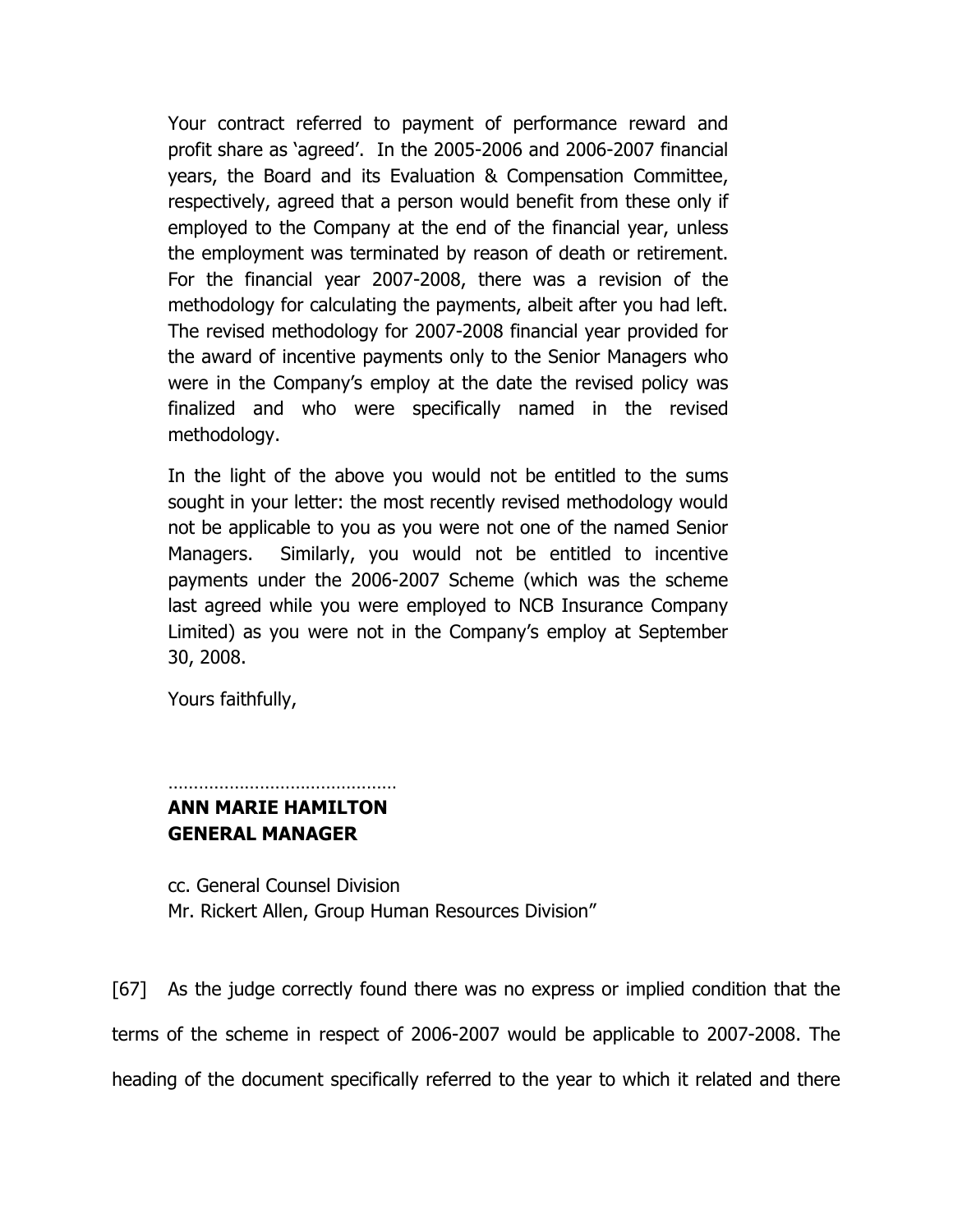was therefore no basis on which to conclude that the terms of that scheme would be applicable to the respondent in the year 2007-2008. The respondent was made redundant in July 2008. The system of agreeing the award of bonuses was approached with even greater lethargy than had been done in the year previously. It was not finally agreed until November 2008. For the company at that stage to determine that only some of the executive staff and others would benefit and that the respondent who had obtained a performance score of 87% would get a nil bonus in respect of her performance reward, and in circumstances where the company had made a profit, that the profit share bonus would also be nil, would in my view appear arbitrary and not in keeping with what a reasonable employer would do in the light of the specific terms of the respondent's contract of employment, which was the relevant applicable document, and which gave the respondent certain benefits. The respondent was certainly entitled to expect the appellant to act rationally in the exercise of the discretion whether or not to pay her the bonuses referred to in her contract of employment.

 [68] The NCB had published a staff circular No 65/2008/S to all managers of headoffice divisions and branches on the subject of profit sharing on 7 November 2008. It stated, inter alia that the audited financial statements had recently been released in respect of the period 2007-2008. It stated:

> "… These results reflect another year of record performance which is demonstrated by the 32% (\$2.1B) increase in after-tax profits over the prior year.

> "The achievement of \$8.7B in after-tax profits is in no small measure due to the collective effort of all NCB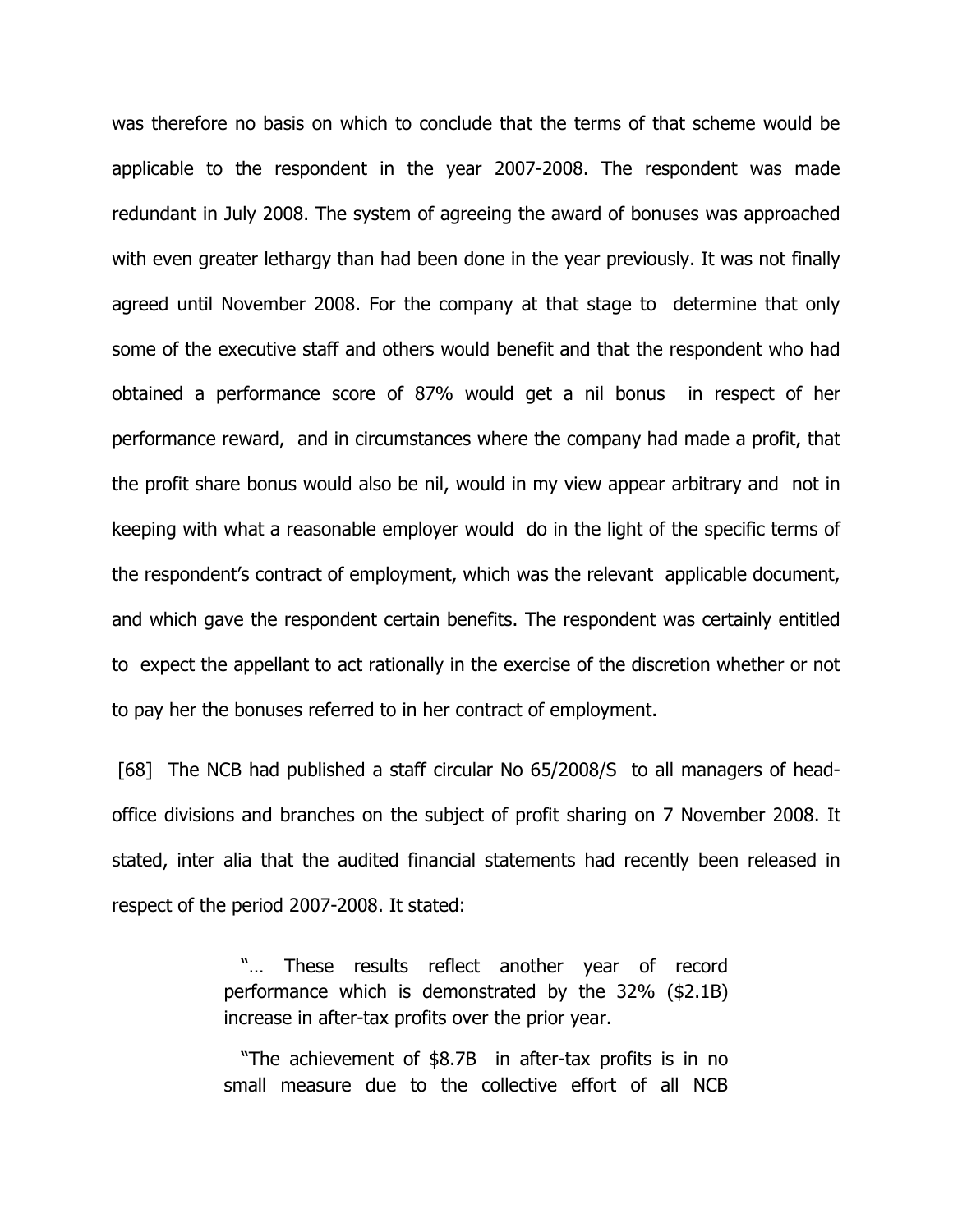employees. On behalf of the Chairman and the Board of Directors, please accept our commendation for your continued good performance…

"We are … pleased to note that profit share payments over recent years have been consistently increasing, which points to the value of making our own performance determine our rewards."

By this memorandum the board of NCB thanked its employees for their contribution during the recently concluded financial year. The respondent had been deployed for nine months of that financial period, and so, on any reasonable approach she would have been entitled to her profit share, bearing in mind that her separation from the company was through no fault of hers, but by way of the company's own decision to go through a restructuring exercise.

[69] The appellant relies on the cases **Kofi** and **Lavarack v Woods of Colchester** 

Ltd [1966] 3 All ER 683. In my view both cases are readily distinguishable.

[70] In **Kofi** the appellant had signed an agreement as agent in West Africa for the respondent company for the purchase and shipment of rubber to the company in London. Clause 6 of the agreement provided inter alia:

> "The company has agreed to remunerate my services with a monthly sum of fifty pounds to cover my personal and travelling expenses for the time being which I have accepted. A commission is also to be paid to me by the company which I have agreed to leave to the discretion of the company."

The company terminated his agreement, sued for sums allegedly due from him and he counterclaimed for an account of all the rubber shipped by him and the commission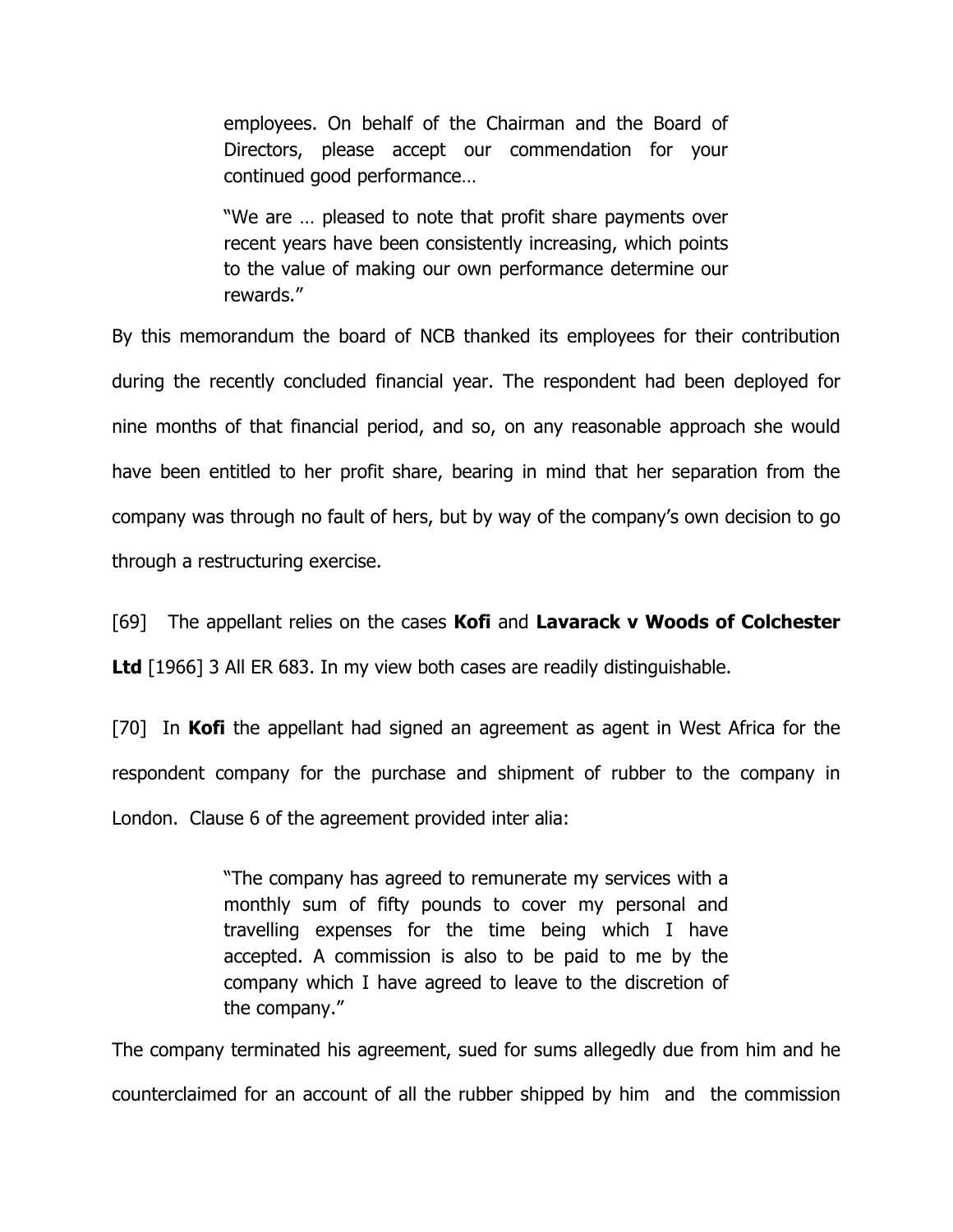on all the rubber purchased by him for the company. On appeal from the West Africa Court of Appeal, the Privy Council held that:

> "the relief which the appellant claimed by his counterclaim was beyond the competence of any court to grant. The court could not determine the basis and rate of commission. To do so would involve not only making a new agreement for the parties, but varying the existing agreement by transferring to the court the exercise of a discretion vested in the respondents."

[71] The judgment of the court was delivered by Sir John Beaumont. The main issue in the appeal related to the appellant's counterclaim for an account and payment of commission. The appellant contended that the respondent had refused to pay him commission that he was entitled to be paid by way of quantum meruit for services rendered. The court found that the appellant had agreed an amount for services rendered and no other amount, save and except the commission, which was left entirely to the discretion of the company. The claim by the appellant was one which required the company to fix a rate but also the basis for the commission which basis could be a share of profits. This was clearly beyond the competence of the courts. The absence of profits could render nugatory any commission based on profits. The claim for an account and payment of commission would therefore require the court to determine the basis and rate of the commission. As Sir John Beaumont stated, to do so would involve not only making a new agreement for the parties, but varying the existing agreement, by transferring to the court the exercise of a discretion vested in the respondent.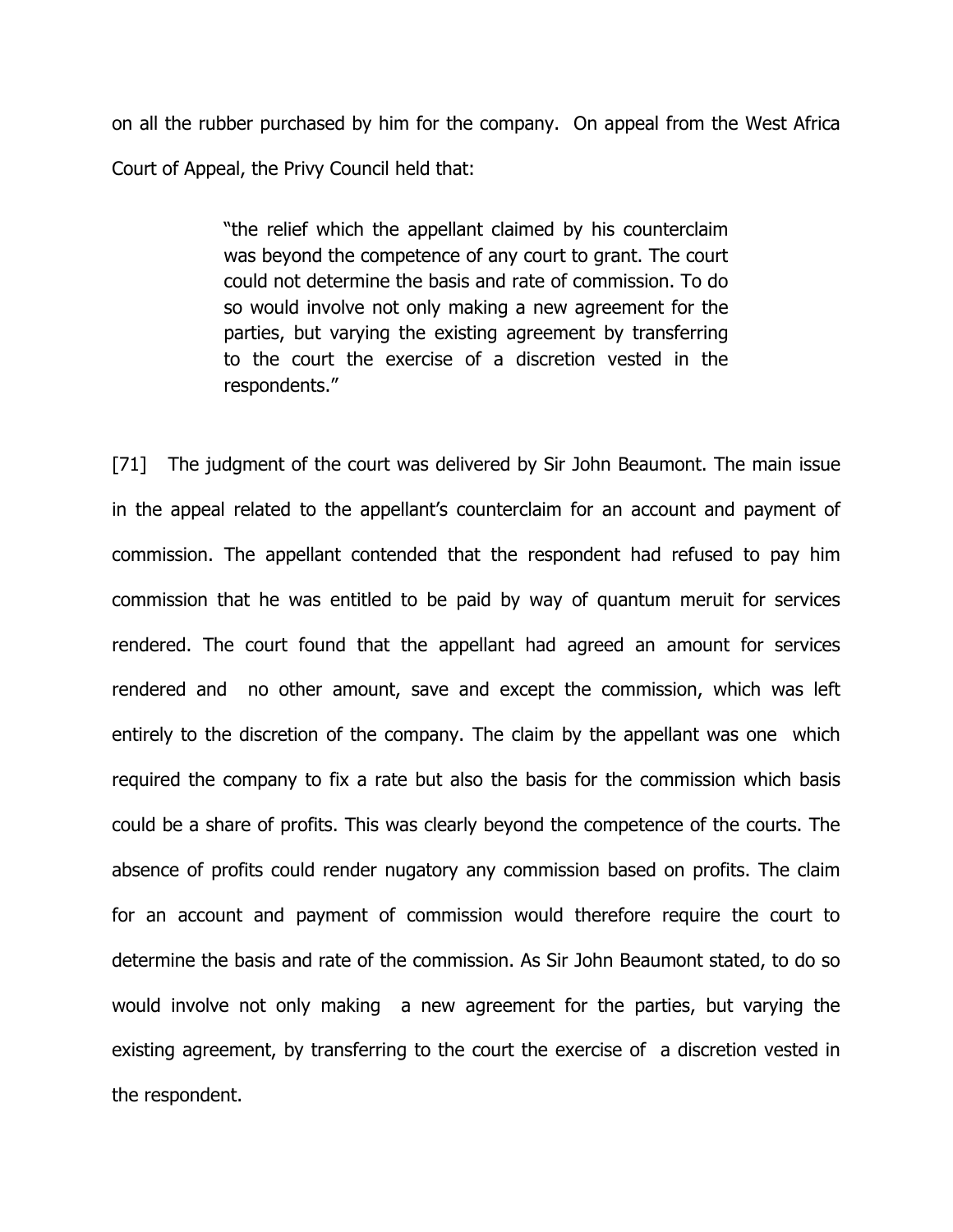[72] This situation was clearly different from the case at bar, as the parties had agreed that a performance reward would be applied and there was evidence as to its calculation; so too the profit share. Both incentive payments as set out in the contract were additional to the basic salary stated in the contract. They were contractually agreed between the parties, which as indicated were expected to be applied rationally.

[73] Potter LJ in **Horkulak** set out a summary of the facts of **Lavarak and Woods**. He said at paragraph 32 that:

> "…the plaintiff claimed damages under a contract entitling him to 'such bonus (if any) as the directors… shall from time to time determine". He was dismissed in the second year of a five-year contract, at a time when a form of bonus scheme applicable to all employees of his grade was in place under which he received payments. Following his dismissal, in the third year of the contract period, the defendants ended the bonus scheme for all the remaining employees of his grade, and agreed with most of them to pay an increase in salary which was less than the total of their previous salary plus bonus. The Master assessed damages on the basis that the plaintiff would have received such an increase in salary had he remained in the defendant's employment. However the Court of Appeal held that damages for wrongful dismissal could not confer on an employee extra salary benefits which the contract did not oblige the employer to confer, even though the employee might reasonably have expected his employer to confer them on him in due course."

[74] Potter LJ also referred to certain observations of Lord Diplock in that case where he (Lord Diplock) said: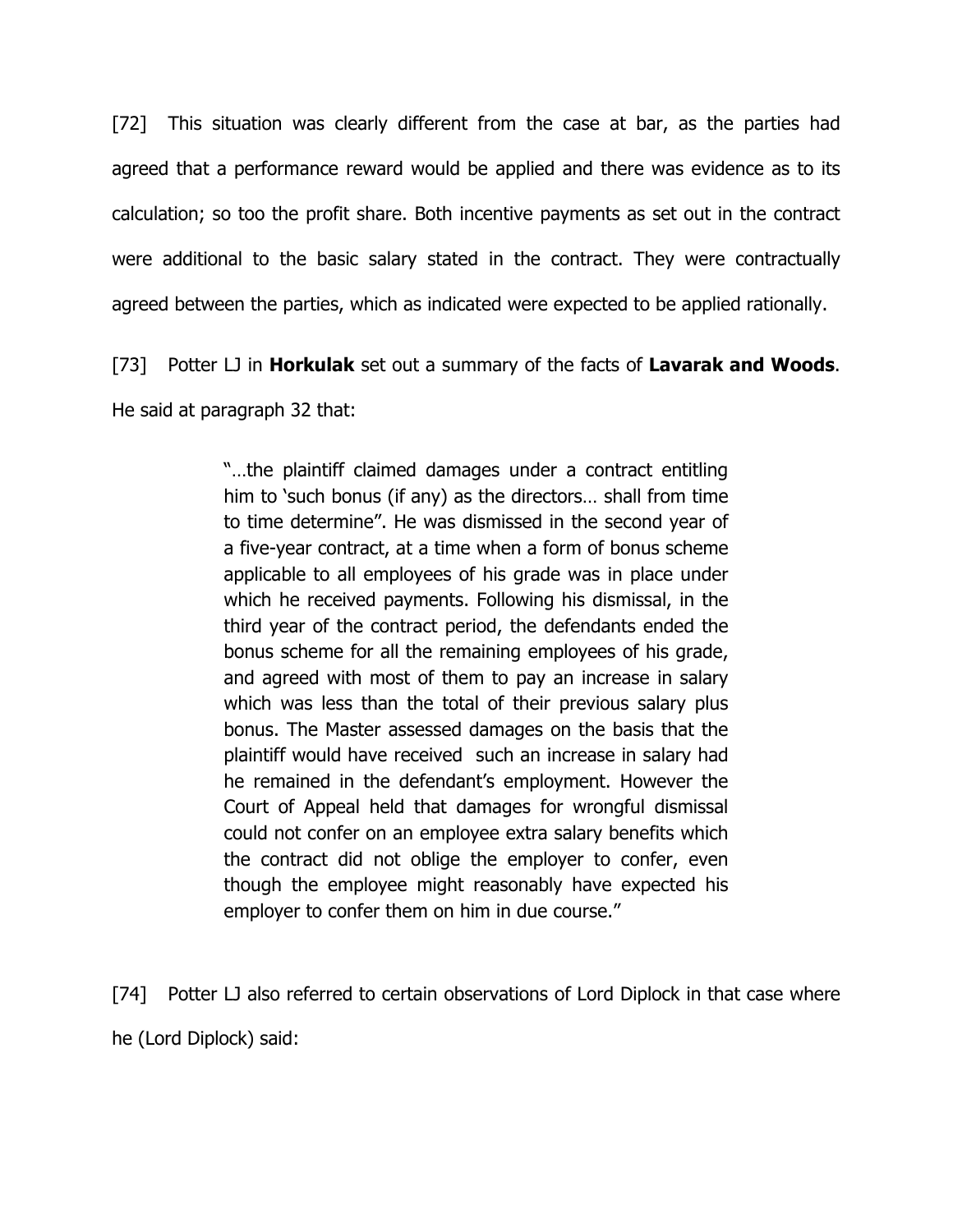"I know of no principle on which he can claim as damages for breach of one service agreement compensation for remuneration which might have become due under some imaginary future agreement which the defendants did not make with him but might have done if they wished. If this were right, in every action for damages for wrongful dismissal, the plaintiff would be entitled to recover not only the remuneration h would have received during the currency of his service agreement but also some additional sum for loss of the chance of its being renewed upon its expiry."

[75] In any event, Potter LJ commented that **Lavarack v Woods** was not a case relating to a true construction of a bonus discretionary scheme. Indeed, Lord Diplock had indicated that, had the bonus scheme not been abolished, Mr Woods would likely have participated in the scheme because it was a scheme which had applied equally across the board to all employees of a similar grade, whereas once it had been abolished, the salary had been negotiated and adjusted according to the company's view of each individual's merit.

[76] Indeed Potter LJ in agreeing with the judge below in **Horkulak** distinguished the principles arising in **Lavarack v Woods** in this way (in paragraph 48 of his judgment):

> "The judge was correct to find that application of the principles in **Lavarack v Woods** provided no rule of thumb applicable to discretionary bonus cases for reasons which I have already made clear. In that case the claimant was never party to the putative agreement in respect of which he claimed damages and the court reserved its position in respect of the outcome if the claim had been made for loss of bonus under the scheme applicable to the claimant during his employment, had it continued…. Nothing was said in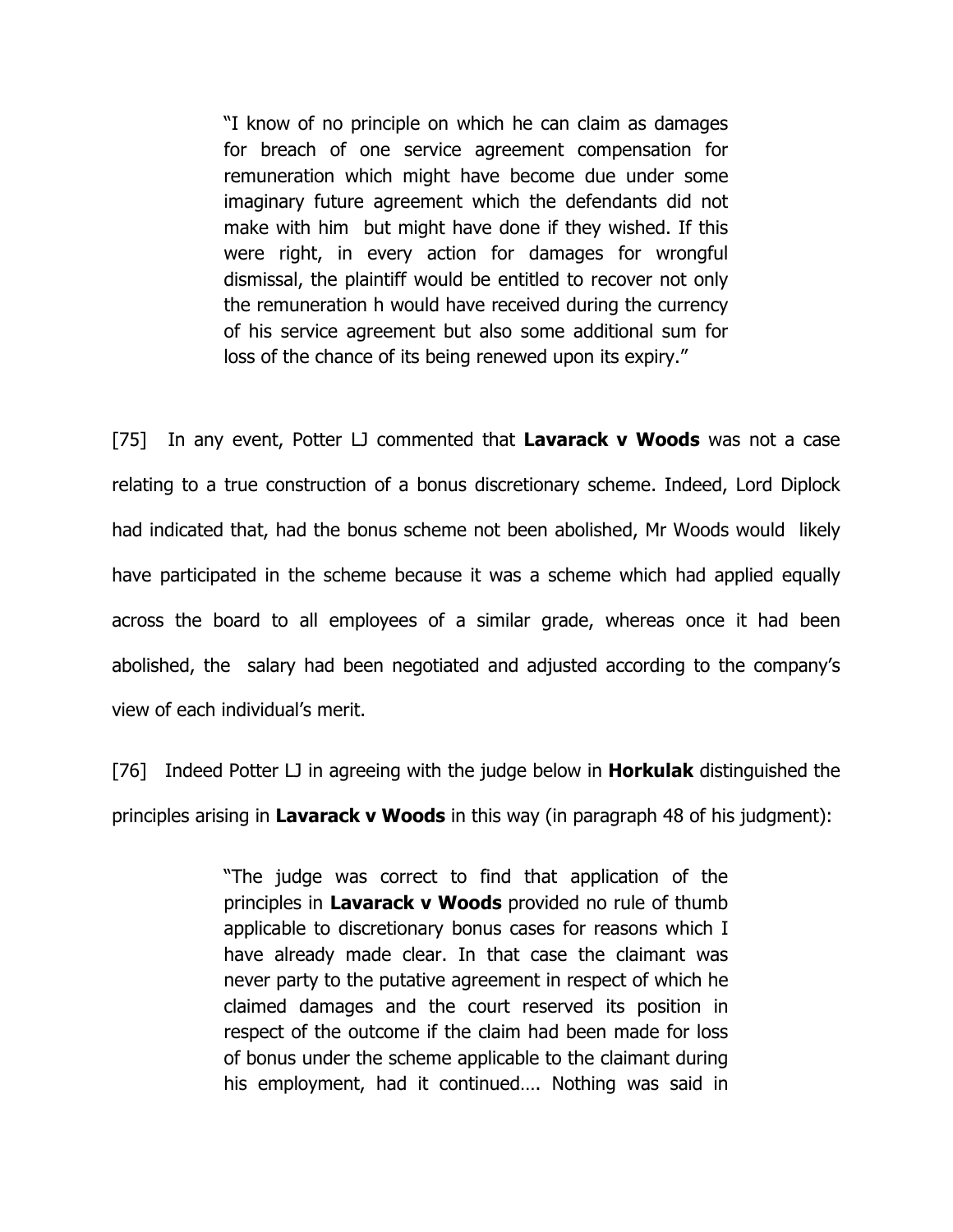**Lavarack v Woods** to suggest that, in respect of a claim for damages put upon the basis that the claimant would have received payments under a discretionary bonus scheme of which he was already potential beneficiary, the court should assume that the employer's discretion would be exercised against him in a case where such a decision would be irrational or arbitrary or one which no reasonable employer would make. The broad principle that a defendant in an action for breach of contract is not liable for doing that which he is not bound to do will not be applicable willy-nilly in a case where the employer is contractually obliged to exercise his discretion rationally and in good faith in awarding or withholding a benefit provided for under the contract of employment. Where the employer fails to do so, the employee is entitled to be compensated in respect of such failure..."

[77] In the instant case the respondent was also a potential beneficiary under a contract of employment which obliged the employer to exercise his discretion in respect of incentive bonus payments, rationally.

[78] There is no doubt in my mind that the proper construction of the terms, which terms were not ambiguous, of the contract of employment between the respondent and the appellant is that the incentive bonus payments were agreed to be made as indicated, by way of individual performance assessment being not in excess of 25% of basic salary as agreed, and annually (from time to time) as agreed by the board pursuant to procedure and practice which had been applied in respect of the calculation for the profit share in the year previously, and had been similarly assessed in November 2008. The clause in the scheme relative to 2006-2007 requiring the respondent to be in the appellant's employ at the end of the financial year was not applicable to her in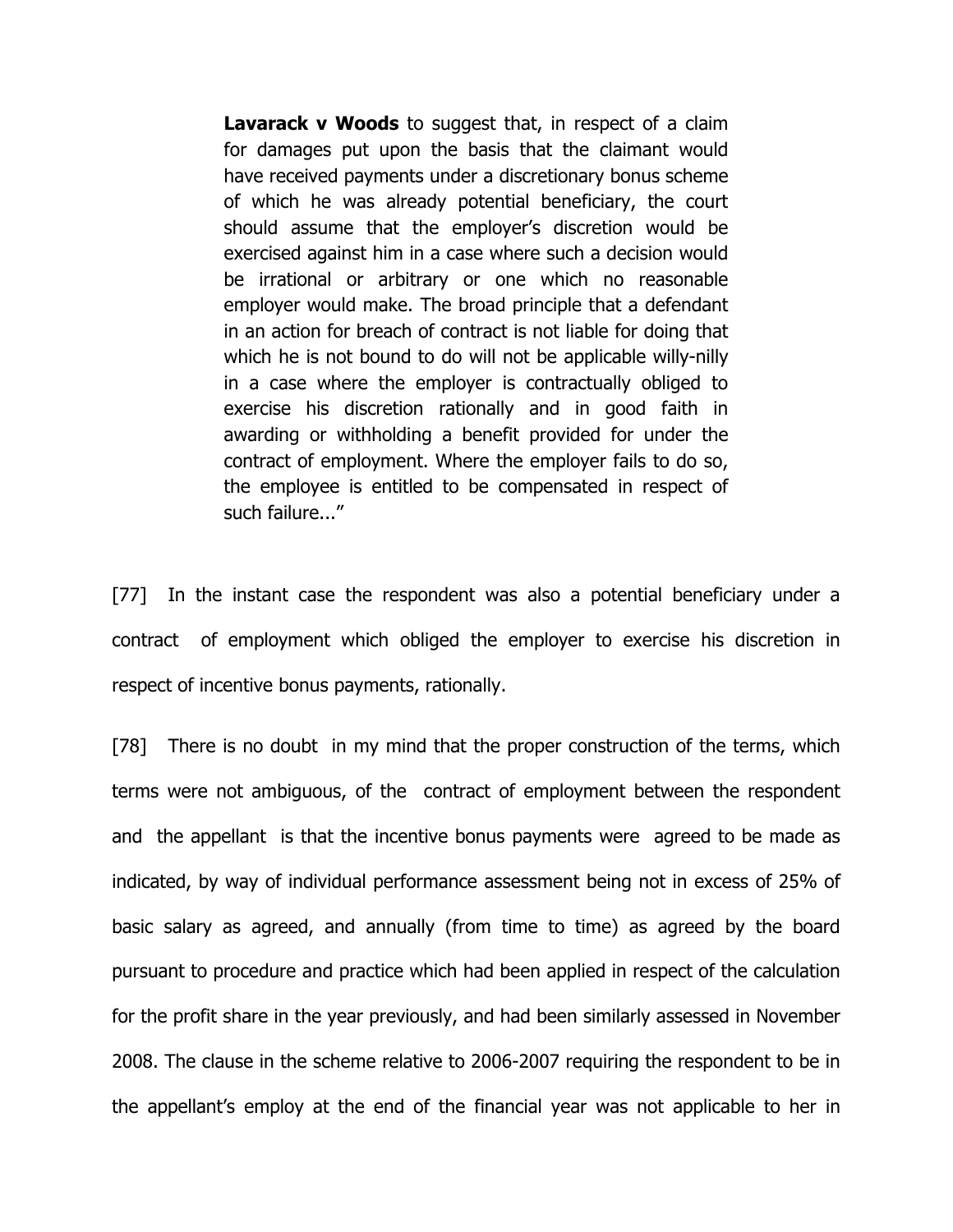respect of the period 2007-2008. There was no such clause in her contract of employment, which was the document applicable to determining the incentive payments due to her in respect of that period. The incentive payments were a contractual obligation, the performance reward was agreed to be applied, and the profit share to be paid based on the agreement and discretion of the board, which was expected to be applied reasonably, in the light of the company-wide profit achievement of NCB referable to the particular year.

 [79] The learned judge did the best that he could in utilising the documents submitted, which showed that someone at the respondent's level when she was separated from the appellant would have received an NCB group profit payment of 20.6% of basic salary. The formula in respect of merit award was stated to be that where the performance was less than 92% then the following was applicable: score/92 x 25 x basic salary. The learned judge used this formula and arrived at the respondent's merit award of 23.6%. In her evidence the respondent said that she believed that her profit share was 87% x 25% x basic salary. In adopting those parameters the learned judge arrived at the amounts stated in his judgment and set out in para [28] herein.

He awarded:

"Profit Share- \$1,325,970.00

Merit award- \$1,504,466.96

#### $$2,830,437.84$  [sic]

Pro-rated for the 10 months for which the respondent, claimed, her entitlement would be \$2,358,698.20 plus interest."